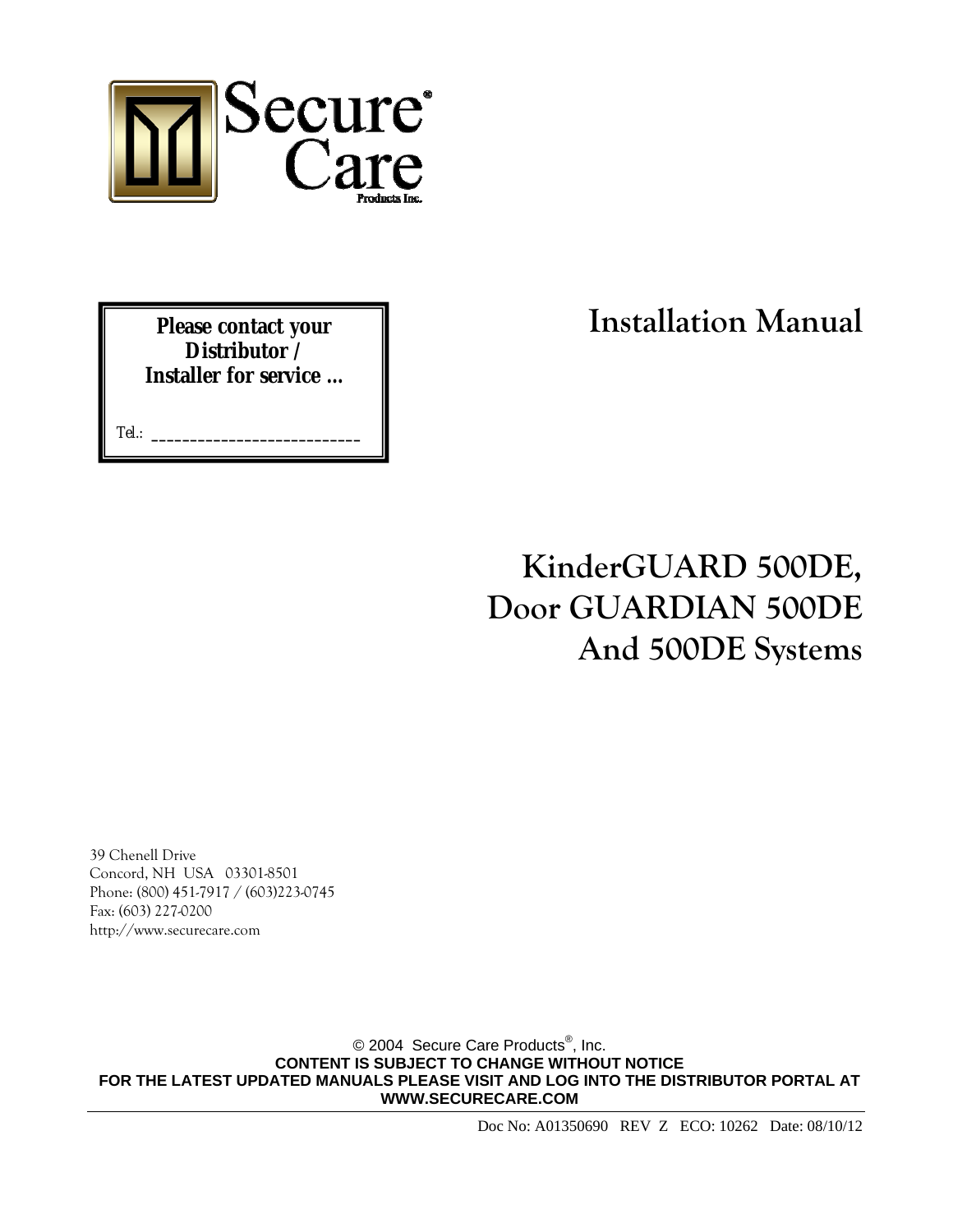# **Table of Contents**

|                                                                                                                                                | <b>SECTION 1 IMPORTANT NOTICES</b>                                                                           | $6\phantom{1}6$                              |
|------------------------------------------------------------------------------------------------------------------------------------------------|--------------------------------------------------------------------------------------------------------------|----------------------------------------------|
|                                                                                                                                                | PLEASE READ THIS MANUAL BEFORE BEGINNING THE INSTALLATION OF A SECURE CARE SYSTEM                            | 6                                            |
|                                                                                                                                                | <b>SECTION 2 SYSTEM BLOCK DIAGRAM</b>                                                                        | 9                                            |
|                                                                                                                                                | <b>SECTION 3 POWER AND GROUNDING REQUIREMENTS</b>                                                            | 10                                           |
|                                                                                                                                                | SECTION 4 TYPICAL SYSTEM INSTALLATION                                                                        | 12                                           |
|                                                                                                                                                | <b>SECTION 5 SPECIFICATIONS</b>                                                                              | 13                                           |
| <b>Device Electrical Specifications</b>                                                                                                        |                                                                                                              | 13                                           |
| <b>Wire Specifications</b>                                                                                                                     |                                                                                                              | 13                                           |
| <b>Environmental Specifications</b>                                                                                                            |                                                                                                              | 13                                           |
|                                                                                                                                                | <b>SECTION 6 SYSTEM COMPONENT DESCRIPTIONS</b>                                                               | 14                                           |
| 500DE Exit Panel                                                                                                                               |                                                                                                              | 14                                           |
| XIU                                                                                                                                            |                                                                                                              | 16                                           |
| <b>Remote Annunciation</b>                                                                                                                     |                                                                                                              | 17                                           |
| <b>LED Nurse Station Annunciator</b><br>A02030901 (A02040901)                                                                                  |                                                                                                              | 17<br>17                                     |
| Indoor/Outdoor Remote Keypad Layout                                                                                                            |                                                                                                              | 18                                           |
| Indoor/Outdoor (N/O) Push Button Layout                                                                                                        |                                                                                                              | 18                                           |
| Primary Reset (Escort) Code<br>Tertiary Reset (Escort) Code<br><b>Latching Delayed Egress</b><br><b>Software Verification</b><br>Anti-Tailgate | <b>SECTION 7 STANDARD FEATURES</b><br>Secondary Reset (Programming) Code<br>Selectable Delayed Egress Timing | 19<br>19<br>19<br>19<br>19<br>19<br>19<br>19 |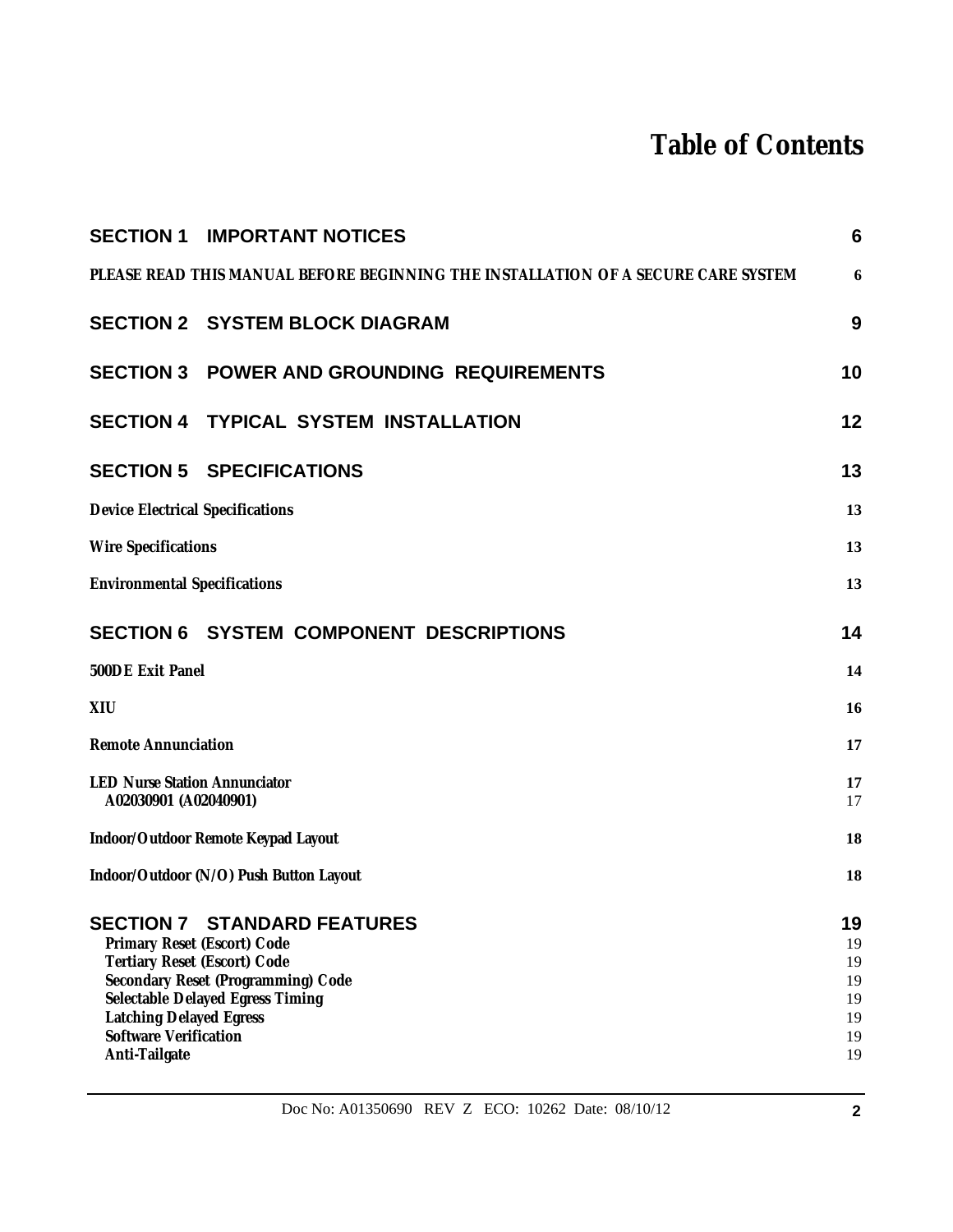| <b>SECTION 8 THEORY OF OPERATION</b>                                                                                                                                                                                                                                   | 20                               |
|------------------------------------------------------------------------------------------------------------------------------------------------------------------------------------------------------------------------------------------------------------------------|----------------------------------|
| <b>SECTION 9 INSTALLATION AND CONNECTIONS</b>                                                                                                                                                                                                                          | 21                               |
| <b>Basic Installation of Mounting Enclosures</b><br>Surface Mount Enclosure (XIU, 500DE)<br>Flush Mount Enclosure (XIU, 500DE)<br>Flush Mount Enclosure (A02040901 LED Nurse Station Annunciator)<br>Surface Mount Enclosure (A02040901 LED Nurse Station Annunciator) | 21<br>21<br>22<br>23<br>24       |
| XIU to Secure Care Software Connections                                                                                                                                                                                                                                | 25                               |
| Single XIU Connection                                                                                                                                                                                                                                                  | 26                               |
| <b>Interfacing Magnetic Locks</b>                                                                                                                                                                                                                                      | 27                               |
| Interfacing the Magnetic Solutions Lock                                                                                                                                                                                                                                | 28                               |
| Interfacing the Push Button and Remote Keypad                                                                                                                                                                                                                          | 30                               |
| Delayed Egress and Fire Alarm Connections                                                                                                                                                                                                                              | 31                               |
| <b>SECTION 10 PROGRAMMING</b>                                                                                                                                                                                                                                          | 32                               |
| Reset (Escort) Codes<br>Primary Code<br>Secondary Code<br><b>Secondary Code Reset</b><br><b>Tertiary Code</b><br><b>Escort Time</b>                                                                                                                                    | 32<br>32<br>32<br>32<br>32<br>33 |
| Delayed Egress Release Time                                                                                                                                                                                                                                            | 33                               |
| Delayed Egress Activation Time                                                                                                                                                                                                                                         | 34                               |
| Life Safety Lock                                                                                                                                                                                                                                                       | 34                               |
| <b>Latching Delayed Egress</b>                                                                                                                                                                                                                                         | 35                               |
| No Code/ Irreversible Delayed Egress                                                                                                                                                                                                                                   | 35                               |
| Fire Alarm Input Selection                                                                                                                                                                                                                                             | 36                               |
| <b>Latching Fire Alarm</b>                                                                                                                                                                                                                                             | 36                               |
| Panel ID Code                                                                                                                                                                                                                                                          | 36                               |
| Toggle On / Toggle Off                                                                                                                                                                                                                                                 | 37                               |
| Date Time Change                                                                                                                                                                                                                                                       | 37                               |
| PM Mode Feature                                                                                                                                                                                                                                                        | 37                               |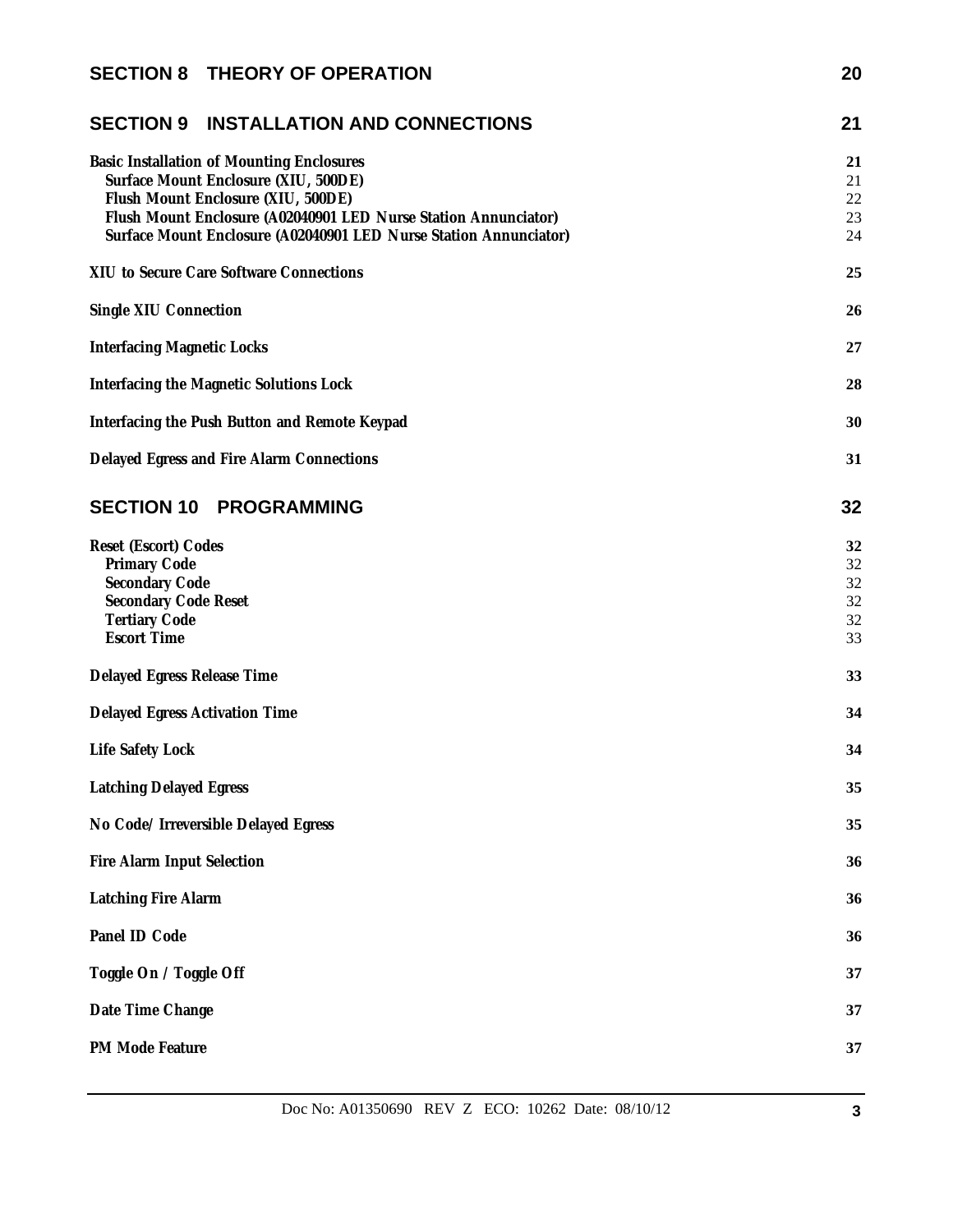| <b>Software Version</b>                                                                             | 38             |
|-----------------------------------------------------------------------------------------------------|----------------|
| <b>Elevator Mode</b>                                                                                | 38             |
| Four Digit Escort Code Using the Month and Year                                                     | 39             |
| <b>SECTION 11 TESTING</b>                                                                           | 40             |
| 500DE Recommended Weekly Testing<br><b>Perimeter Control</b><br><b>Perimeter Control with Locks</b> | 40<br>40<br>40 |
| 500DE Recommended Annual Servicing<br><b>Battery Replacement</b>                                    | 41<br>41       |
| <b>SECTION 12 TROUBLESHOOTING</b>                                                                   | 42             |
| <b>SECTION 13 GENERAL PRODUCT WARRANTY STATEMENT</b>                                                | 45             |
| 1. Notices                                                                                          | 45             |
| 2. Limited Warranty                                                                                 | 47             |
| 3. Limitations of Liability                                                                         | 48             |
| 4. Governing Law and Arbitration                                                                    | 48             |
| 5. Severability                                                                                     | 49             |
| 6. Waiver                                                                                           | 49             |
| <b>SECTION 14 COMPLIANCE INFORMATION</b>                                                            | 50             |
| APPENDIX A UL LISTING REQUIREMENTS                                                                  | 53             |
| APPENDIX B 230 VAC INPUT POWER SUPPLY CONNECTION                                                    | 54             |
| APPENDIX C 4AMP POWER SUPPLY CONNECTIONS                                                            | 55             |
| <b>APPENDIX D OLD PM PROGRAMMING</b>                                                                | 56             |
| <b>PM Mode Feature</b>                                                                              | 56             |
| APPENDIX E CALIFORNIA FIRE MARSHALL LISTING                                                         | 57             |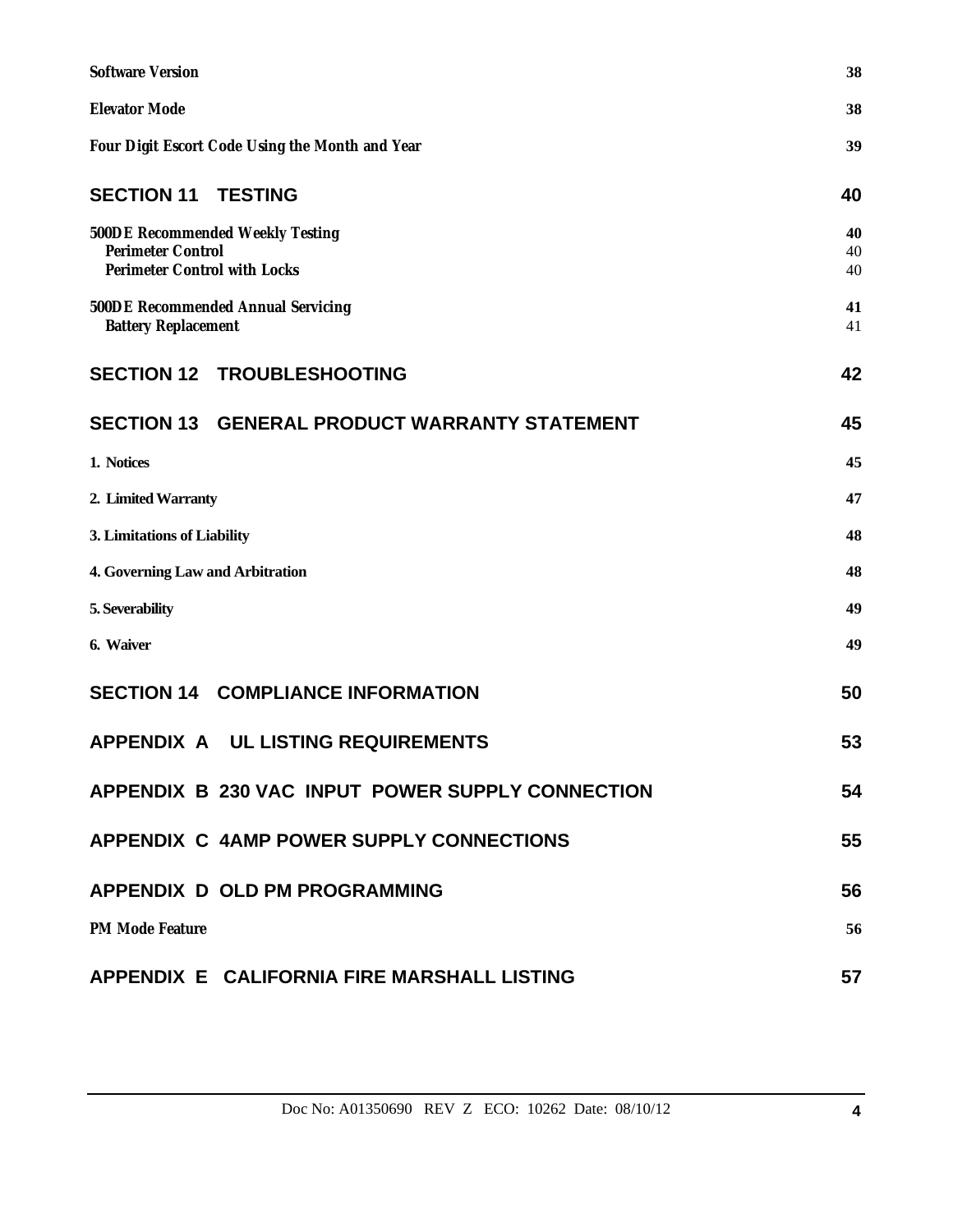# **Table of Figures**

| FIGURE 2-1 SYSTEM BLOCK DIAGRAM                                                   | 9  |
|-----------------------------------------------------------------------------------|----|
| FIGURE 3-1 POWER SUPPLY CONNECTION                                                | 11 |
| FIGURE 6-1 FRONT VIEW OF DOOR GUARDIAN 500DE EXIT PANEL                           | 14 |
| FIGURE 6-2 REAR VIEW OF 500DE EXIT PANEL                                          | 15 |
| <b>FIGURE 6-3 REAR VIEW OF XIU</b>                                                | 16 |
| FIGURE 6-4 REAR VIEW OF REMOTE KEYPAD                                             | 18 |
| FIGURE 6-5 REAR VIEW OF PUSH BUTTON                                               | 18 |
| <b>FIGURE 9-1 SURFACE MOUNT ENCLOSURE FOR EXIT PANELS</b>                         | 21 |
| <b>FIGURE 9-2 FLUSH MOUNT ENCLOSURE FOR EXIT PANELS</b>                           | 22 |
| <b>FIGURE 9-3 FLUSH MOUNT ENCLOSURE FOR NURSE STATIONS</b>                        | 23 |
| <b>FIGURE 9-4 SURFACE MOUNT ENCLOSURE FOR NURSE STATIONS</b>                      | 24 |
| FIGURE 9-5 XIU CONTROLLING CUTBAND RECEIVERS AND EXIT PANELS CONNECTED TO ONE XIU |    |
|                                                                                   | 26 |
| FIGURE 9-6 500DE EXIT PANEL TO DORTRONICS LOCK CONNECTIONS                        | 27 |
| FIGURE 9-7 500DE EXIT PANEL TO MAGNETIC SOLUTIONS LOCK CONNECTIONS                | 28 |
| FIGURE 9-8 500DE EXIT PANEL TO TWO MAGNETIC SOLUTIONS LOCKS CONNECTIONS           | 29 |
| FIGURE 9-9 PUSH BUTTON AND REMOTE KEYPAD TO 500DE EXIT PANEL CONNECTION           | 30 |
| <b>FIGURE 9-10 DELAYED EGRESS AND FIRE ALARM CONNECTIONS</b>                      | 31 |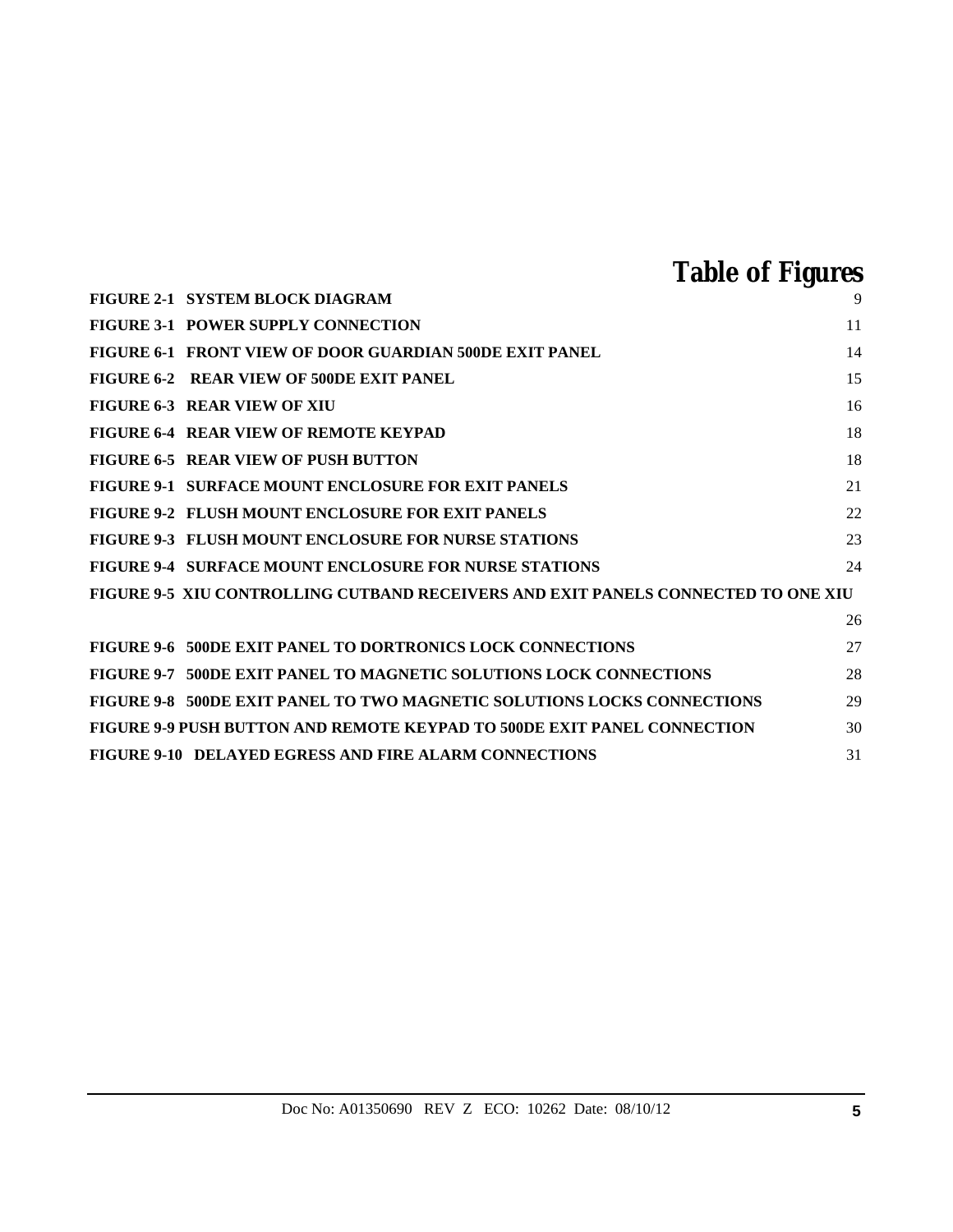### **PLEASE READ THIS MANUAL BEFORE BEGINNING THE INSTALLATION OF A SECURE CARE SYSTEM**

This installation manual is provided for reference by purchasers and installers of Secure Care Products, Inc.'s ("Secure Care's") systems. This manual is not intended as a catalog of warnings for the protection of anyone or as a substitute for obtaining professional training or assistance in the design of a facility's security procedures and systems, or in the installation, set-up, testing, support, operation, maintenance, repair or use of Secure Care's systems. Nothing in this manual modifies the terms of Secure Care's General Product Warranty Statement or of any written agreement signed by Secure Care or creates further warranties or extends benefits of any sort to anyone beyond those already expressly established in Secure Care's General Product Warranty Statement and in any written contract signed by Secure Care.

### **1. Secure Care is Not Responsible for the Locks**

 ALL LOCKS USED WITH SECURE CARE'S SYSTEM ARE DESIGNED, MANUFACTURED, LABELED AND DELIVERED SOLELY BY AN INDEPENDENT VENDOR OVER WHOM SECURE CARE HAS NO CONTROL AND FOR WHOSE ACTIONS OR FAILURES TO ACT SECURE CARE DISCLAIMS ALL RESPONSIBILITY. REGARDLESS OF WHETHER THE LOCKS CARRY SECURE CARE'S LOGO OR NAME OR ANY OTHER TRADEMARK, SERVICE MARK OR TRADE NAME USED OR CLAIMED BY SECURE CARE, SECURE CARE DISCLAIMS ALL WARRANTIES, EXPRESS OR IMPLIED, WITH RESPECT TO THE LOCKS AND/OR THEIR USE WITH OR OPERATION IN THE SECURE CARE SYSTEM, INCLUDING, WITHOUT LIMITATION, ALL IMPLIED WARRANTIES OF MERCHANTABILITY, FITNESS FOR A PARTICULAR PURPOSE, TITLE AND/OR NON-INFRINGEMENT. SECURE CARE ALSO DISCLAIMS ALL OBLIGATIONS WITH RESPECT TO THE LOCKS AND/OR THEIR USE WITH OR OPERATION IN THE SECURE CARE SYSTEM THAT MIGHT OTHERWISE ARISE OR BE IMPLIED FROM THE FACT THAT SUCH LOCKS CARRY SECURE CARE'S LOGO OR NAME OR ANY OTHER TRADEMARK, SERVICE MARK OR TRADE NAME USED OR CLAIMED BY SECURE CARE OR FROM THE DELIVERY OR INSTALLATION OF THE LOCKS WITH SECURE CARE SOFTWARE, PARTS AND/OR PRODUCTS OR FROM A COURSE OF DEALING OR USAGE IN TRADE. ALL RESPONSIBILITY FOR DESIGNING, MANUFACTURING, LABELING AND WARNING OF HIDDEN DEFECTS OR DANGERS IN THE LOCKS AND/OR THEIR USE WITH AND OPERATION IN THE SECURE CARE SYSTEM RESTS EXCLUSIVELY WITH THE INDEPENDENT VENDOR, AND ANY CLAIMS, COSTS, DAMAGES OR LIABILITIES ARISING FROM THE LOCKS AND/OR THEIR USE WITH OR OPERATION IN THE SECURE CARE SYSTEM SHALL BE MADE SOLELY AGAINST THE INDEPENDENT VENDOR.

### **2. Secure Care Is Not Responsible for The Computer Hardware.**

 IF YOU PURCHASE COMPUTER HARDWARE THROUGH SECURE CARE AND REQUEST THAT SECURE CARE SOFTWARE BE INSTALLED AND TESTED ON THAT HARDWARE AT THE FACTORY, SECURE CARE WARRANTS ONLY THAT THE HARDWARE AND THE SOFTWARE PACKAGES WERE INSTALLED, SET-UP AND TESTED PRIOR TO SHIPMENT IN ACCORDANCE WITH ALL SECURE CARE PRODUCT MANUALS AND THAT, AT THE TIME THE HARDWARE AND THE SOFTWARE PACKAGES WERE FINALLY INSPECTED AT THE FACTORY, THEY WERE PERFORMING (SUBJECT TO SECURE CARE'S SPECIFIED TOLERANCES) IN ACCORDANCE WITH SECURE CARE'S SPECIFICATIONS. SECURE CARE WILL NOT BE RESPONSIBLE FOR ANY DEFECTS IN OR PROBLEMS CAUSED BY THE HARDWARE, ALL CLAIMS FOR WHICH MUST BE MADE TO THE HARDWARE MANUFACTURER AND/OR VENDOR. SECURE CARE DISCLAIMS ALL WARRANTIES, EXPRESS OR IMPLIED, WITH RESPECT TO THE HARDWARE AND/OR ITS USE WITH OR OPERATION IN THE SECURE CARE SYSTEM, INCLUDING, WITHOUT LIMITATION, ALL IMPLIED WARRANTIES OF MERCHANTABILITY, FITNESS FOR A PARTICULAR PURPOSE, TITLE AND/OR NON-INFRINGEMENT. SECURE CARE ALSO DISCLAIMS ALL OBLIGATIONS WITH RESPECT TO THE HARDWARE AND/OR ITS USE WITH OR OPERATION IN THE SECURE CARE SYSTEM THAT MIGHT OTHERWISE ARISE OR BE IMPLIED FROM THE FACT THAT SUCH HARDWARE CARRIES SECURE CARE'S LOGO OR NAME OR ANY OTHER TRADEMARK, SERVICE MARK OR TRADE NAME USED OR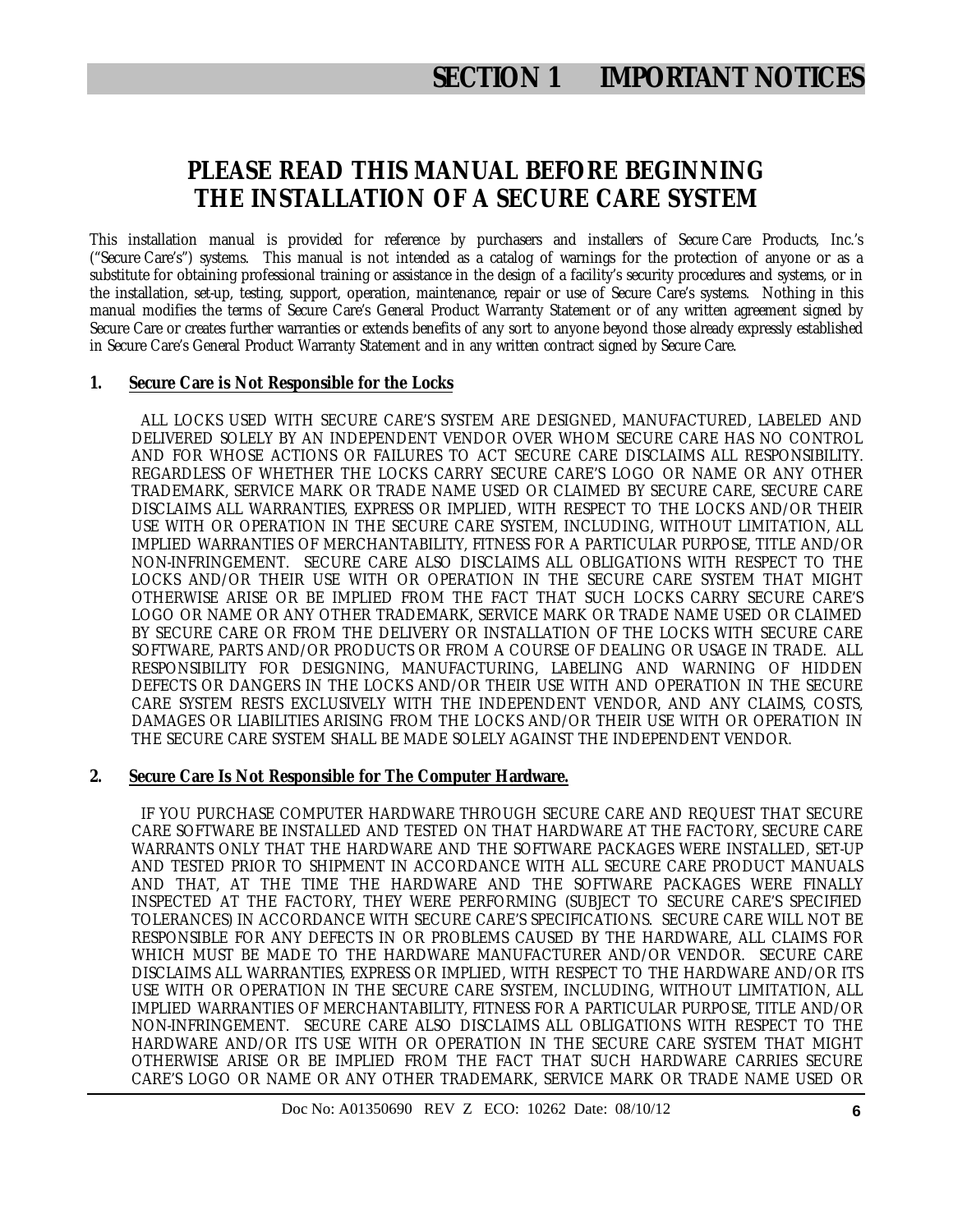CLAIMED BY SECURE CARE OR FROM THE DELIVERY OR INSTALLATION OF THE HARDWARE WITH SECURE CARE SOFTWARE, PARTS AND/OR PRODUCTS OR FROM A COURSE OF DEALING OR USAGE IN TRADE. ALL RESPONSIBILITY FOR DESIGNING, MANUFACTURING, LABELING AND WARNING OF HIDDEN DEFECTS OR DANGERS IN THE HARDWARE AND/OR ITS USE WITH AND OPERATION IN THE SECURE CARE SYSTEM RESTS EXCLUSIVELY WITH THE HARDWARE MANUFACTURER AND/OR VENDOR, AND ANY CLAIMS, COSTS, DAMAGES OR LIABILITIES ARISING FROM THE HARDWARE AND/OR ITS USE WITH OR OPERATION IN THE SECURE CARE SYSTEM SHALL BE MADE SOLELY AGAINST THE HARDWARE MANUFACTURER AND/OR VENDOR.

### **3. Several Factors Outside the Secure Care System Can Affect its Performance**

 Secure Care's software, parts and products are designed for operation in a wireless system. However the range, performance, and predictability of any wireless system, including Secure Care's, is dependent on several factors, including, but not limited to, the following: building structure; environmental extremes (e.g., temperature, earth tremors, air pollution, etc.); the proximity of other wireless devices; the presence of variable speed products; sources of Radio Frequency Interference (RFI); physical orientation and positioning of the equipment; and sources of Electro Static Discharge (ESD). Secure Care is not responsible for the effect of these types of factors on operation of its software, parts and products and disclaims all responsibility for any claim relative thereto.

### 4. **The Secure Care System Must be Properly Installed**

Secure Care's system must be installed, set-up, tested, supported, operated, maintained, repaired and used only in accordance with all manuals and instructions (including the user, installation, technical and other manuals) issued by Secure Care (the "Product Manuals"). It is your responsibility to assure that any person who might be installing, setting-up, testing, supporting, maintaining or repairing the Secure Care system knows the contents of and has access to the Product Manuals and has successfully completed Secure Care technical training. It is also your responsibility to assure that any person who might be operating or using this Product knows the contents of and has access to the Product Manuals and has successfully completed Secure Care in-service training. Secure Care can not be responsible for performance problems caused by a failure to follow prescribed and appropriate procedures for installation, set-up, testing, support, operation, maintenance, repair and use.

All adjustable features on new and repaired Secure Care software, parts and products are shipped with "factory default" settings. These "factory default" settings may not comply with building and life safety codes or other applicable laws and regulations in the location where they are installed or operated. Secure Care strongly recommends, therefore, that the settings on all Secure Care software, parts and products be checked and, if necessary, reset to comply with local building and life safety codes and other applicable laws and regulations at the time of any installation, set-up, testing, support, maintenance or repair.

### 5. **Performance of the Secure Care System Software Depends on Proper Maintenance**

Secure Care's system is driven by software. However, the performance and reliability of any software-driven system depends on adequately maintaining the recommended minimum configuration of computing platform, operating systems and applications programs and on regularly performing industry-standard and application-specific backup processes. If recommended minimum configurations of computing platform, operating systems, and applications programs are not adequately maintained, or if appropriate backups are not regularly performed, the software may not drive the system as intended. Secure Care is not responsible for operational problems caused by a failure to perform these maintenance and backup procedures and disclaims all responsibility for any claim relative thereto.

### 6. **Only a Qualified Service Technician Should Work on a Secure Care System**

Secure Care does not authorize, and strongly recommends against, any installation or field replacement of software, parts or products by untrained contractors or facility staff. Such work can be hazardous, can render the system ineffective and will void any Secure Care warranty or liability that might otherwise relate to the system.

Before any software, parts or products which have been designed and manufactured by Secure Care can be safely installed, set-up, tested, supported, maintained or repaired, technical training in accordance with standards established by Secure Care is required. Regardless of how Secure Care's software, parts or products are obtained, they should not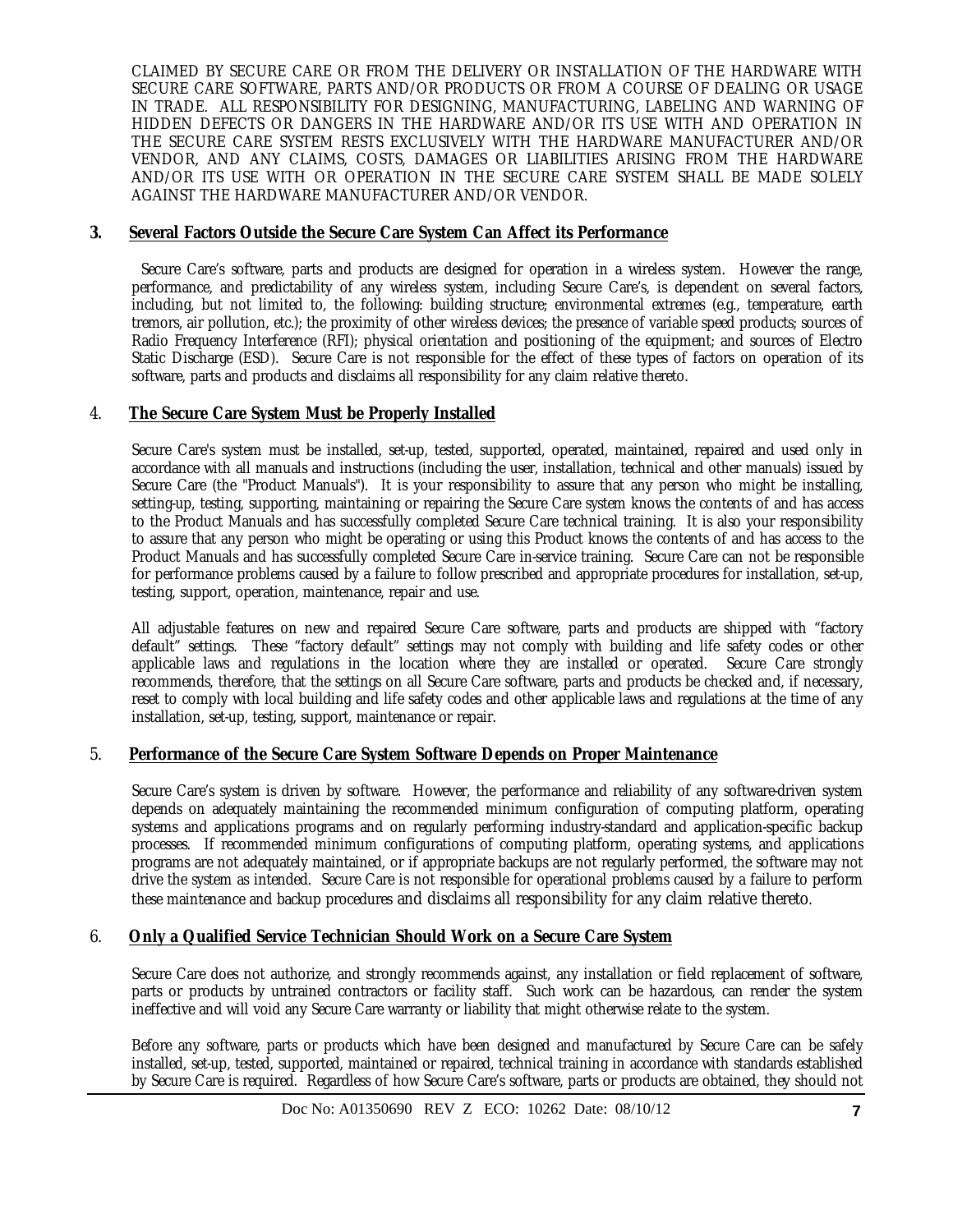be installed, set-up, tested, supported, maintained or repaired by any person who has not satisfactorily completed that technical training (a "qualified service technician".) When Secure Care's software, parts or products are sold separately from installation services, it is assumed that only a qualified service technician will conduct any installation, set-up, testing, support, maintenance or repair involving that software, part or products.

### 7. **Any Work Must Comply with Electrical and Life Safety Codes**

It is important that any installation, set-up, testing, support, operation, maintenance, repair or use involving the system comply with all local and national electrical and life safety codes. If you have any questions about compliance with those codes, please contact your local authorities.

### 8. **Immediately Have Replacements or Repairs Checked On-Site by a Qualified Service Technician**

Secure Care receives and responds to telephone and dial-in inquires (the "Help Line") about its software, parts and products for the purpose of discussing users' experiences with Secure Care's system, helping users better understand how their systems work, and providing ideas about what may be causing difficulties. However, Secure Care cannot accurately diagnose the cause of any problems or give complete instructions on how to fix problems over the telephone or Internet. The only way to assure that software, parts or products are installed, set-up, tested, supported, maintained or repaired correctly or that a Secure Care system is functioning properly is to have it examined on site by a qualified service technician. In addition, Secure Care software, parts and products cannot be operated or used correctly by anyone who has not successfully completed Secure Care in-service training. Secure Care's Help Line is not a substitute for on-site diagnosis and servicing by a qualified service technician or for successful completion of Secure Care in-service training. Secure Care strongly recommends that any installation, set-up, testing, support, maintenance or repair of a system that is performed by a person who has not satisfactorily completed technical training in accordance with standards established by Secure Care be immediately checked on-site by a qualified service technician.

WARNING: EVEN SLIGHT MODIFICATIONS TO THE SYSTEM OR CHANGES IN THE OPERATING ENVIRONMENT MAY CAUSE SECURE CARE'S SYSTEM TO MALFUNCTION. THE ONLY WAY TO ASSURE THAT SECURE CARE'S SYSTEM HAS BEEN INSTALLED, SET-UP, TESTED, SUPPORTED, MAINTAINED AND REPAIRED CORRECTLY IS TO HAVE A QUALIFIED SERVICE TECHNICIAN DO THE WORK.

### **9. The Secure Care System is not a Substitute for Careful Identification and Monitoring by Professional Staff**

Secure Care's software, parts and products have been designed to augment a facility's reasonable procedures for protecting residents, patients, and infants. However, no system or combination of procedures and equipment can eliminate all risk or assure complete security. Secure Care's system is not intended as a substitute for the careful identification and monitoring of residents, patients, and infants by a facility's professional staff.

Revised 11/16/07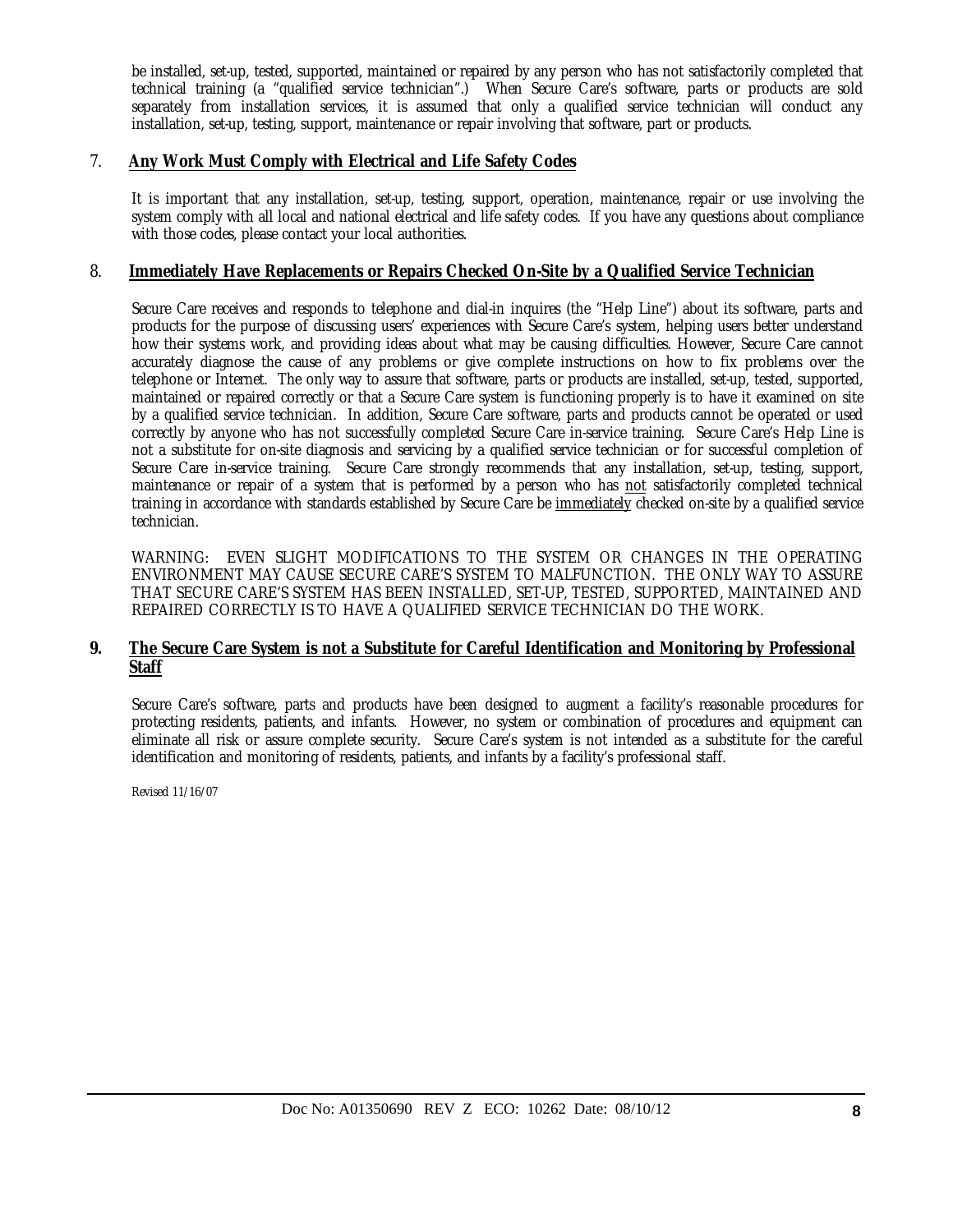# **SECTION 2 SYSTEM BLOCK DIAGRAM**

**A01350691, Door Guardian 500 DE , Kinderguard 500 DE**

**& 500DE**

**Fig. 2**



**Figure 2-1 System Block Diagram**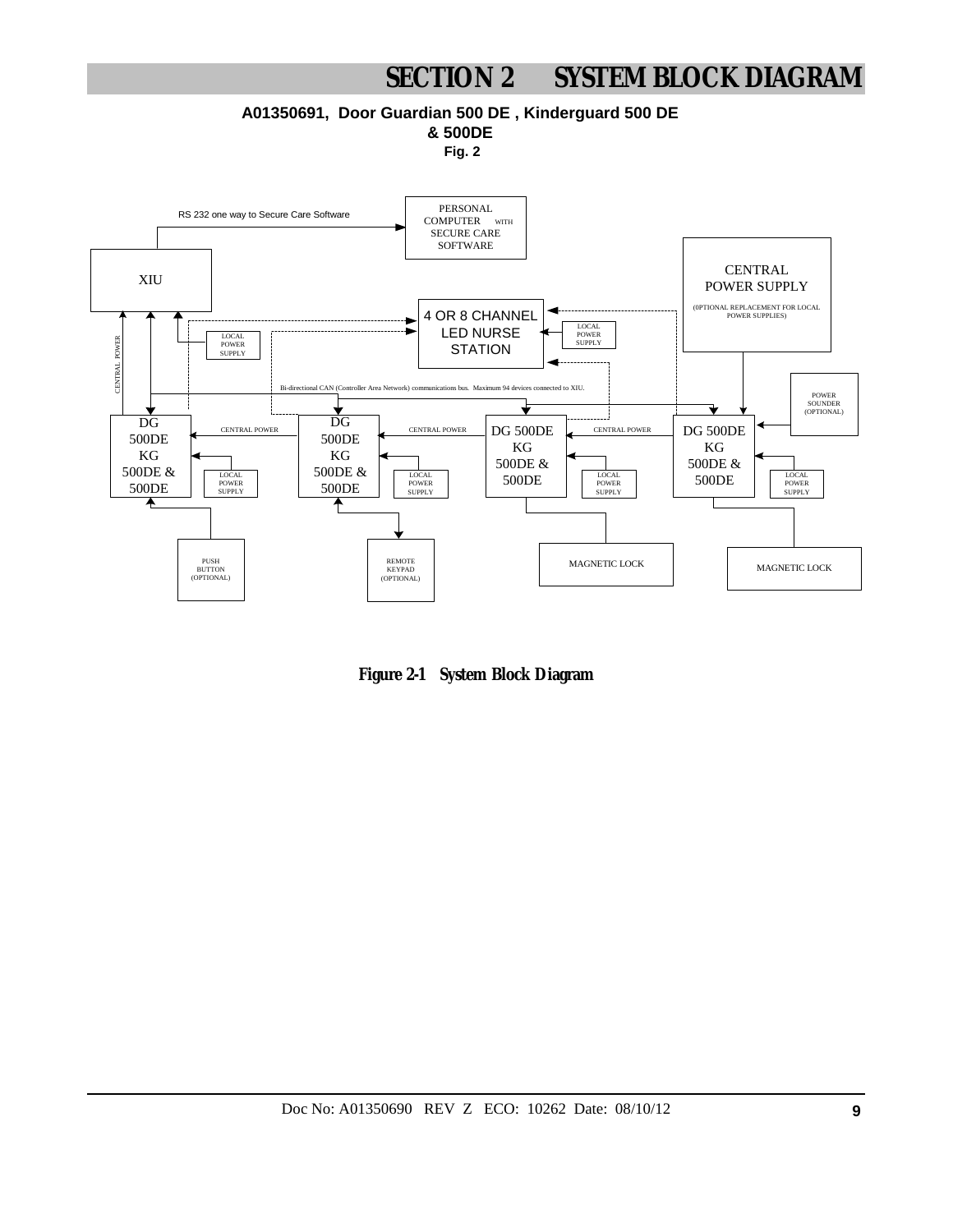# **SECTION 3 POWER AND GROUNDING REQUIREMENTS**

If powered by a local wall mount power supply, each Exit Panel will require a 110/220/230VAC duplex outlet specific to regional or country options (minimum 2 Amp) within ten cable feet of the intended installation location. The use of emergency power circuits is highly recommended due to possible facility power failures.

### **NOTES:**

- Power Wire: 14/2 stranded, unshielded (SCP Part # B60018473) Power wire is a UL requirement. Failure to use this wire removes the UL listing.
- For overseas 230VA Power Supply, refer to Appendix B.
- Do not connect to a receptacle controlled by a switch.
- A central power supply can be used as well as the 12 15VDC plug in power supply (SCP Part #A41010901).
- Do not extend the power supply cord provided. The maximum distance the duplex outlet should be from the Exit Panel is ten cable feet.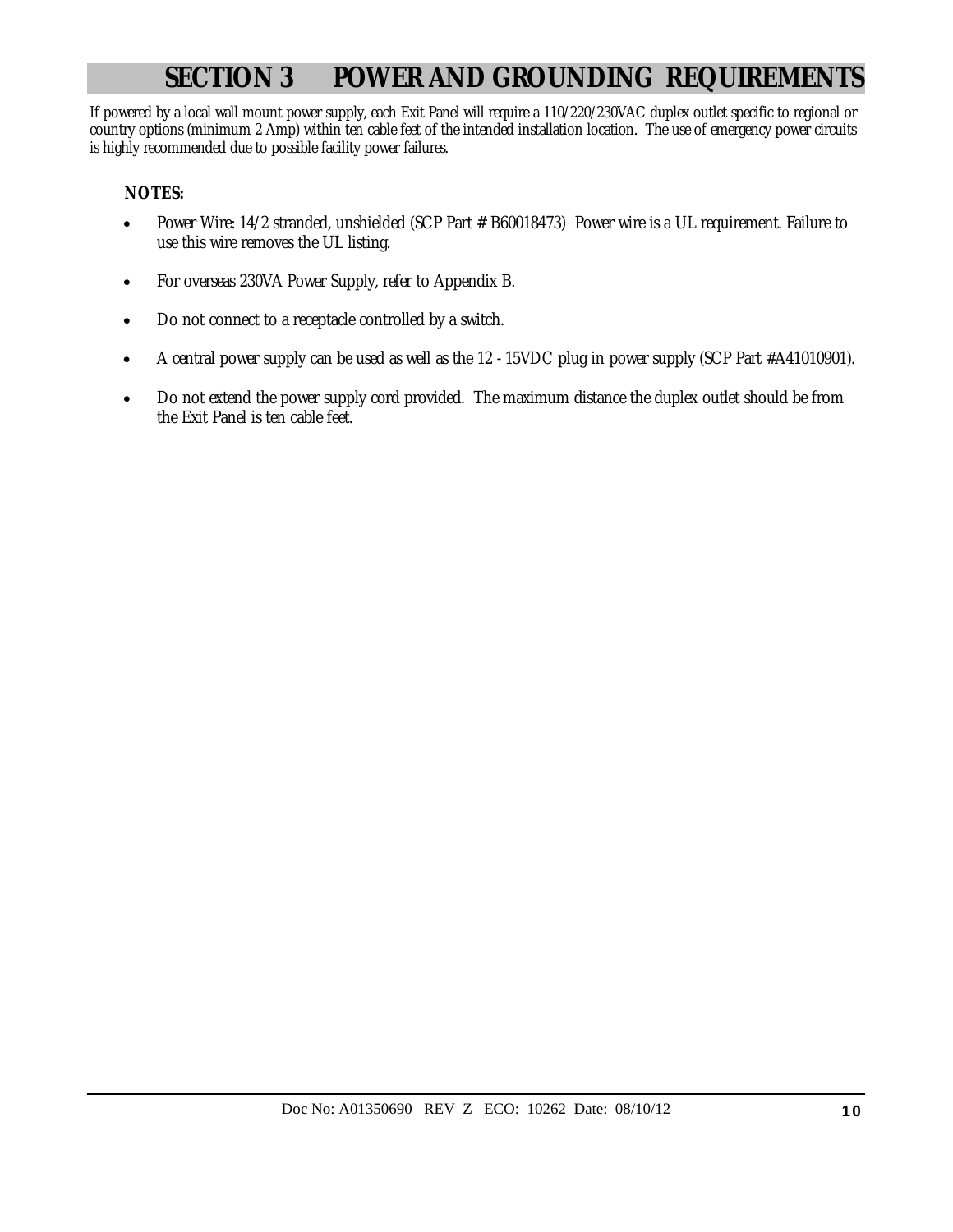

**Figure 3-1 Power Supply Connection**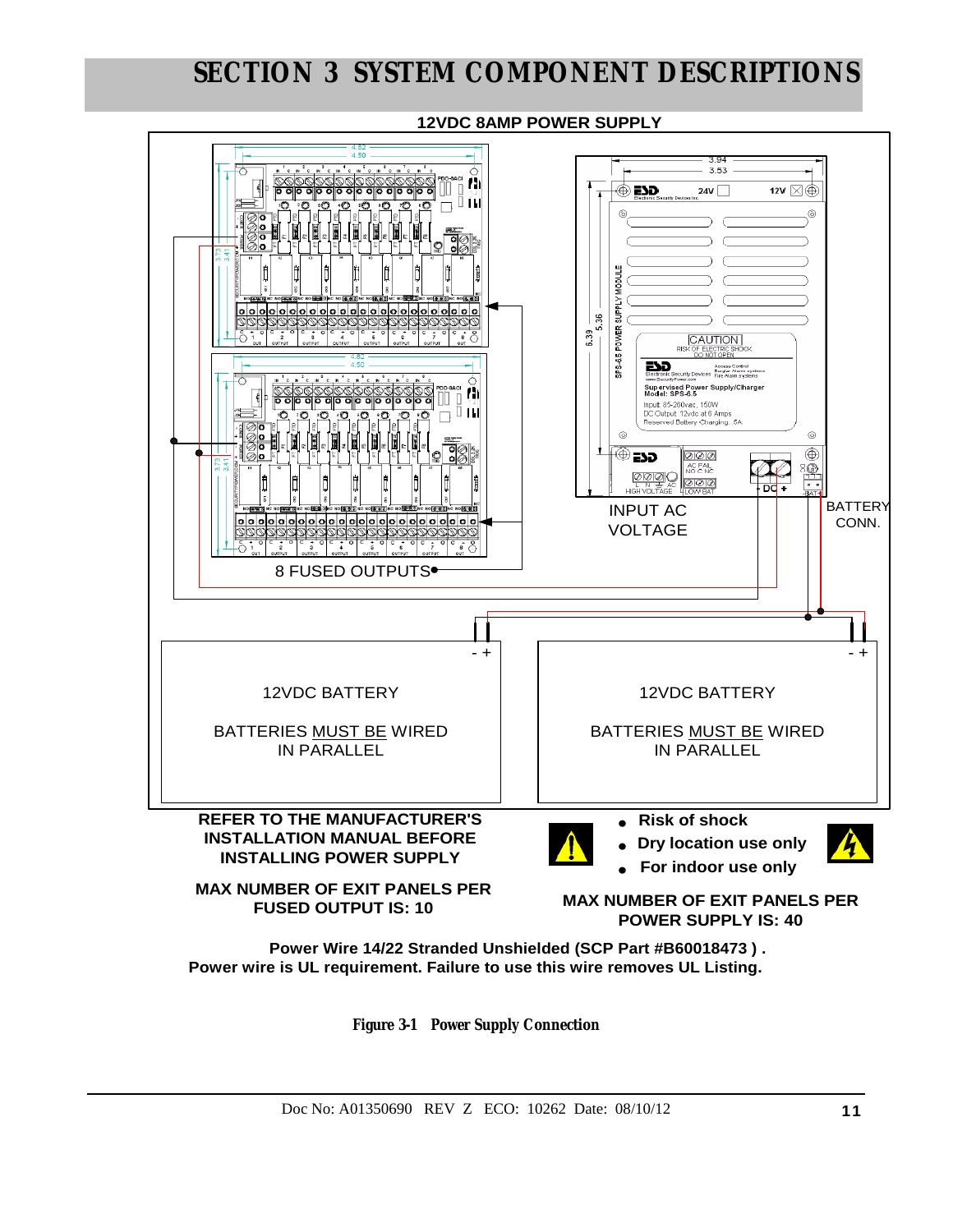# **SECTION 4 TYPICAL SYSTEM INSTALLATION**

As with any Wandering Monitoring System, each application can be different. Use the guidelines below as a basic understanding of what a standard application would be like.

Identify all the equipment that is to be installed. Inspect for any damage that may have resulted during shipment. If damage is found, notify the shipping carrier immediately and arrange for an inspection. Be sure to retain all shipping and packing materials.



- Install all communication wires from each exit system to the system annunciator location (computer location). Secure Care strongly recommends that all wiring used to install Secure Care equipment be run at least 18 inches from all other wiring and not be installed inside metal conduit. It is also strongly recommended to not utilize cable trays used in networking installations and to secure the wires off of ceiling grids. If the wiring is installed in any of these manors it could cause undesired induction of Radio Frequency (RF) interference with our system.
- Determine the location of the Exit Control Panel, making sure to accommodate for any local, state, or federal codes or guidelines including ADA requirements, and mount as required. Standard applications would place this equipment on the wall at the center of the door height on the latch side.
- Mount the Electromagnetic Lock in strict accordance with the manufacturer installation instructions. Be sure to comply with all Life Safety and Electrical Codes as required.
- Mount the Magnetic Door Contacts provided with the Exit Kit on the latch side of the door. These contacts provide a method of monitoring the open or closed status of the door.
- Route all necessary peripheral connection wires into the Exit Control Panel mounting box. These would include wires such as communication, magnetic contacts, exit power, magnetic lock power, etc.
- Prepare all wires and make connections to the exit system. Special care should be taken to prevent loose connections and shorts.
- Proceed to the remote system annunciator location to mount as required. This device should be easily visible by staff for monitoring of the system. Common locations are centralized nurse stations or staffed reception areas.
- Make all necessary wiring connections as shown on the following pages.
- Plug in all power supplies and batteries. The system is now ready for testing.

### **Note: From this point out in the manual 500DE will be used for the 500DE, KinderGUARD 500DE and Door Guardian 500DE**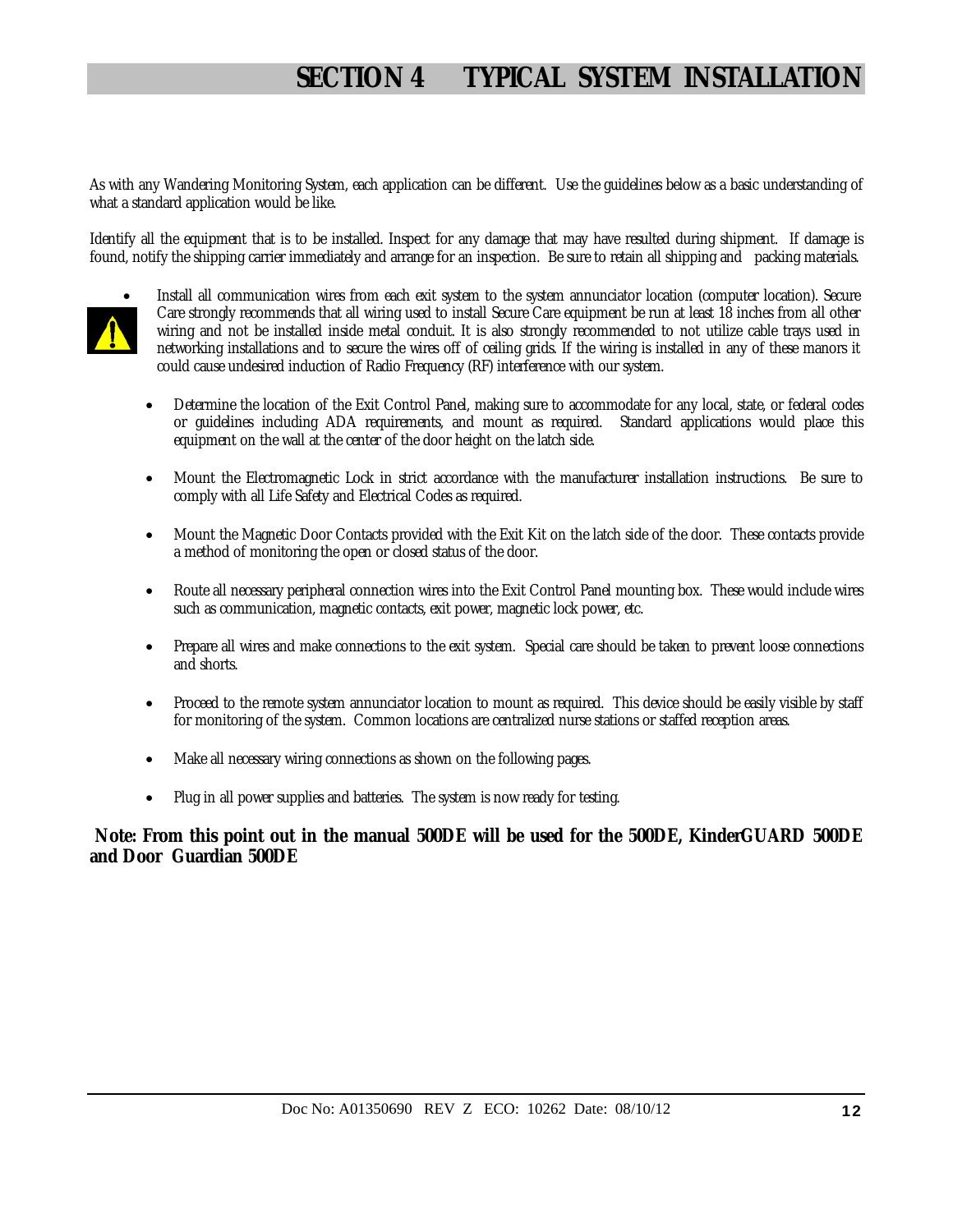# **SECTION 5 SPECIFICATIONS**

### **This product meets UL 294 Standards**

# **Device Electrical Specifications**

### XIU, Door GUARDIAN and KinderGUARD Exit Panels

- Input Power: 12 15VDC
- Relay Specifications: Max. 30VDC (only) 1 Amp
	- Battery Back Up: Rechargeable 9VDC Ni-MH battery
	- Battery Back Up Time: Approximately 30-40 minutes
- Max Current Draw: 150 mA

### Magnetic Lock

- Input Power: 12VDC
- Battery Back Up: None
- Max Current Draw: 500 mA

### Ext. Receiver

- Input Power: 12VDC
- Battery Back Up: None
- Max Current Draw: 25 mA

# **Wire Specifications**

### Plenum Shielded Fire Wire: 1 pair 16 AWG, PN B60000438

Plenum Shielded Communication Wire: 1 pair 22 AWG, PN B60000429 for 250FT and B60001429 for 500FT. Plenum Shielded Ext. Receiver Wire: 1 pair 22 AWG, PN B60000429 for 250FT and B60001429 for 500FT. Plenum Shielded Lock Wire: 3 pair 22 AWG, PN B60000440 for 250FT and B60001440 for 500FT. Plenum Shielded Power Wire: 1 pair 14 AWG, PN B60018473

Remote Keypad Cable

| 2 Foot Cable A05032031  |
|-------------------------|
| 10 Foot Cable A05032032 |
| 15 Foot Cable A05032033 |
| 30 Foot Cable A05032034 |
|                         |

# **Environmental Specifications**



# **SAFETY**

### **Please pay attention to the following safety warnings: These products should not be used in a manner not specified by the manufacturer.**

- Operating temperature 5ºC to 40ºC
- Storage temperature  $-10^{\circ}$  to  $+50^{\circ}$
- Refer servicing to trained, qualified personnel
- There are no serviceable parts inside the Ext. Receiver.
- Do not operate the device in the presence of flammable gases or fumes. Operation of any electrical instrument in such an environment constitutes a definite fire hazard.
- Do not install substitute parts or perform any unauthorized modifications to the instrument.
- Power supply: Risk of shock
- Dry location use only
- For indoor use only



2 hour flame rated back boxes available upon request.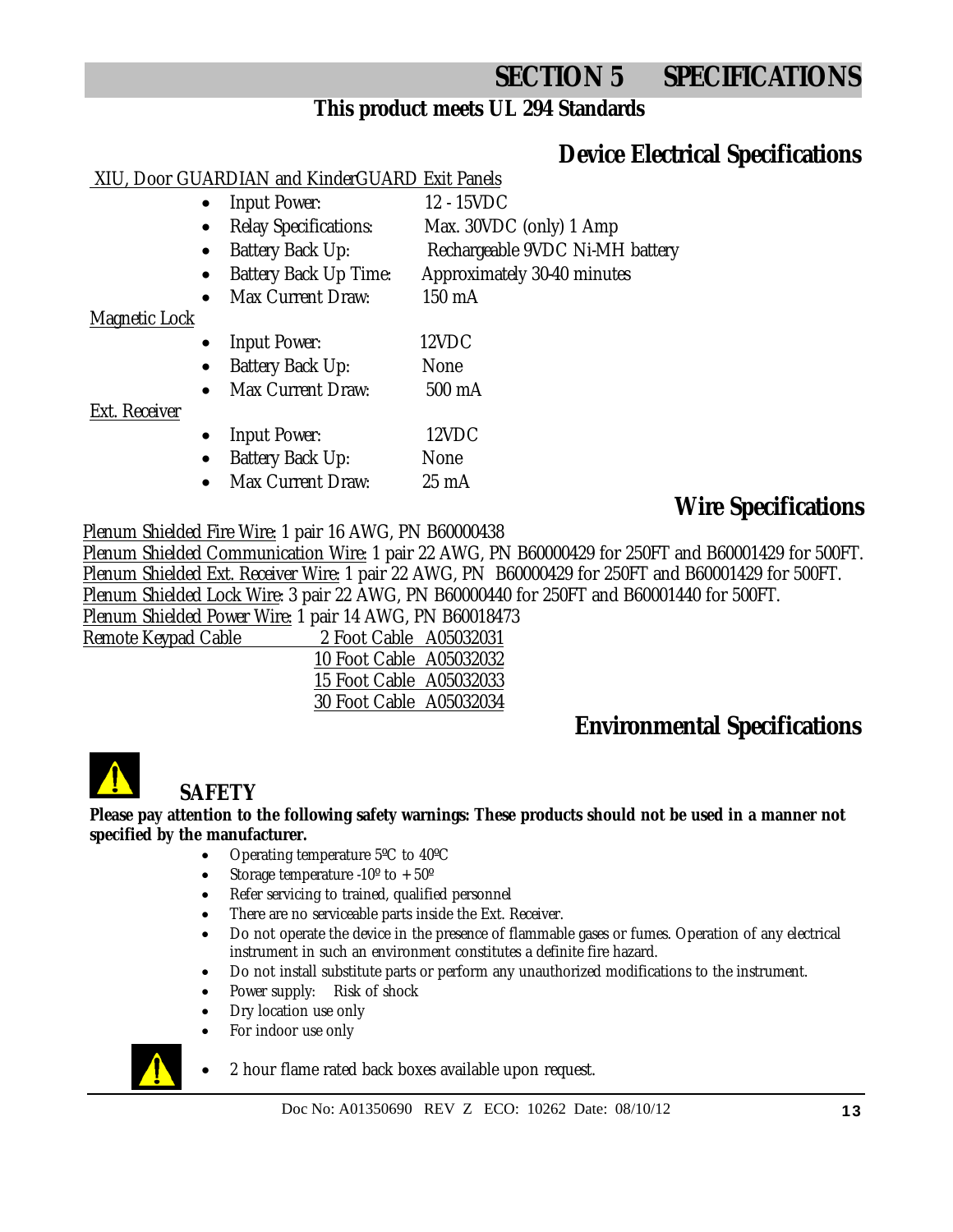### **500DE Exit Panel**

**NOTE: Not all Exit Panels will have every feature set or all components populated. Refer to specific part number or Exit Panel model name for available feature sets. Door GUARDIAN 500DE pictured 500DE and KinderGUARD 500DE not depicted.**



**Figure 6-1 Front View of Door GUARDIAN 500DE Exit Panel**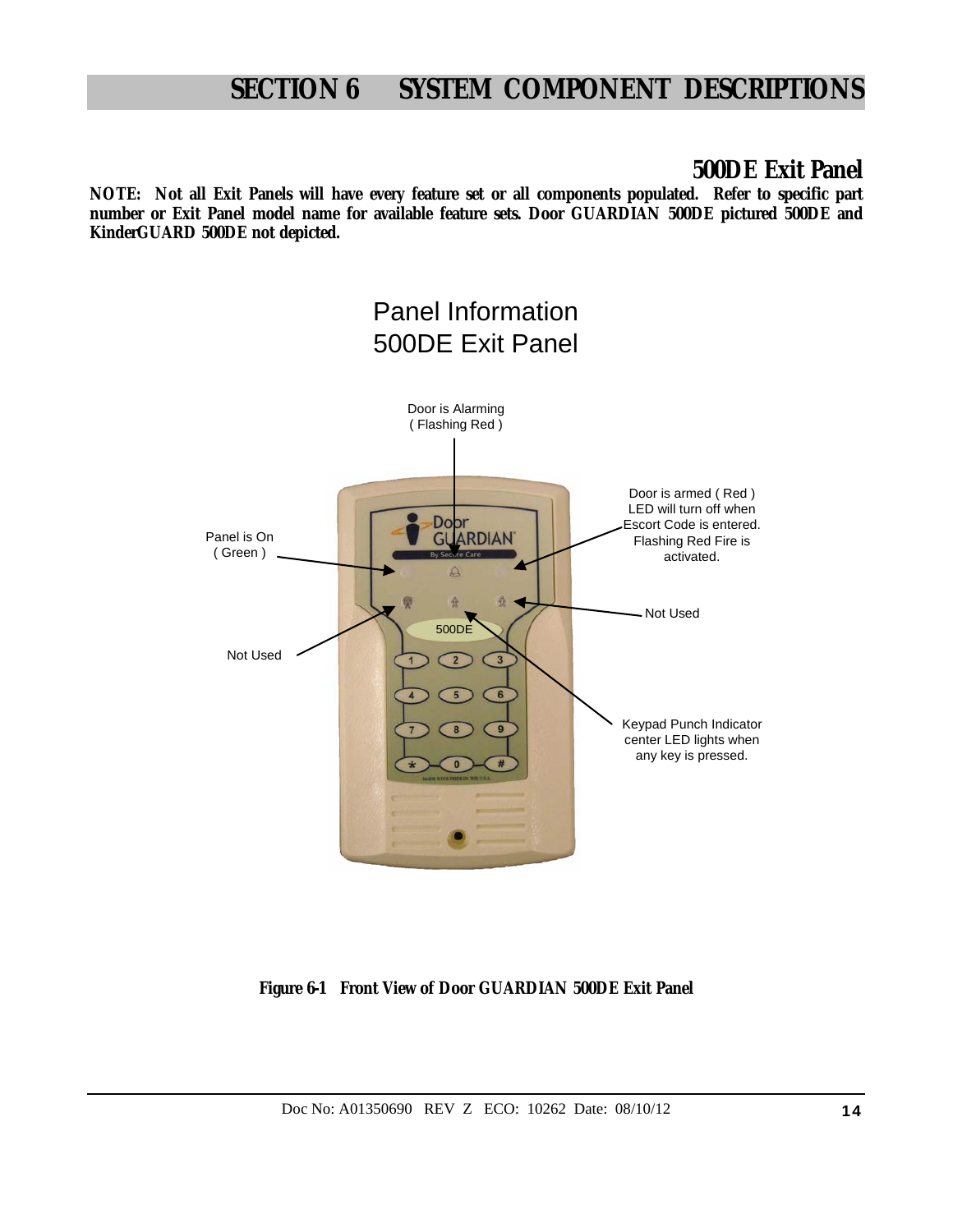### **LEGEND**

- 1. Electromagnetic lock Delayed Egress connection
- 2. Normally Closed door contact connection
- 3. Momentary Push Button or Non-latching Key Switch
- 4. Fire alarm Normally Open dry alarm relay connection (field selectable)
- 5. Controlled area network (CAN) connection
- 6. Remote Internal/External Keypad connection (seven pin)
- 7. Electromagnetic lock relays , one and two connections
- 8. Auxiliary relays (one and two connections)
- 9. 12 15VDC power input connection.
- 10. CAN Bus termination jumper



 **Figure 6-2 Rear View of 500DE Exit Panel**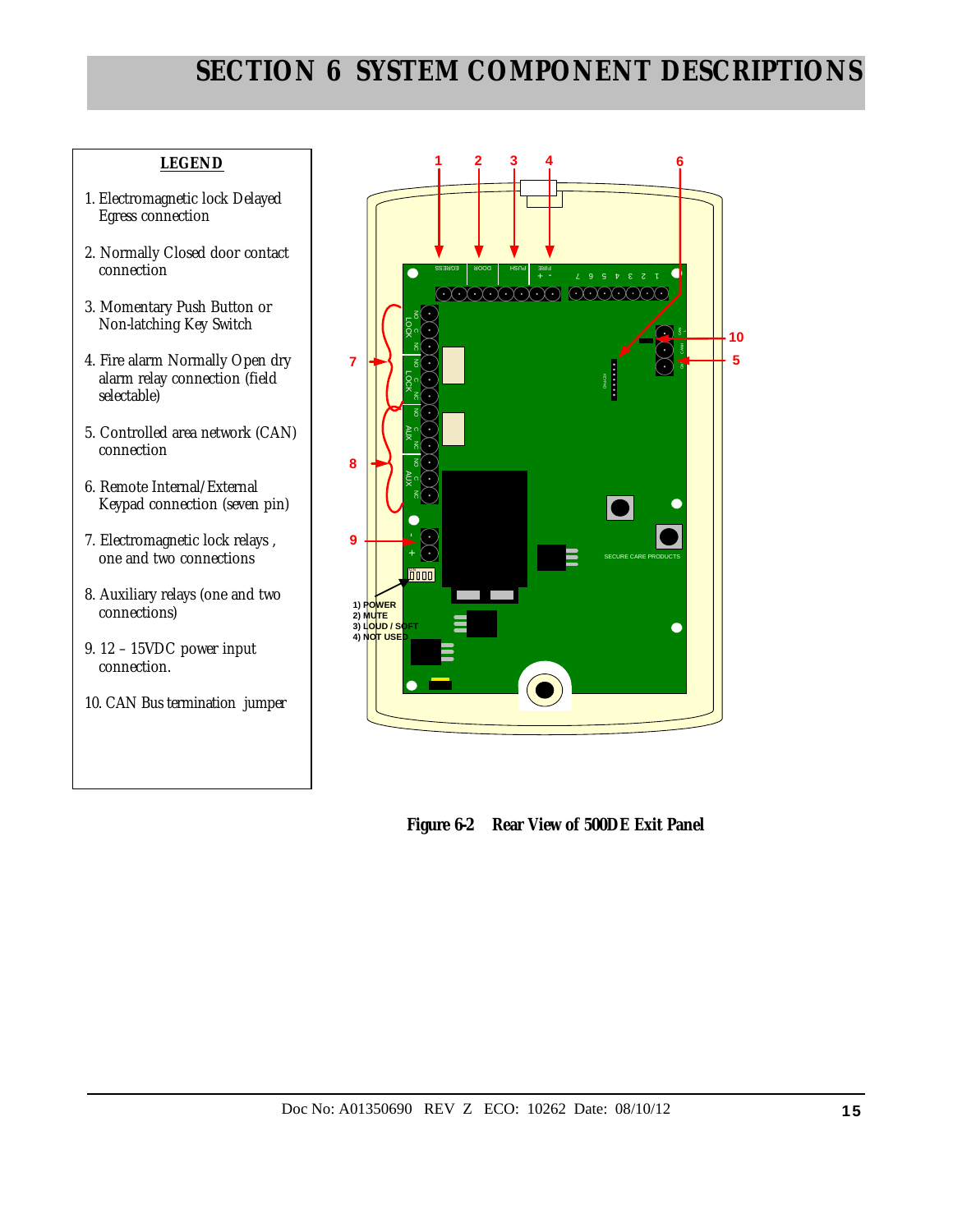**XIU** 



- 1. XIU To XIU (Only used with Cutband System Refer to ID with Stat Manual)
- 2. RS-232 connection to Nurse Station or SCP Software
- 3. Controlled area network (CAN)
- 4. Back Up Battery Holder
- 5. 12 15VDC Power Input connection
- 6. Auxiliary Relay Connection (Form C Relays that activate during a cutband alarm)



 **Figure 6-3 Rear View of XIU**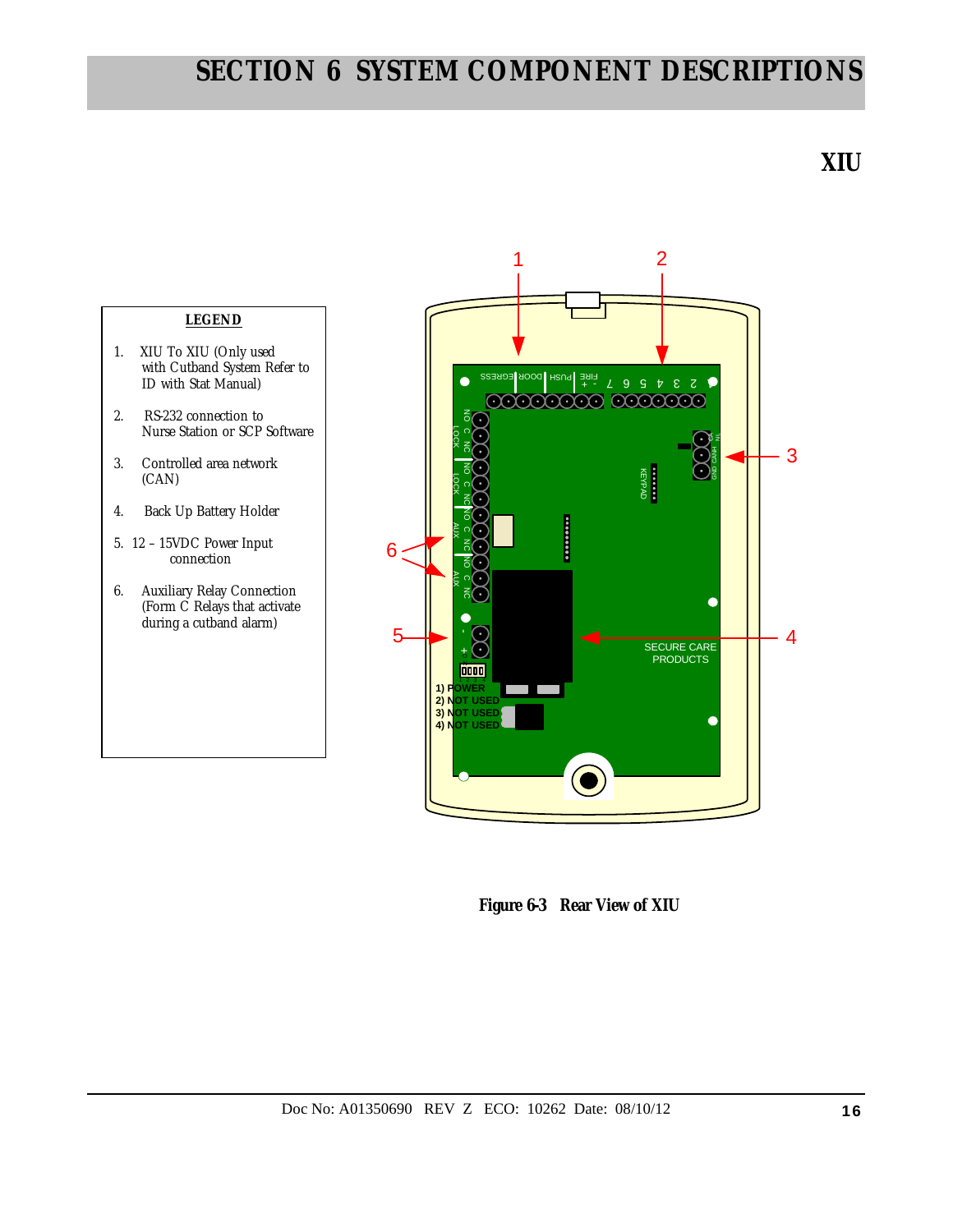### **Remote Annunciation**

Remote annunciation provides a method of displaying conditions of the installed system to varying degrees in other locations of the facility as required by the policies and procedures in place. These locations can include, but are not limited to, security offices, risk management offices, centralized staffing locations, and facility operator offices. The amount of information provided at a remote location will vary by product purchased and installed. At a minimum, the location of an alarm can be identified by each remote annunciator.

The following diagrams and text references will guide you through the application of the different products available with the system. Contact your Sales Representative if there are any questions in regards to adding or changing your remote annunciation product.

### **LED Nurse Station Annunciator A02030901 (A02040901)**

The A02030901 (A02040901) Nurse Station Annunciator is a basic dry contact driven series of LED's and piezo sounders designed to provide a specific location of a device in alarm. There are no communication requirements from the field device to the annunciator. The field device can provide a dry contact closure during an alarm event. If each field device is wired properly to the remote annunciation location, the closure will provide an alarm on one of four (or eight) LED locations on the face of the unit.

#### **LED Nurse Stations with part # 203 or 204 are not compatible with LED Nurse Stations with part #'s A02030901 and A02040901**

Each field device requires a two conductor shielded home run (single length of wire from beginning point to end point) without any breaks or splices. The A02030901 Nurse Station Annunciator requires a mounting box A10000210 for flush mounted applications and mounting box 401 for surface mounted applications. The A02040901 Nurse Station Annunciator requires a mounting box 449 for flush mounted applications and mounting box 448 for surface mounted applications.



### **Figure 6-4 Connection Between the A02030901/A02040901 and the 500DE Exit Panel**

Connection should be made using the Normally Open (NO) and Common © on the back of the 500DE Exit Panel.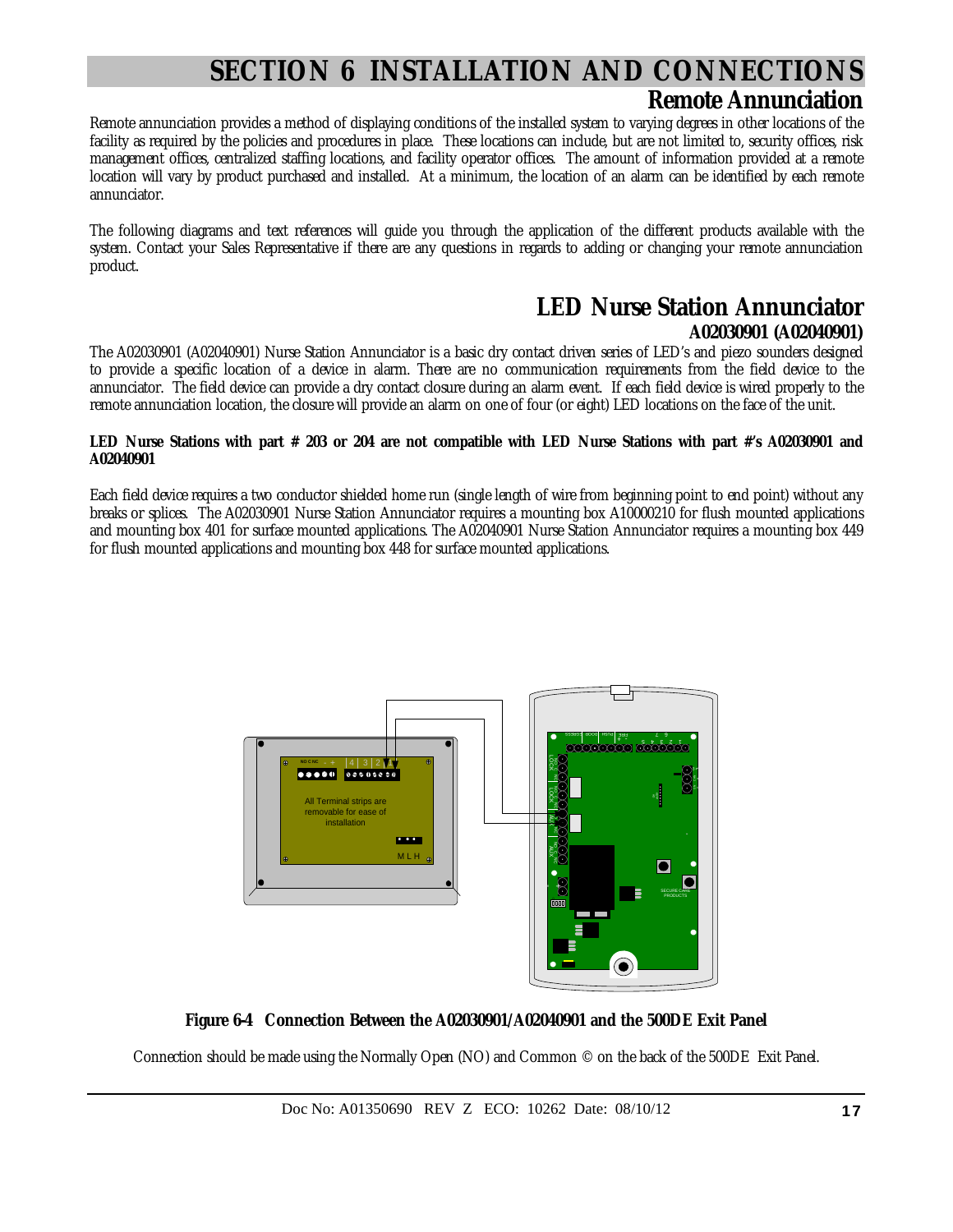### **Indoor/Outdoor Remote Keypad Layout**





 **Figure 6-4 Rear View of Remote Keypad** 

# **Indoor/Outdoor (N/O) Push Button Layout**

### LEGEND

- 1. Mounting screw holes
- 2. Spade lug terminal connectors (Normally Open – Activated Closed)
- 3. Steel Faceplate



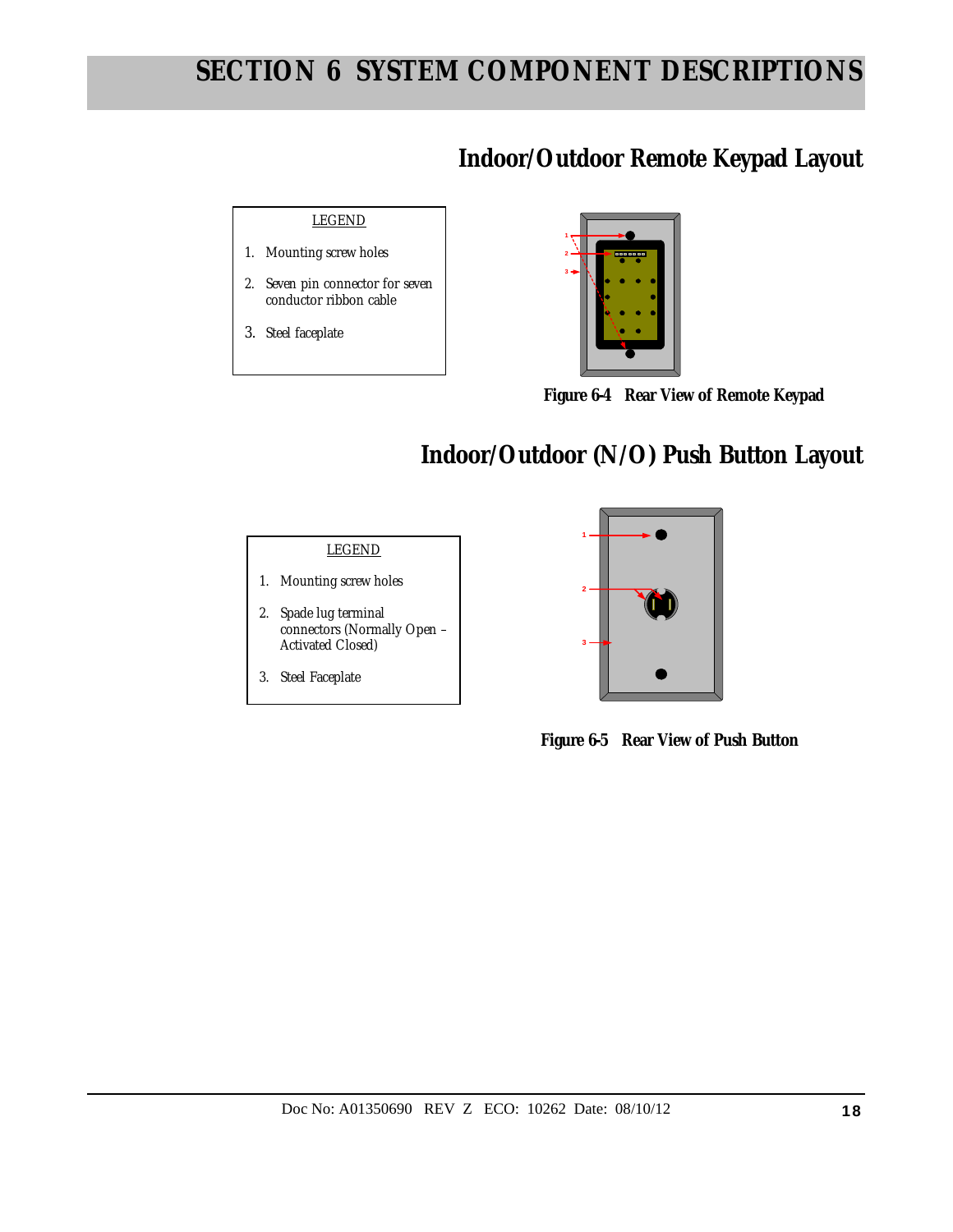# **SECTION 7 STANDARD FEATURES**

The access control system is designed to augment your policy regarding security of infants, small children, or long term care residents. The 500DE Exit Panel is normally armed. Any time the door is opened the alarm will sound unless the proper access code is entered into the keypad prior to opening the door. When the electromagnetic lock is used, the door is normally locked restricting access to authorized staff members.

**Primary Reset (Escort) Code** – This code is used to reset an alarm condition or pass through a door without creating an alarm condition. This code should not be given to family members or visitors. Only nurse staff members should be allowed to reset an alarm condition or pass through an armed door without creating an alarm.

**Tertiary Reset (Escort) Code** - This code is used to reset an alarm condition or pass through a door without creating an alarm condition. This code should not be given to family members or visitors. Only nurse staff members should be allowed to reset an alarm condition or pass through an armed door without creating an alarm.

**Secondary Reset (Programming) Code** –This code is used to enter the programming mode of the system. This code should only be given to authorized staff members responsible for maintaining the system.

**Selectable Delayed Egress Timing** – This feature allows the Exit Panel to be programmed for either a 15 or 30 second release on activation of the delayed egress function. Per NFPA Life Safety Code 101, local life safety officials must be contacted for guidance on requirements for local jurisdictions prior to being programmed.

**Latching Delayed Egress** – Enabling the latching delayed egress function of the Exit Panel allows the electromagnetic lock to remain unlocked whenever the delayed egress cycle has released the door. A valid reset (escort) code entered by an authorized staff member is required before the door is available to lock again.

**Software Verification** – The software verification feature allows the user to determine which software version is installed in the Exit Panel. The Exit Panel will blink the LED's located on the front of the panel in specific sequences that are to be counted for identification.

**PM Function -** The 500DE Exit Panel can be programmed to be unlocked or disarmed during certain hours of the day. It then will automatically lock and unlock at the specified times. These specific times are programmed into the panel by following the PM programming instructions provided in this manual.

**Anti-Tailgate -** The anti-tailgate feature allows the door to re-arm automatically after an authorized staff member has passed through the door. This prevents unauthorized people from waiting until the staff member passes through the door and exiting without creating an alarm condition.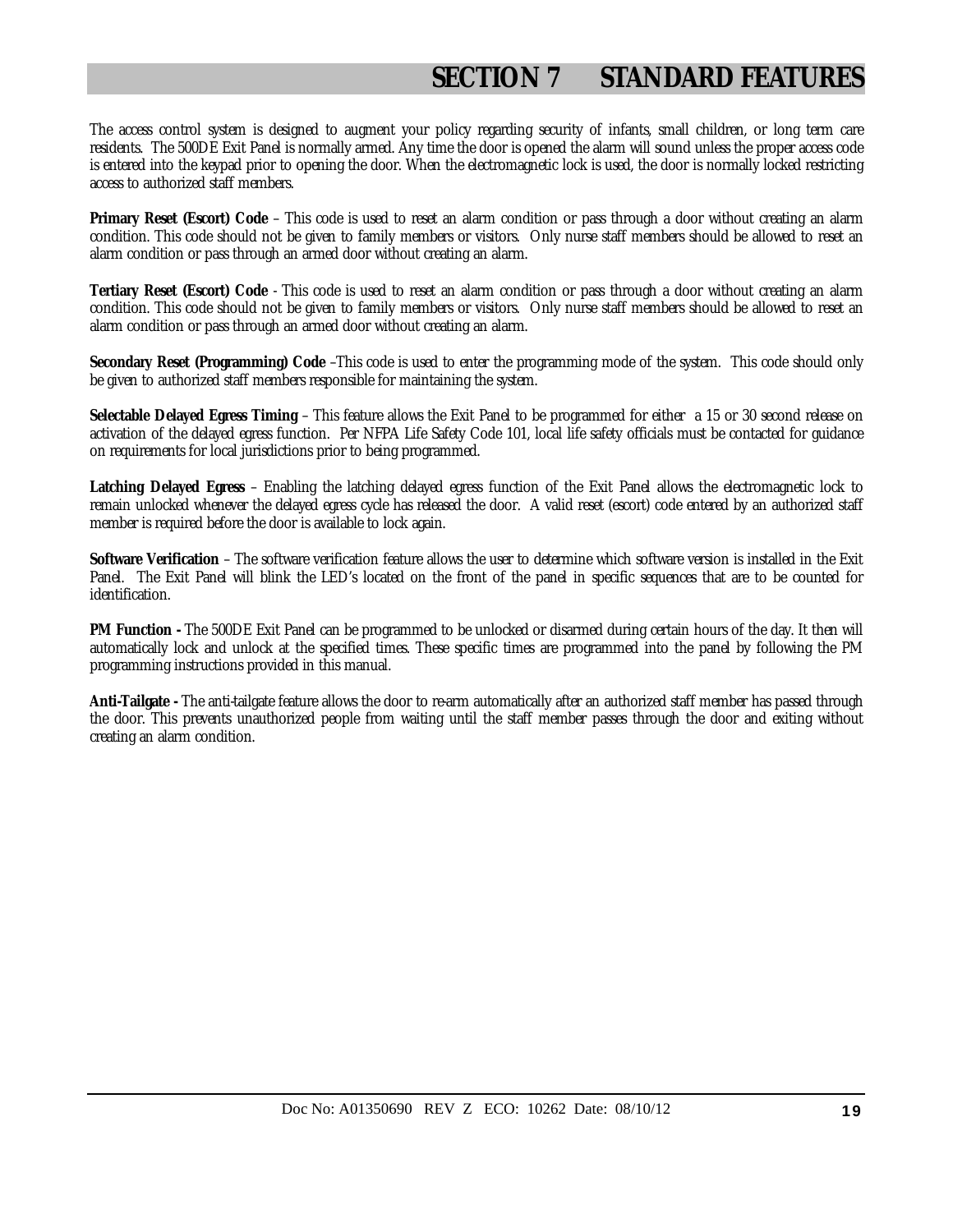# **SECTION 8 THEORY OF OPERATION**

### **500DE Exit Panel**

The 500 DE Exit Panel is a microprocessor based access control unit that monitors the status of a door. The system should alarm when someone passes through the doorway without entering the four digit escort code. When Secure Care magnetic locks are used, the locks will not disengage unless the proper four digit code is entered. The anti-tailgate feature immediately re-arms the system when the door has closed to prevent unauthorized exit. The PM Feature allows a magnetic lock to be activated only during hours desired. All programming is performed through the use of the keypad.

### **XIU (Exit Interface Unit)**

The XIU communication hub is designed to provide a method of message control for all field installed devices using the CAN bus architecture for supervision and event message transmission. Up to 95 total devices may be connected to one XIU unit. Each device will require its own uniquely programmed addressable ID. The XIU passes the input messages through to either an ID Nurse Station Console or a PC based Secure Care Software Graphical Annunciator. The XIU is equipped with two auxiliary relays (Form C relays) which activate during a cutband alarm.

### **Indoor/Outdoor Remote Keypad**

The A05030900 Remote Keypad is used to perform all of the functions of the Exit Panel keypad at an additional location. Typically, the Remote Keypad is mounted on the opposite side of the wall from the Exit Panel to allow for escort and reset functions from either side of the door. The Remote Keypad receives its power from the Exit Panel connected to it. The keypad only offers an input to the Exit Panel. It does not offer any internal relays or timers.

### **The Indoor/Outdoor (N/O) Push Button**

The A04150900 Normally Open Push Button can be interfaced to the 500DE, 135, 135DE Exit Panel. It is used to bypass the panel. Usually the Push Button is mounted on the other side of the door to allow access from the other side of the door. The Push Button can only reset an alarm condition in advanced push mode.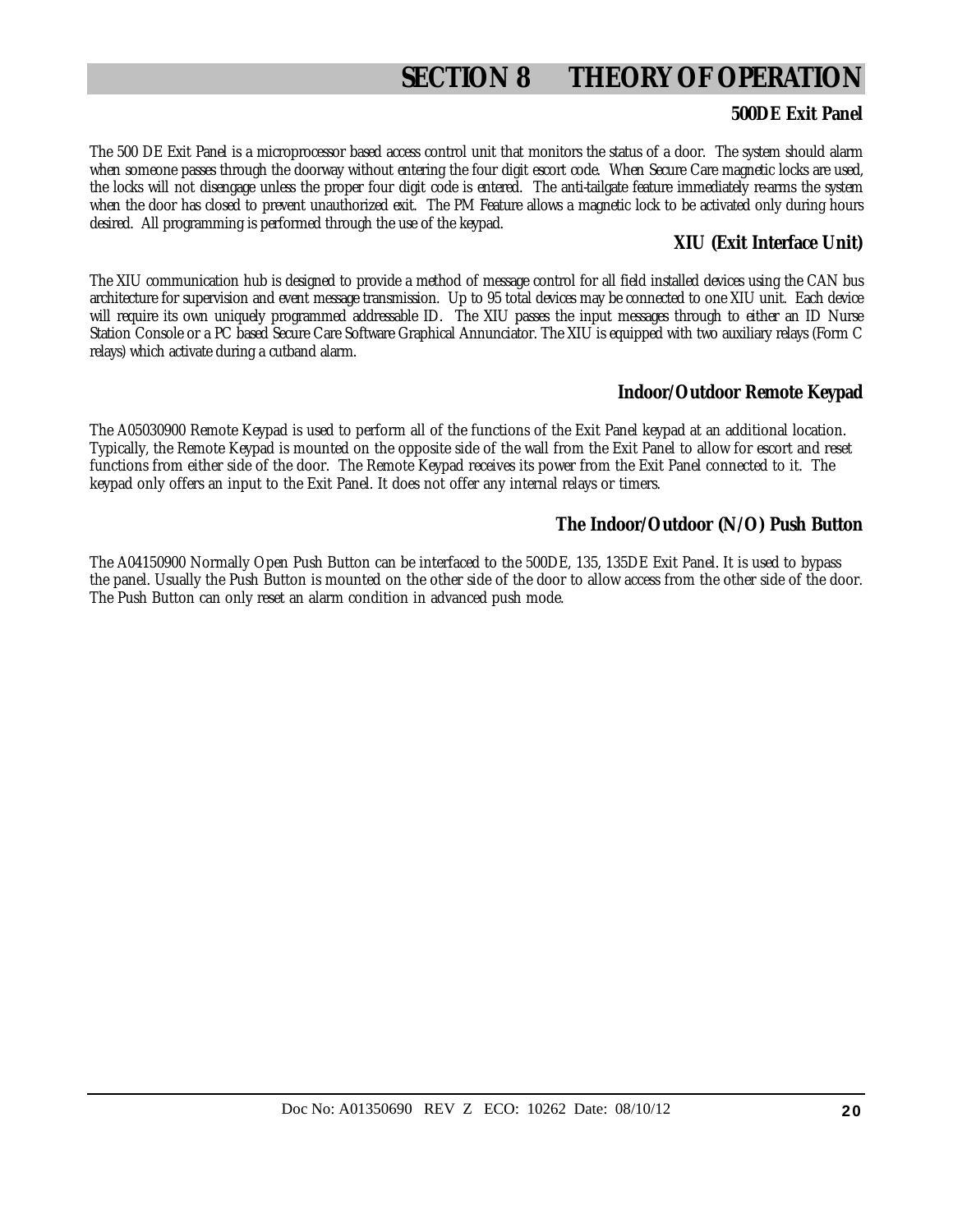### **Basic Installation of Mounting Enclosures**

### **Surface Mount Enclosure (XIU, 500DE)**

The surface mount enclosure is designed to be mounted on the wall adjacent to the exit to be monitored. It mounts using the screws, anchors, and strain relief provided with the enclosure. Wiring may be routed through one or more of the three provided knockout locations or through surface mounted non-metallic conduit into the knockouts on the top of the enclosure. The center of the enclosure should be mounted 48" above the floor in accordance with ADA requirements.



 **Figure 9-1 Surface Mount Enclosure for Exit Panels** 

After routing wires appropriately to the enclosure location, use the enclosure as a template to mark and drill for the six anchor locations. Drill a ¼" hole for each anchor location and install plastic anchors provided. Apply strain relief connectors to the required knockout locations. Route wires through the strain relief connector. Tighten strain relief connector around the wires. Wires should withstand 35 pounds of pull force without slipping through connector. Use the #10 X 1" stainless steel, pan head, sheet metal screws provided to mount the enclosure to the wall.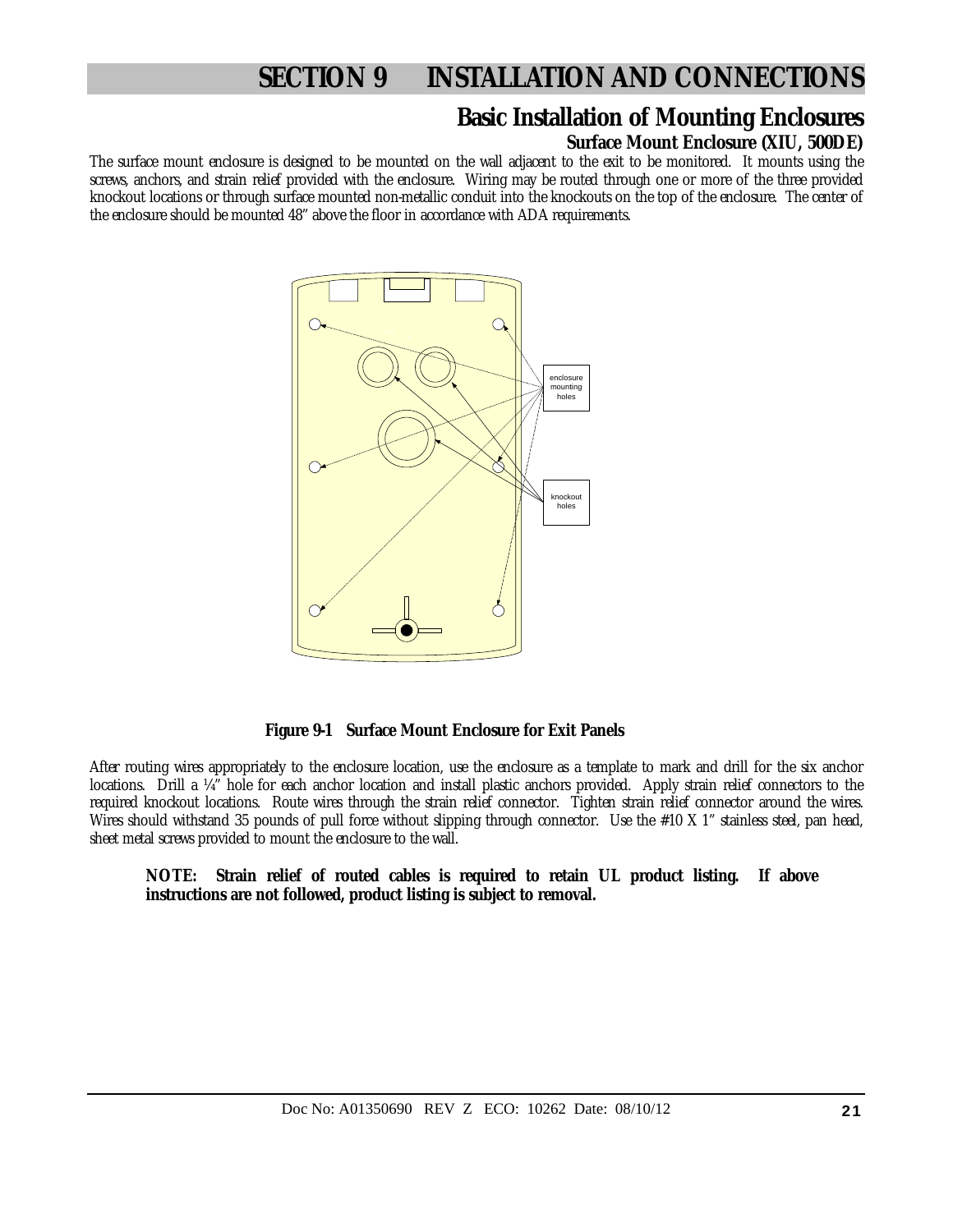### **Flush Mount Enclosure (XIU, 500DE)**

The flush mount enclosure is designed to be mounted in the wall adjacent to the exit to be monitored. It mounts using the screws, washers, retainers, and strain relief provided with the enclosure. Wiring may be routed through one or more of the four provided knockout locations on the back, sides, or top of the enclosure. The center of the enclosure should be mounted 48" above the floor in accordance with ADA requirements.



2

 **Figure 9-2 Flush Mount Enclosure for Exit Panels** 

After routing wires to the enclosure location, use the enclosure as a template to mark and cut the wallboard for inserting the enclosure. Apply strain relief connector to required knockout locations. Route wires through strain relief connector. Tighten strain relief connector around the wires. Wires should withstand 35 pounds of pull force without slipping through connector. Insert the enclosure into the wall.

Use the screws, washers, and retainer clips provided to mount the enclosure securely in the wall. Review the diagram above for assembly of the retainer clip. Insert the retainer clip assembly into the slots located on the top and bottom of the enclosure. Keeping pressure on the enclosure inside the wall, tighten the screws of the retainer clip assembly in the forward most position until the enclosure is secure.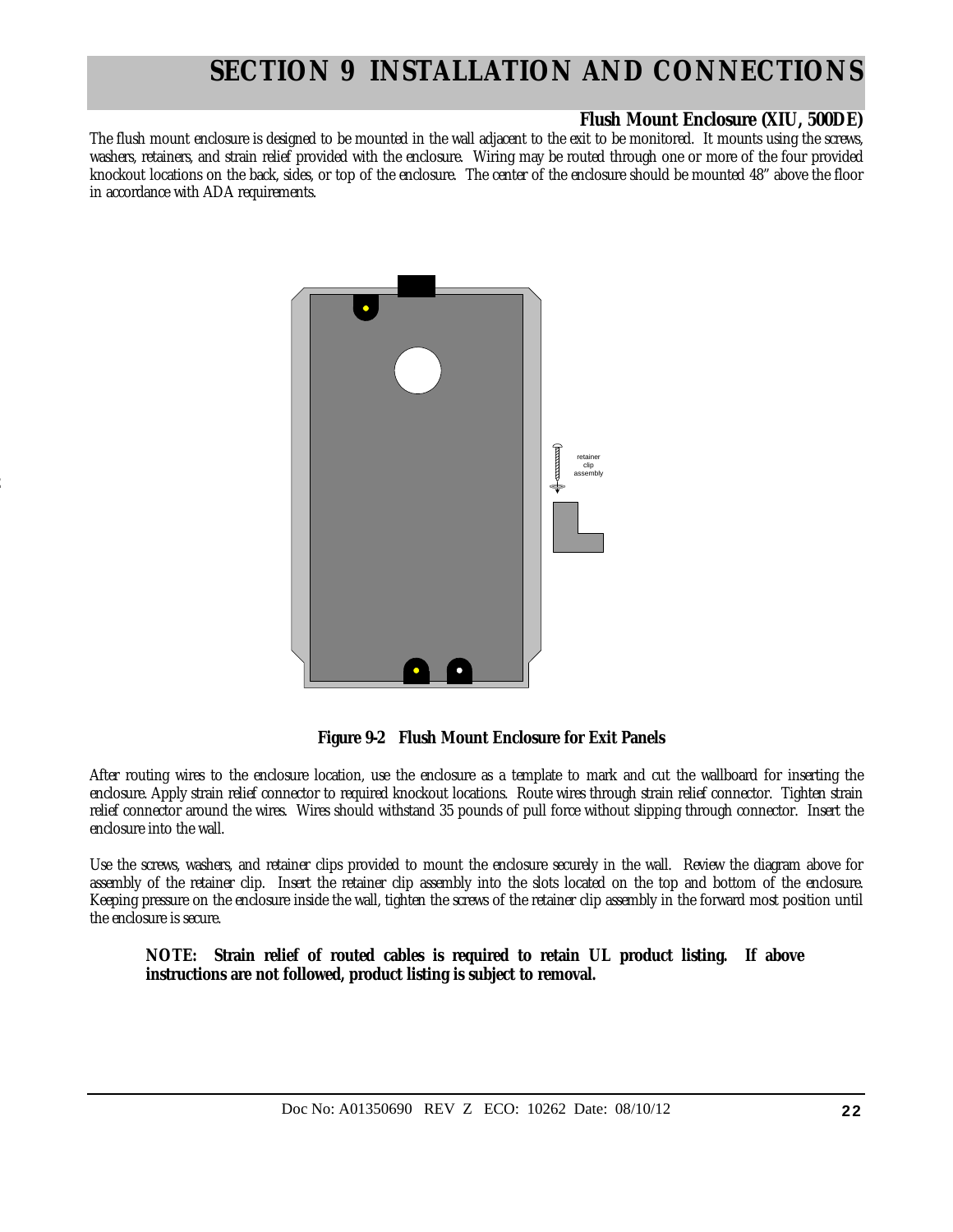### **Flush Mount Enclosure (A02040901 LED Nurse Station Annunciator)**

This flush mount enclosure should be mounted in a convenient location for monitoring by facility staff. It mounts easily using the Madison clips provided. Knockouts for wire entry are available in all four sides and back of the enclosure. Use the strain relief cable clamp provided for wire entry. Annunciate





Use the enclosure as a template and cut a hole in the wallboard for inserting the enclosure. Pull the wires through the cable clamp and install the enclosure in the wall. A maximum of six wires may be pulled through each ½" cable clamp. Tighten the strain relief connector around the wires. The wires should withstand 35 pounds of pull force without slipping through the connector. Use the two Madison clips on the top and bottom to secure the enclosure as follows. Bend end two up at a 45° angle. Insert side one into the gap (keeping end two up) between the wallboard and the enclosure top. Slide end one of the Madison clip left or right until clip meets the far extent of enclosure hole. Keeping outward pressure on the Madison clip, bend tab one and tab two 180° into the enclosure and flatten with pliers. Follow the same procedure on the bottom of the enclosure with the second Madison clip, but slide the clip to the opposite side of the enclosure hole and keep end two down.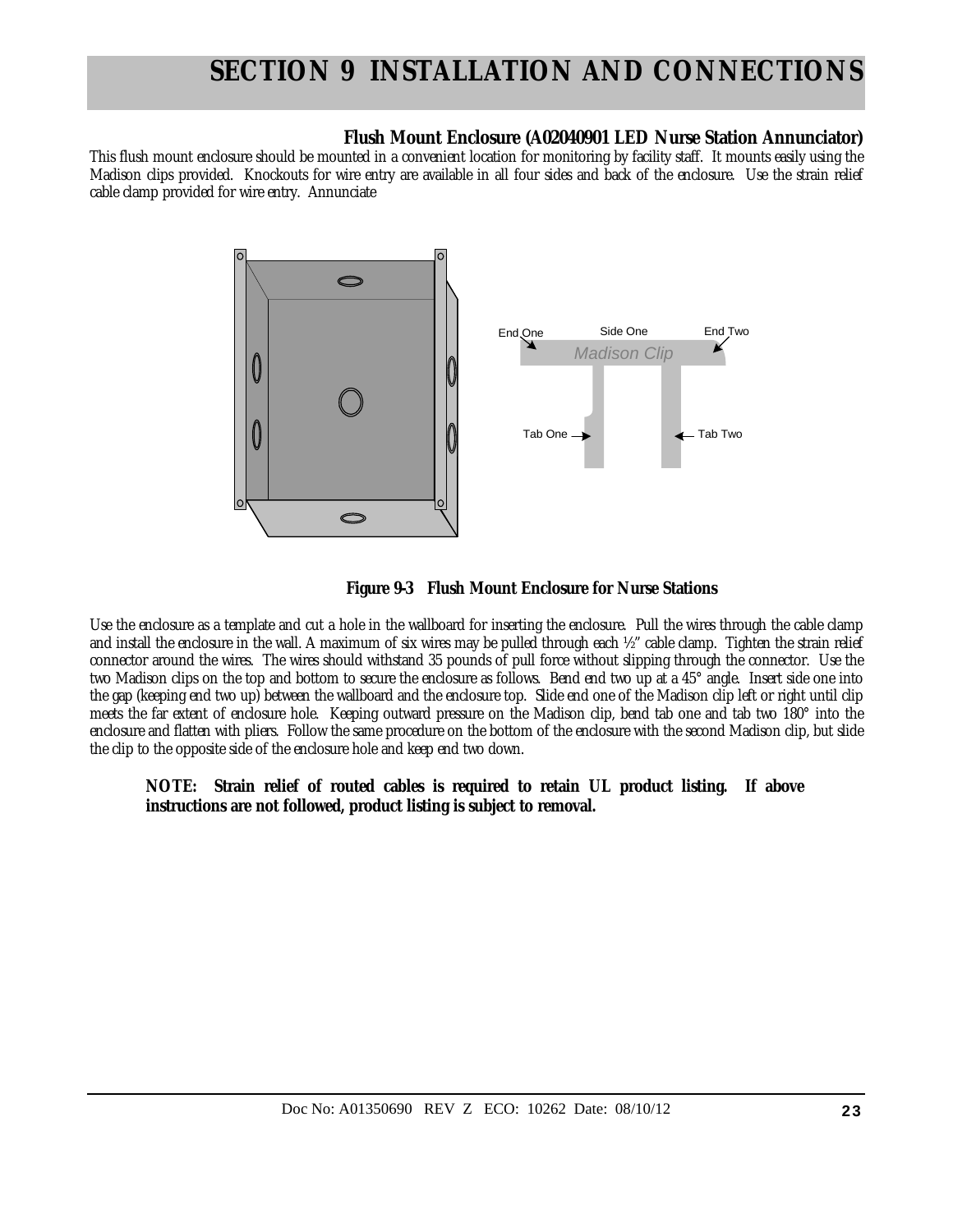### **Surface Mount Enclosure (A02040901 LED Nurse Station Annunciator)**

This surface mount enclosure should be mounted in a convenient location for monitoring by facility staff. It mounts easily using the Madison clips provided. Knockouts for wire entry are available in all four sides and back of the enclosure. Wiring may be routed through one or more of the six provided knockout locations or through surface mounted non-metallic conduit into the knockouts on the top or bottom of the enclosure. Use the strain relief cable clamps provided for wire entry.



4

 **Figure 9-4 Surface Mount Enclosure for Nurse Stations** 

Use the backplate as a template and mark four mounting holes. Drill a ¼" hole for each anchor location and install the plastic anchors provided. Apply the strain relief connector to required knockout locations. Route the wires through strain relief connector. A maximum of six wires may be pulled through each ½" cable clamp. Tighten the strain relief connector around the wires. The wires should withstand 35 pounds of pull force without slipping through the connector. Use the #10 X 1" stainless steel, pan head, sheet metal screws provided to mount the enclosure and backplate to the wall. (Note orientation of backplate).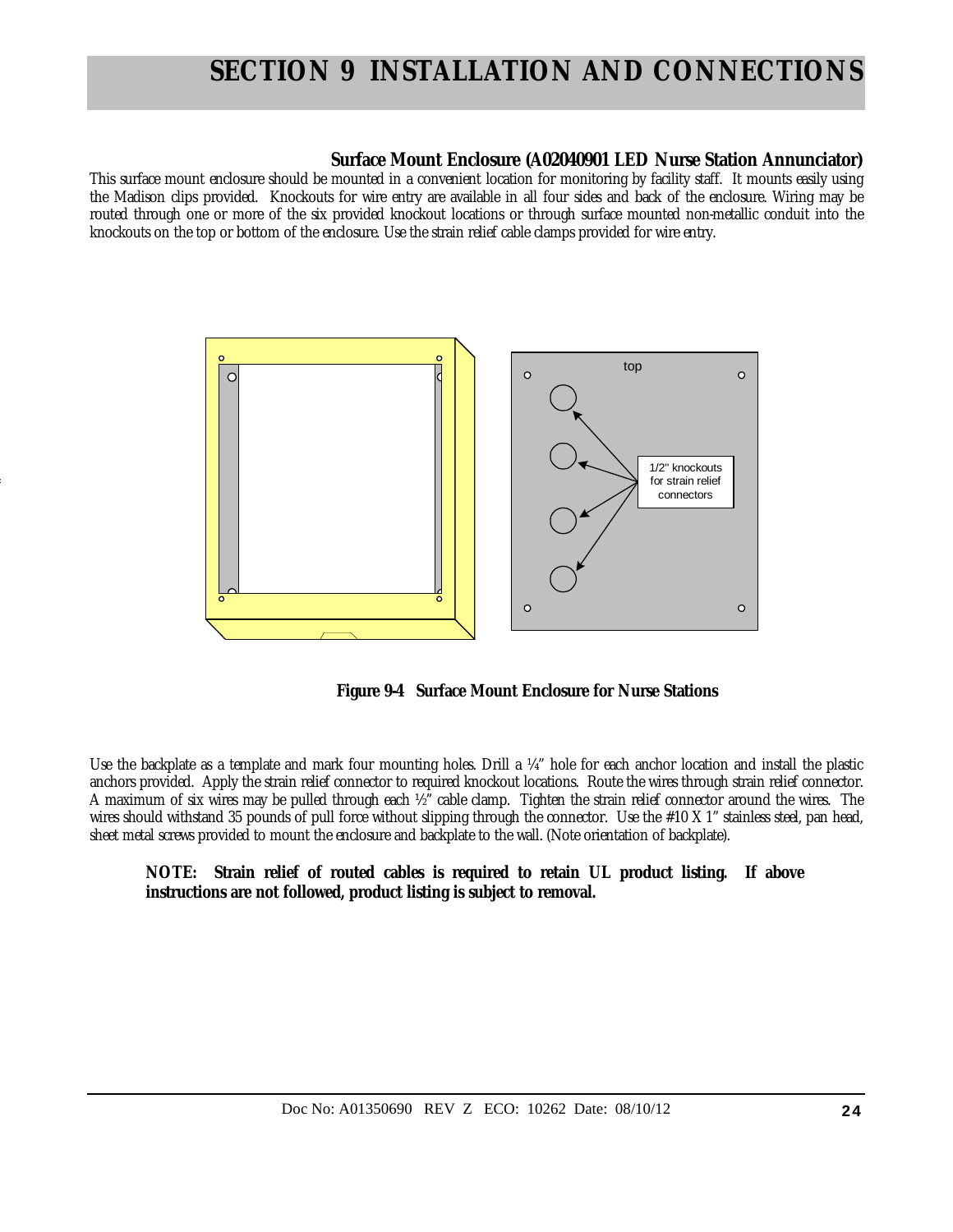### **XIU to Secure Care Software Connections**

Secure Care Software provides central monitoring of the Secure Care Products security devices installed in a facility. The software runs on ordinary Windows-based personal computers. Secure Care Software shows all activities on detailed floor maps of the facility. Device images on a floor map are mapped to the devices they represent so that Secure Care Software can manipulate the image in response to events and status changes involving the device.

The software receives communications from field installed devices via a communication hub device known as an "XIU". The XIU provides communication from field devices using an RS-485 architecture. This architecture will be referred to the "CAN bus" throughout this manual. The XIU connects to a COM port on the back of the computer loaded with the Secure Care Software.

**NOTE: Secure Care does not recommend using a USB comport converter it is best to use a COM port installed in the PC.** 





**Figure 9-5 XIU to Secure Care Software Connections**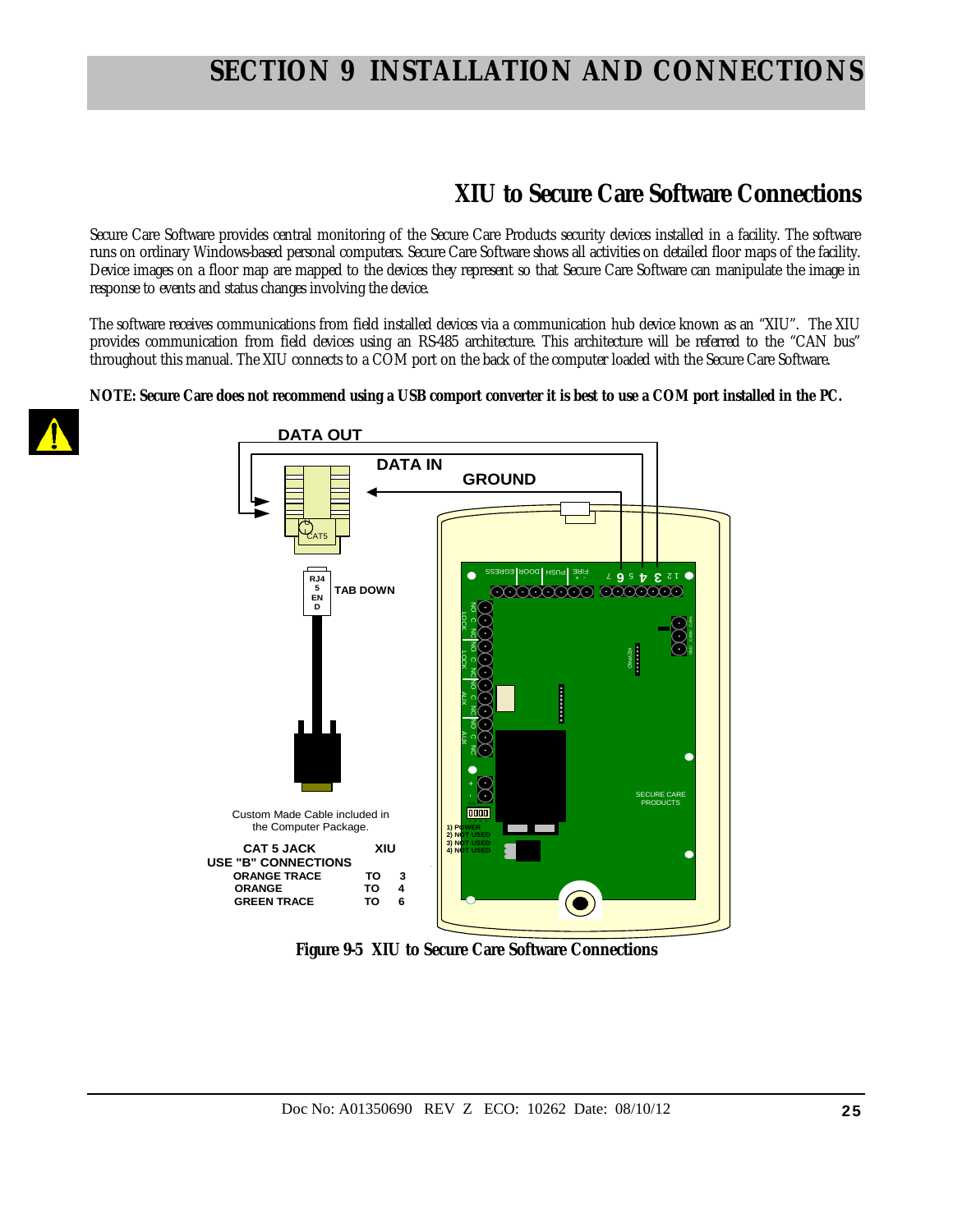### **Single XIU Connection**



 **Figure 9-5 XIU Controlling Cutband Receivers and Exit Panels Connected to One XIU** 

**NOTE: An improper connection on the single XIU application will result in the Secure Care Software displaying an XIU- cross communication error. This is a logged event and can be viewed through the Device Reader in our software.**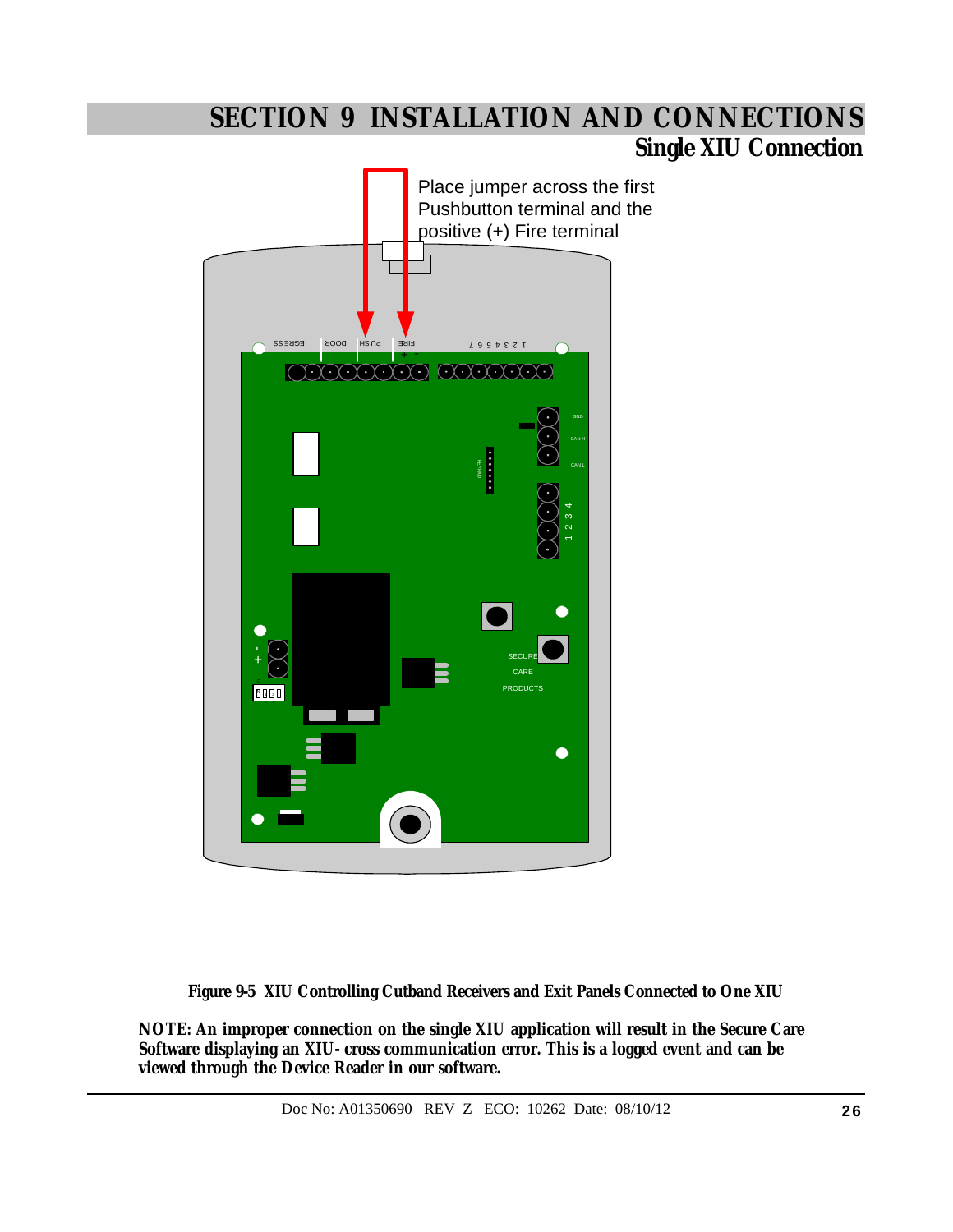### **Interfacing Magnetic Locks**

The 500DE Exit Panel can be interfaced with a magnetic lock. The connections to the locks should be made as shown in Fig. 9-7 The 500DE Exit Panel can also be interfaced to two locks.



6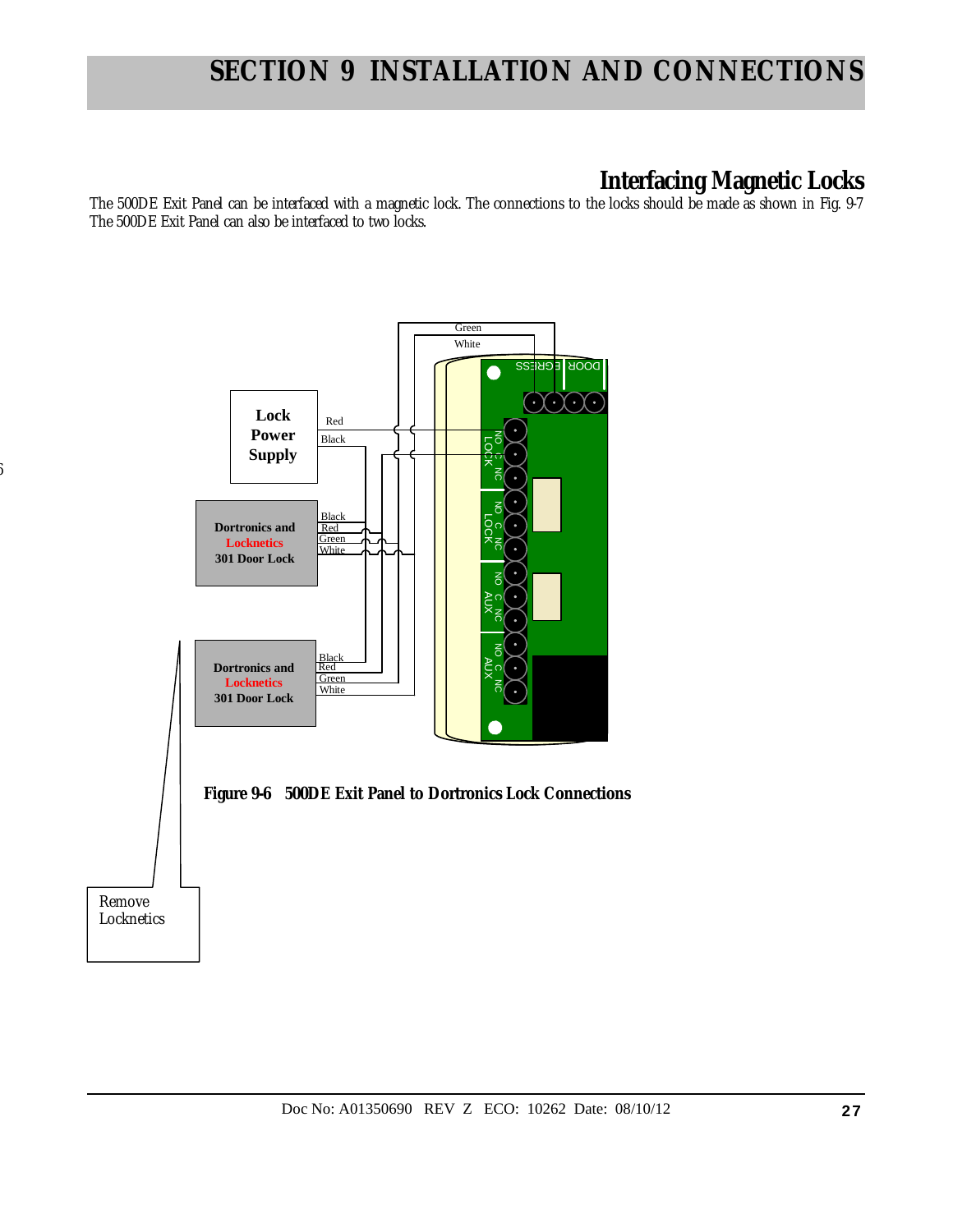## **Interfacing the Magnetic Solutions Lock**

The 500DE Exit Panel can be interfaced with a magnetic lock. The connections to the locks should be made as shown in Fig. 9-8.



 **Figure 9-7 500DE Exit Panel to Magnetic Solutions Lock Connections**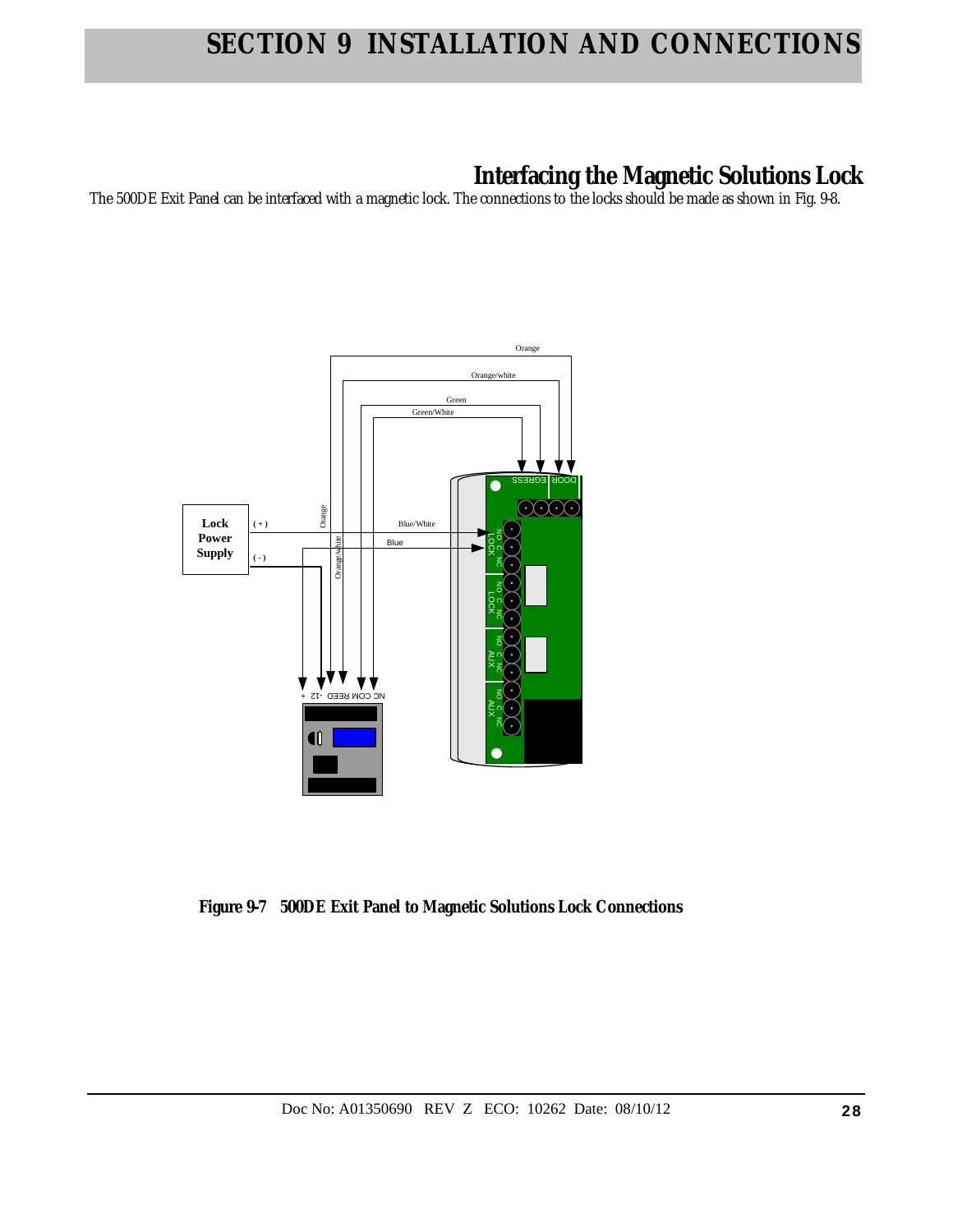The 500DE Exit Panel can also be interfaced to two Magnetic Solutions locks. Make connections as shown in Fig. 9-9. The two locks should be wired in series not in parallel.



 **Figure 9-8 500DE Exit Panel to Two Magnetic Solutions Locks Connections**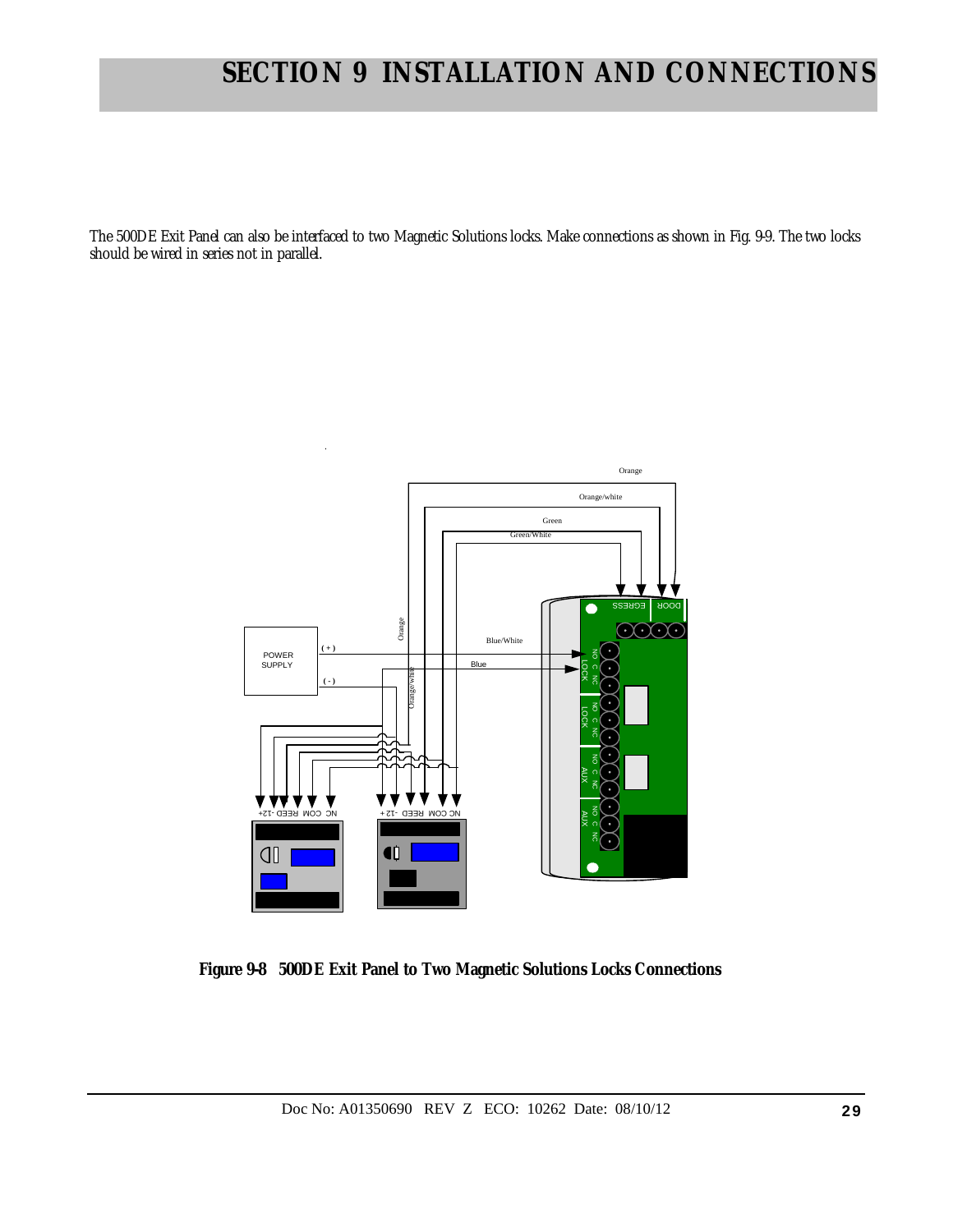### **Interfacing the Push Button and Remote Keypad**

The 500DE Exit Panel can be interfaced with a normally open non-latching Push Button and or a SCP provided Remote Keypad. The connections should be made as shown in Fig. 9-10.



 **Figure 9-9 Push Button and Remote Keypad to 500DE Exit Panel Connection**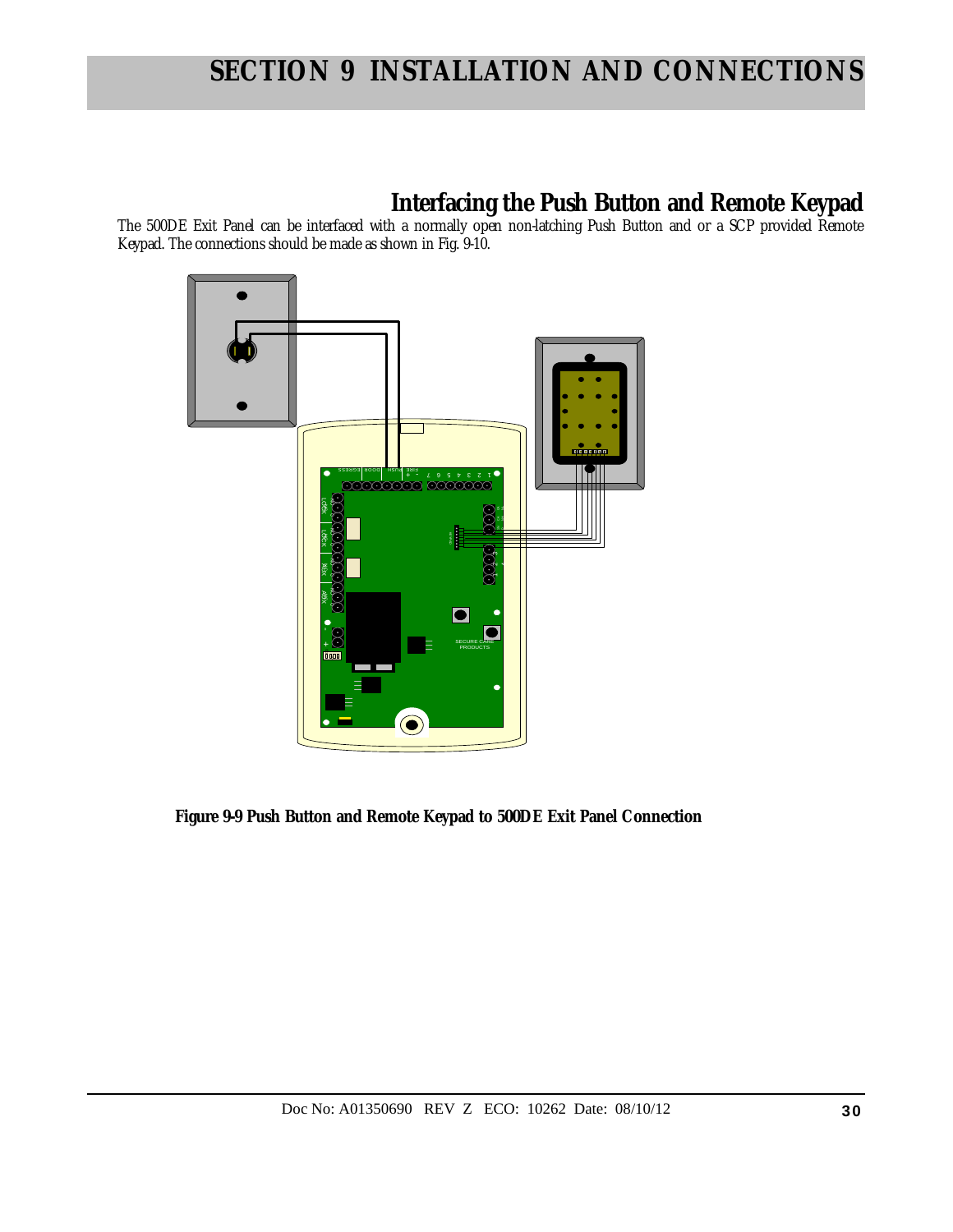### **Delayed Egress and Fire Alarm Connections**

Each of our panels has a delayed egress connection and a fire alarm connection per Life Safety Code 101 and NFPA code 101. The fire alarm panel connection is designed to disengage the magnetic lock in the event of a fire alarm. The delayed egress connection will sense when pressure is applied to the door, releasing the magnetic lock 15 seconds later. Connect the positive lead from your fire alarm panel ( 2 ) to the positive termination on the panel; connect the negative lead from your fire panel ( 2 ) to the negative termination on the panel. When connecting the delayed egress (1), simply connect both leads from the lock to the panel. Polarity does not matter. Connections are shown in Fig. 9-10.





 **Figure 9-10 Delayed Egress and Fire Alarm Connections**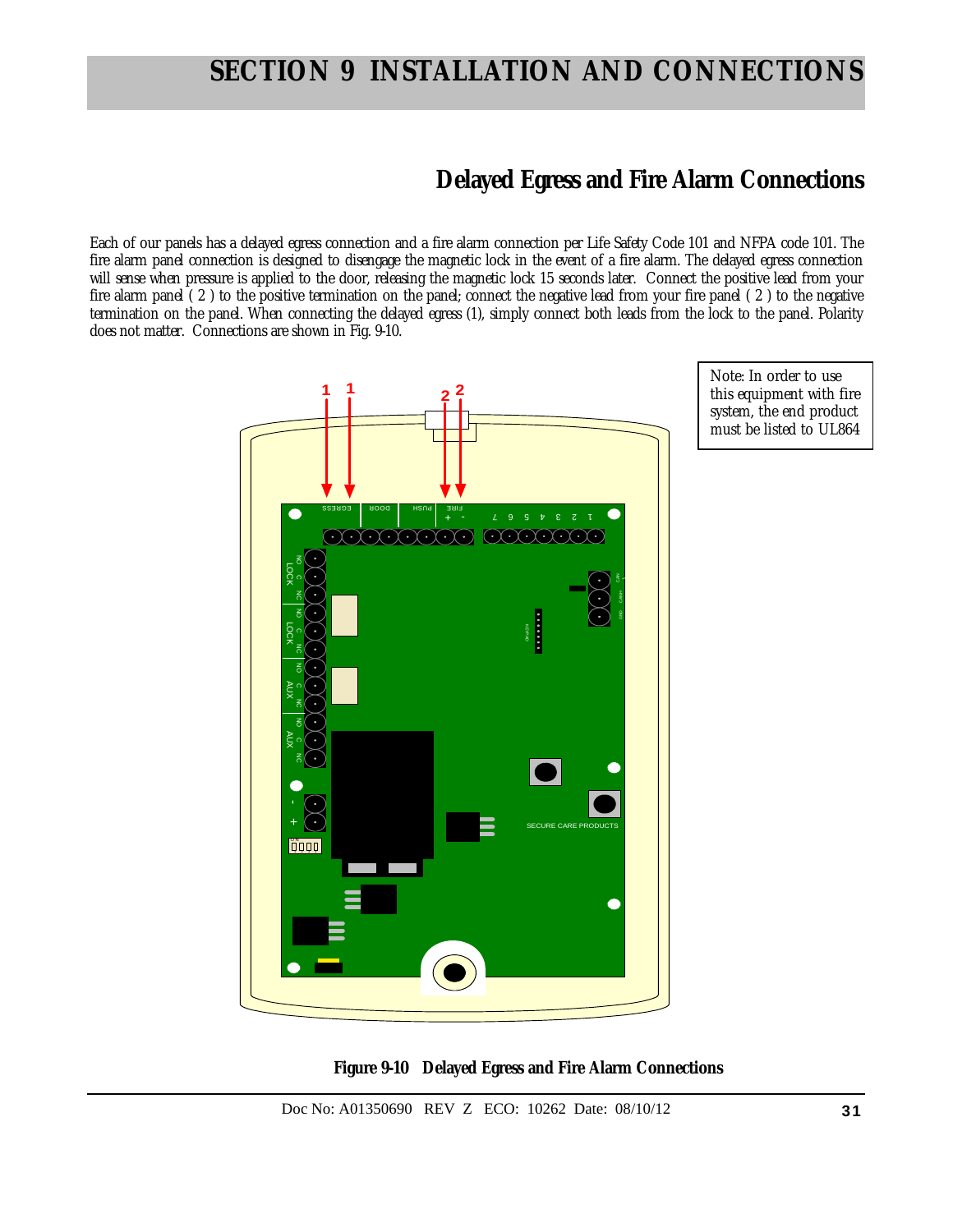### **Reset (Escort) Codes**

**NOTE: The PM mode must be disabled to make any programming changes to the panel. (See** *Section 10* **of this manual)** 

**NOTE: All Programming is stored in nonvolatile memory, which means that if the panel looses power the programming will remain in memory.** 

### **NOTE: To reset the panel to factory settings enter** *\****309 \*9876543214**

Each Exit Control Panel offers three separate four digit codes for escorting transmitters legally through a protected doorway or hallway or resetting an alarm condition created by the presence of a transmitter while the exit door is open or hallway perimeter is breached. These three codes are referred to as the Primary, Secondary, and Tertiary. The Primary and Tertiary codes allow for resetting alarm conditions and escorting transmitters through protected areas. The Secondary code allows for resetting, escorting, and programming in all conditions.

**Primary Code** (any three digits proceeded by  $*\lambda$ ). Factory Default -  $*234$ 

To change the Primary code, follow the three listed steps without pausing for greater than one second between keystrokes.

- 1. Enter currently programmed Secondary code
- 2. Enter **\*9876543210#**
- 3. Enter new three digit code. One beep = Change accepted

**Secondary Code** (any three digits preceded by  $*$ ) Factory Default -  $*567$ 

To change the Secondary code, follow the three listed steps without pausing for greater than one second between keystrokes.

- 1. Enter currently programmed Secondary code
- 2. Enter **\*9876543211#**
- Enter new three digit code. Two beeps = Change accepted

### **Secondary Code Reset**

This will allow you to reset the secondary code to factory setting ( \*567 ) .

1. Enter \*309 \*9876543212 .

**Tertiary Code** (any three digits proceeded by \*). The state of the state of the state of the state of the state of the state of the state of the state of the state of the state of the state of the state of the state of th

To change the Tertiary code, follow the three listed steps without pausing for greater than one second between keystrokes.

- 1. Enter currently programmed Secondary code
- 2. Enter **\*9876543212#**
- 3. Enter new three digit code. Three Beeps = Change Accepted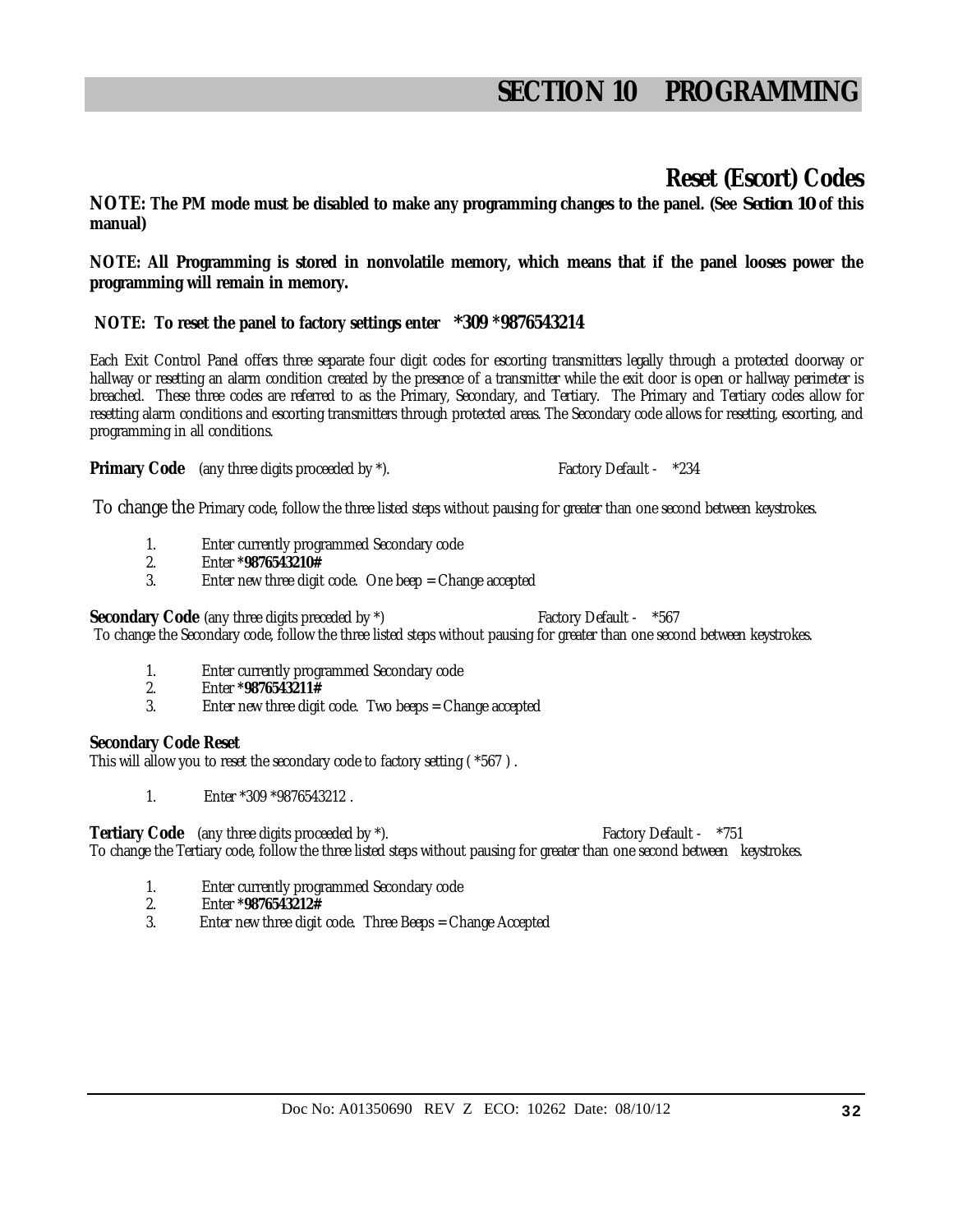**Escort Time** Factory Default 30 Seconds

Each Exit Panel has a time period for passing through a door without creating an alarm.

To change the Escort code, follow the three listed steps without pausing for greater than one second between keystrokes.

- 1. Enter currently programmed secondary code
- 2. Enter **\*9876543215#**
- 3. Enter new three digit time in seconds (up to a maximum of 900 seconds but not less then 15 seconds) followed by  $#$
- 4. Two beeps = Change accepted; One beep = Change not accepted

### **Delayed Egress Release Time**

Each Exit Panel controlling an electromagnetic lock has a required time period for pressure applied to a door to release the locking feature as required by NFPA 101. Refer to the NFPA 101 Life Safety Code or your local fire Marshall/safety inspector for guidance on local requirements.

### **Delayed Egress Release Time Factory Default 15 seconds**

To change the release time **from 15 to 30 seconds**, follow the three listed steps without pausing for greater than one second between keystrokes.

- 1. Enter currently programmed secondary code
- 2. Enter **\*9876543217#030**
- 3. Multiple confirmation beeps = change accepted
- 4. Single confirmation beep = change not accepted

To change the release time **from 30 to 15 seconds,** follow the three listed steps without pausing for greater than one second between keystrokes.

- 1. Enter currently programmed secondary code
- 2. Enter **\*9876543217#015**
- 3. Multiple confirmation beeps = change accepted
- 4. Single confirmation beep = change not accepted

### **Egress Activation for Nuisance Silent** Default disabled

Currently a beeping will sound for the first 3 seconds when there is pressure applied to the door. With the Nuisance Silent Feature enabled, it will silence the 3 second nuisance sound and will activate the egress process.

To **enable** Nuisance Silent enter **\*567\*9876543217#777** To **disable** Nuisance Silent enter **\*567\*9876543217#707**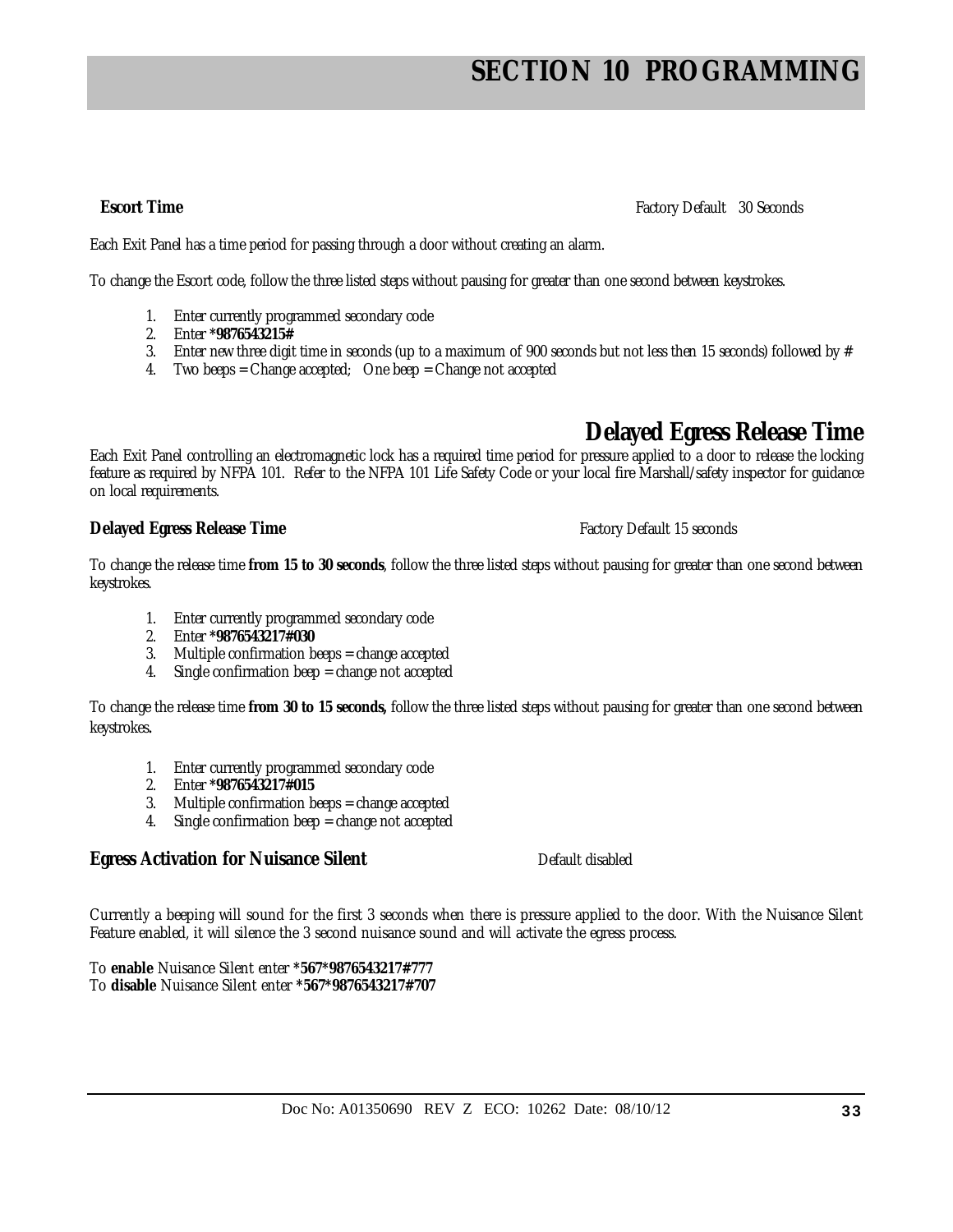### **Delayed Egress Activation Time**

Each Exit Panel controlling an electromagnetic lock has a required time period for pressure applied to a door to activate the delayed egress release feature as required by NFPA 101. Refer to the NFPA 101 Life Safety Code or your local Fire Marshall/Safety Inspector for guidance on local requirements. This feature allows you to modify the time necessary to apply the constant even pressure upon the door to activate the delayed egress alarm mode. The four options below are 3 sec., 2 sec., 1 sec., and 0 sec. Changing the activation time from factory default should be done only after permission is granted by the local Authority having jurisdiction.

### **Delayed Egress Activation Time** Factory Default 3 Seconds

To change the activation time to **3 seconds**, follow the three listed steps without pausing for greater than one second between keystrokes.

- 1. Enter currently programmed secondary code
- 2. Enter **\*9876543217#753**
- 3. Three confirmation beep = change accepted
- 4. No confirmation beep = change not accepted

To change the activation time to **2 seconds,** follow the three listed steps without pausing for greater than one second between keystrokes.

- 1. Enter currently programmed secondary code
- **2.** Enter **\*9876543217#852**
- 3. Two confirmation beeps = change accepted
- 4. No confirmation beep = change not accepted

To change the activation time to **1 second,** follow the three listed steps without pausing for greater than one second between keystrokes.

- 1. Enter currently programmed secondary code
- 2. Enter **\*9876543217#951**
- 3. One confirmation beeps = change accepted
- 4. No confirmation beep = change not accepted

To change the activation time to **0 seconds,** follow the three listed steps without pausing for greater than one second between keystrokes.

- 1. Enter currently programmed secondary code
- 2. Enter **\*9876543217#580**
- 3. Four confirmation beeps = change accepted
- 4. No confirmation beep = change not accepted

### **Life Safety Lock**

You can lock all **Life Safety 101** features. This will lock the delayed egress and fire alarm settings. This feature is **NON REVERSIBLE** and cannot be undone by initializing the panel. Make sure the Life Safety 101 features are correct and meet your local authorities requirements before locking the feature .To undo this feature the panel will have to be sent back to Secure Care Products, Inc. to be reprogrammed.

To **LOCK** Life Safety Features:

Enter \*309\*9876543219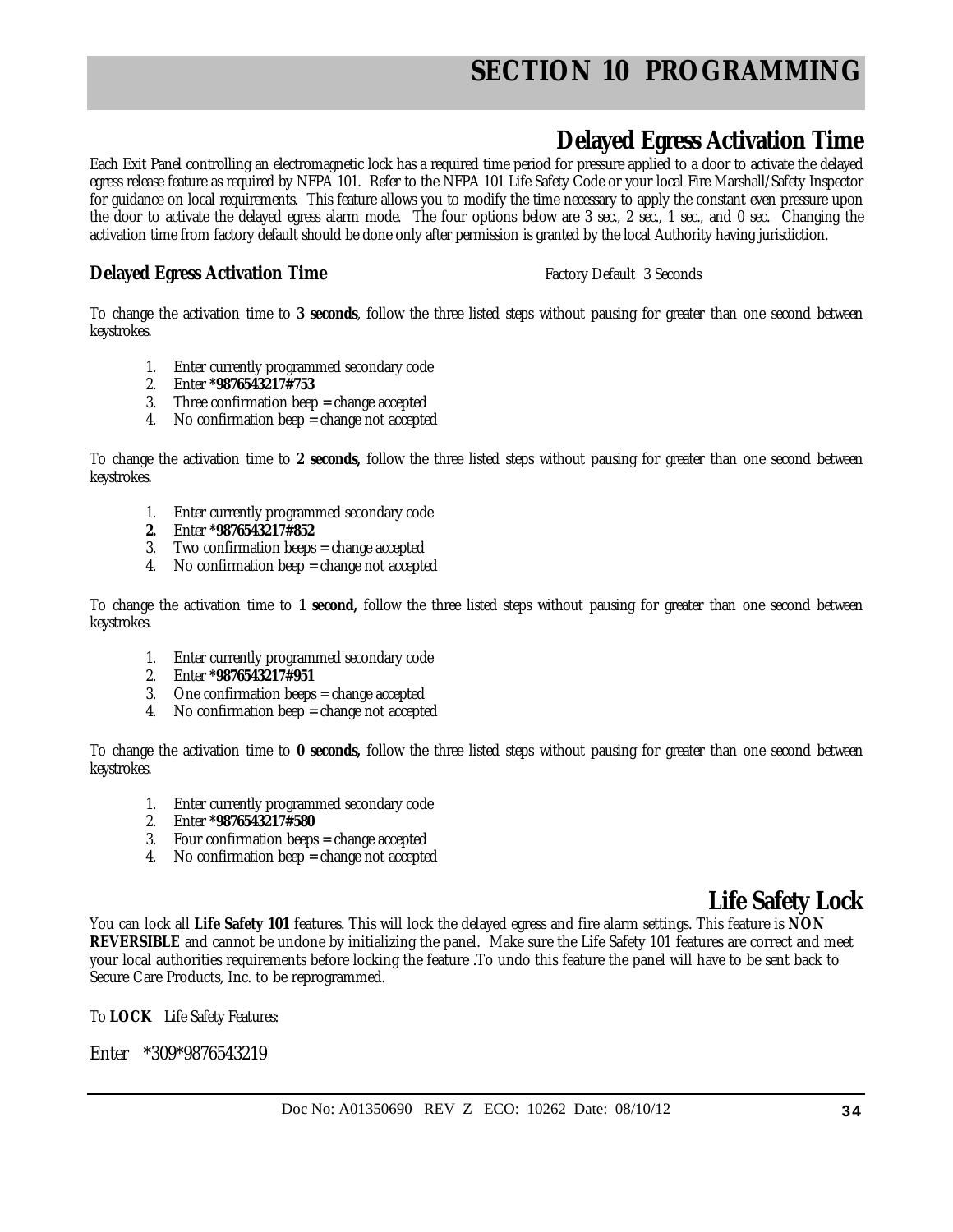## **Latching Delayed Egress**

Each Exit Panel controlling an electromagnetic lock has a required time period for pressure applied to a door to release the locking feature as required by NFPA 101. This feature, when enabled, allows the door to remain unlocked once the delayed egress feature is activated until an authorized reset code is entered into the Exit Panel.

### **Latching Delayed Egress Factory Default** Disabled

To **enable** the latching delayed egress feature, follow the three listed steps without pausing for greater than one second between keystrokes.

- 1. Enter currently programmed secondary code
- 2. Enter **\*9876543217#999**
- 3. Four confirmation beeps = change accepted

To **disable** the latching delayed egress feature, follow the three listed steps without pausing for greater than one second between keystrokes.

- 1. Enter currently programmed secondary code
- 2. Enter **\*9876543217#909**
- 3. Three confirmation beeps = change accepted

### **No Code/ Irreversible Delayed Egress**

Each Exit Panel controlling an electromagnetic lock has a required time period for pressure applied to a door to release the locking feature as required by NFPA 101. Refer to the NFPA 101 Life Safety Code or your local fire Marshall/safety inspector for guidance on local requirements. This feature, when enabled, will continue with the delayed egress after the activation time is passed. No Code will stop or reset the delayed egress until the door is opened and then closed. At this time you can reset the delayed egress.

### **No Code/ Irreversible Delayed Egress** Factory Default Disabled

To **enable** the No Code/ Irreversible delayed egress feature, follow the three listed steps without pausing for greater than one second between keystrokes.

- 1. Enter \*567 or the currently programmed secondary code
- 2. Enter **\*9876543217#666**
- 3. Three confirmation beeps or blinks = change accepted

To **disable** the No Code/ Irreversible delayed egress feature, follow the three listed steps without pausing for greater than one second between keystrokes.

- 1. Enter \*567 or the currently programmed secondary code
- 2. Enter **\*9876543217#606**
- 3. One beep/blink confirmation = change accepted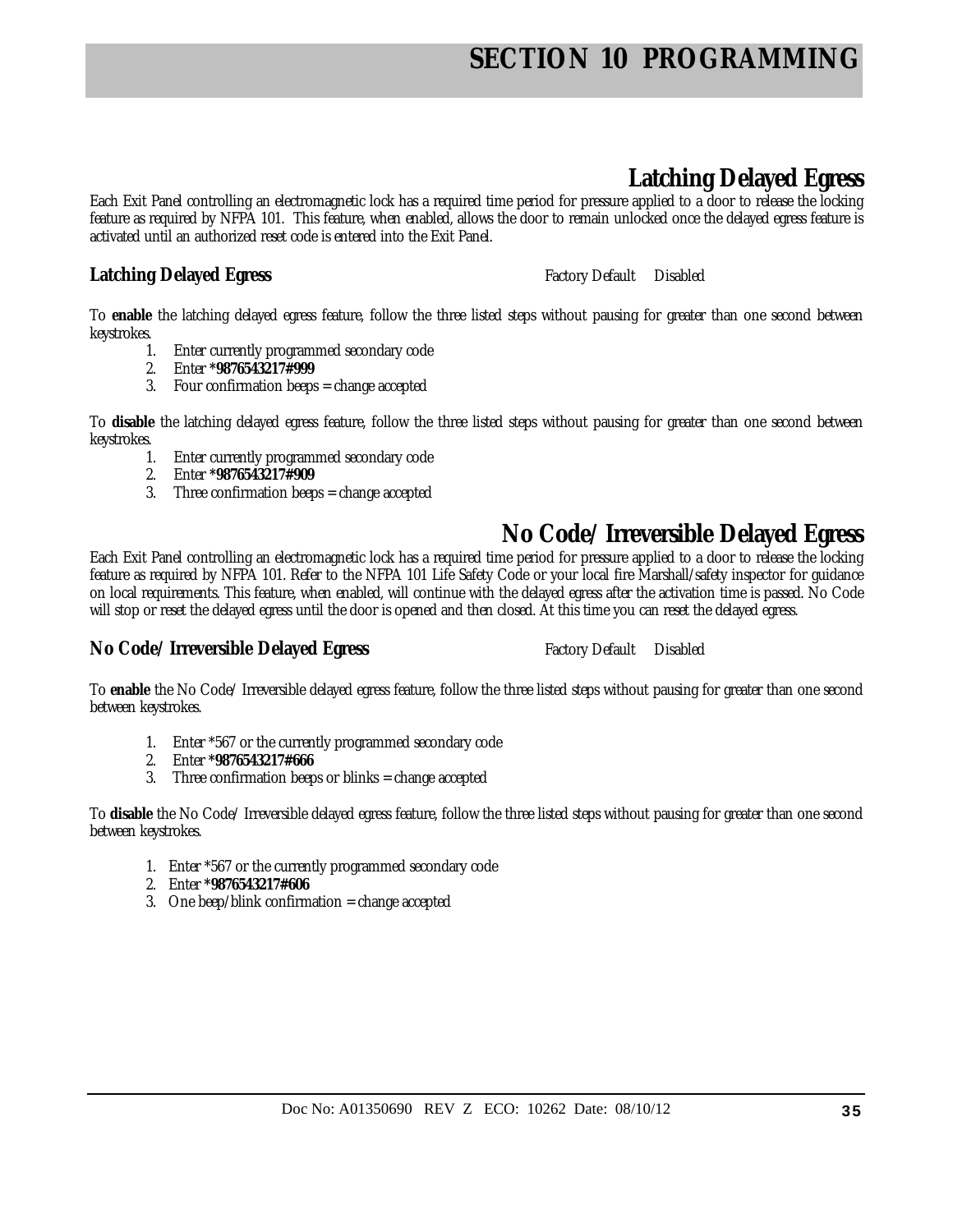## **Fire Alarm Input Selection**

**Fire Alarm Input Factory Default** Normally Open

To change to input of the Fire alarm relay enter the following:

**Normally Open** fire alarm contact active

- 1. Enter currently programmed secondary code
- 2. Enter **\*9876543216#000**
- 3. Two confirmation beeps = change accepted
- 4. One confirmation beep = change not accepted

**Normally Closed** fire alarm contact active

- 1. Enter currently programmed secondary code
- 2. Enter **\*9876543216#001**
- 3. Three confirmation beeps = change accepted
- 4. One confirmation beep = change not accepted

To **Enable** the Latching Fire Alarm

- 1. Enter \***567\*9876543216 #999**
- 2. Four confirmation beeps = change accepted
- 3. One confirmation beep = change not accepted

To **Disable** the Latching Fire Alarm

- 1. Enter \***567\*9876543216 #909**
- 2. Five confirmation beeps = change accepted
- 3. One confirmation beep = change not accepted

Each Exit Panel requires its own unique ID code for reporting purposes on the CAN bus (if used). Any event message will be transmitted on the CAN bus beginning with the Exit Panel ID code followed by the message string. The Exit Panel ID is also supervised by the XIU for power.

### **Panel ID Code Factory Default** 255

To **change** the panel ID code, follow the three listed steps without pausing for greater than one second between keystrokes.

- 1. Enter currently programmed Secondary code
- 2. Enter \*9876543213#XXX  $(XXX = three digit number)$
- 3. Multiple confirmation beeps = change accepted
- 4. Single confirmation beep = change declined

To **view** the Exit Panel ID code, follow the three listed steps without pausing for greater than one second between keystrokes.

- 1. Enter currently programmed Secondary code
- 2. Enter \*9876543213#999
- 3. Three series of Beeps separated by pauses.

### **Latching Fire Alarm**

### **Panel ID Code**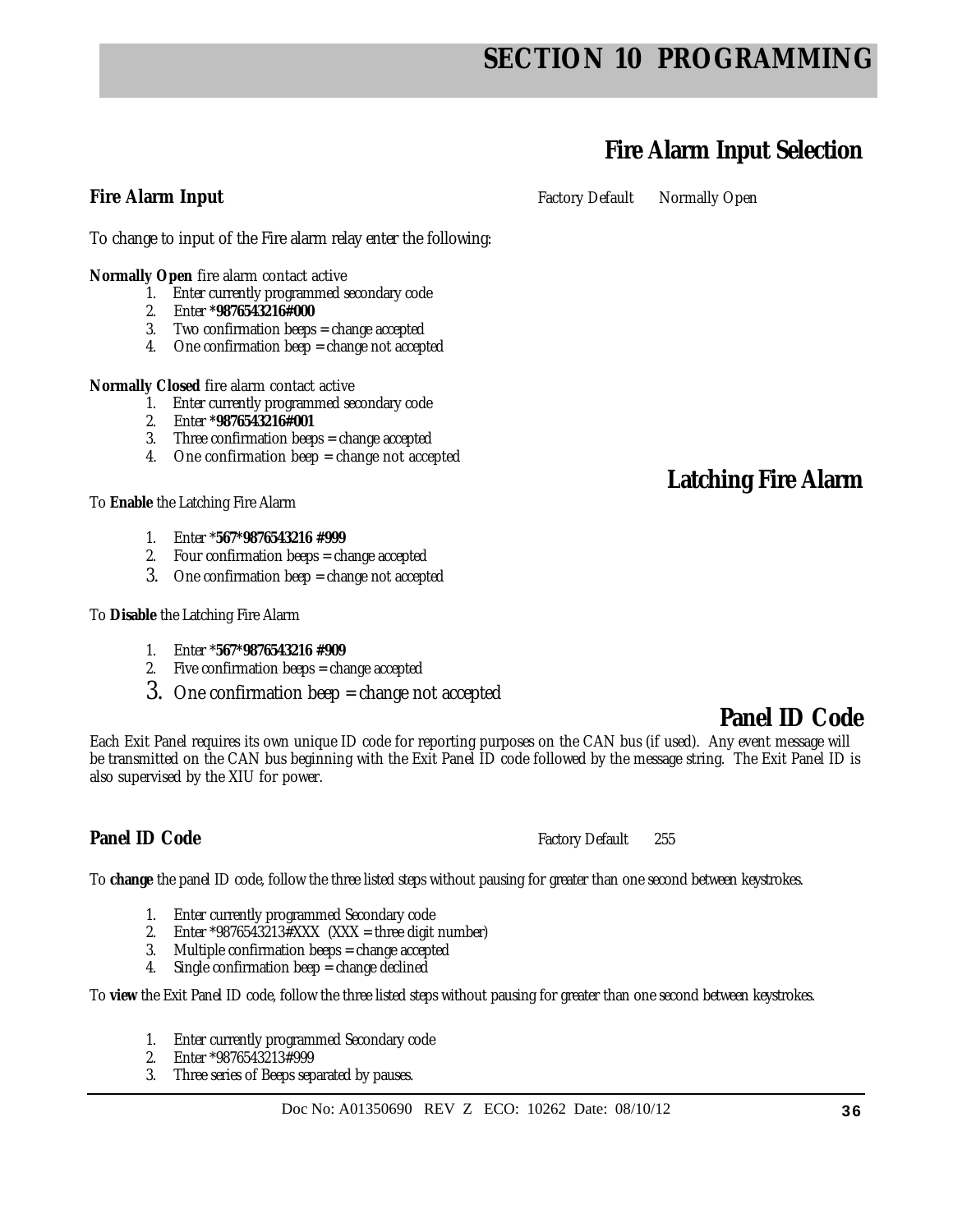### **System is armed or disarmed Factory Default Armed Factory Default Armed**

**Toggle On / Toggle Off** 

To toggle off enter **\*567 \*3** holding until one beep is heard

To toggle on enter **\*567 \*3** holding until three beeps are heard

### **Date Time Change**

To change just the day and time in Pm programming for day light savings.

Step1: **\*567 \* 9 8 7 6 5 4 3 2 1** hold **1** for one beep: Step 2: Press **1 – 7**: to enter current day (Monday being **1** and Sunday being **7**). 2 beeps Step 3: Enter 4 digit current times. (Example: 1500 hours is 3:00 pm) 3 beeps

When you are done entering the new day and time press  $#$  to exit the programming.

### **PM Mode Feature**

The new PM Mode feature allows the user to select different Lock and Unlock times for different days of the week to automatically arm and disarm the door system. This will allow more control of unauthorized traffic through the protected door during those times. **NOTE: PM Mode programming for panels shipped prior to May 10th 2010 please refer to Appendix F in the back of the manual.**

Note: All times are entered in Military Time and **\*567** is replaced with current secondary code if changed.

Step1: **\*567 \* 9 8 7 6 5 4 3 2 1** hold **1** for one beep:

Step 2: Press **1 – 7**: to enter current day (Monday being **1** and Sunday being **7**). 2 beeps

Step 3: Enter 4 digit current times. (Example: 1500 hours is 3:00 pm) 3 beeps

Step 4: Enter **1 – 7** (if you want individual times for different days of the week), or **0** (to program panel for every day) 1 beep

Step 5: Enter 4 digit unlock time. 2 beeps

Step 6: Enter 4 digit lock time. 3 beeps

Step 7: Repeat steps 4 - 6 if you are programming additional days of the week or press **#** to exit

**If enabled the PM programming is set at factory default to lock down for 24 hours seven days of the week. If programming the panel for different days you must enter a lock and unlock time for each day of the week. Example on Monday I don't want the door to lockdown at all so I will have to enter a time for a one minute lockdown: lock at 0100 and unlock at 0101.** 

**To disable and enable PM mode \*567 \* 9 8 7 6 5 4 3 2 1** hold the **1** for one beep, Press **9** to toggle PM mode on or off. 5 beeps enabled, 3 beeps disabled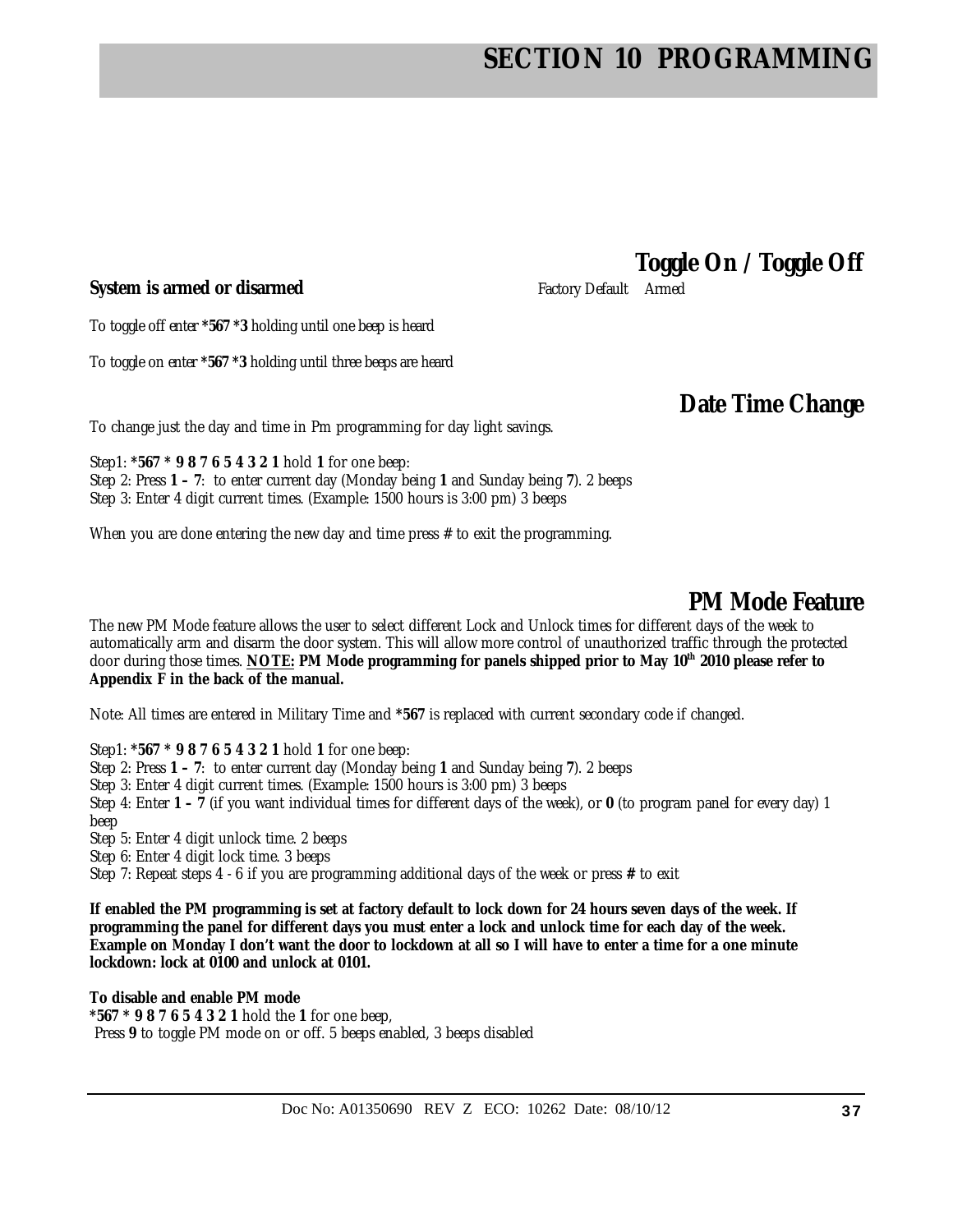**To check current times for PM mode** 

**\*567 \* 9 8 7 6 5 4 3 2 1** and hold **1** for one beep: Press 0: enter next code for time / date setting beep out. 1 beep feedback

4096 current time 4097 unlock time Monday 4353 lock time Monday 4098 unlock time Tuesday 4354 lock time Tuesday 4099 unlock time Wednesday 4355 lock time Wednesday 4100 unlock time Thursday 4356 lock time Thursday 4101 unlock time Friday 4357 lock time Friday 4102 unlock time Saturday 4358 lock time Saturday 4103 unlock time Sunday 4359 lock time Sunday

#### **500 DE ONLY**

Enter **\*567 \* 9 8 7 6 5 4 3 2 1** hold **1** for one beep

4231 beep out days 4233 beep out months 4237 beep out years

To verify the software version:

- 1. Enter \***567**\***2** and hold
- **2.** Count the beeps. It should be a four digit number (10 beeps=0)

**Elevator Mode** 

**Software Version** 

**Elevator Mode** Factory Default Disabled

In normal operation the AUX relay will operate normally, the NO relay will close during alarms and the NC relay will OPEN during alarms. When the Exit Panel loses all power, the NC relay will remain Closed and the NO will remain OPEN. This feature only affects the AUX relays when the power is powered down

To **enable** the elevator mode: Enter \***567 \*0** hold the 0 until 1 beep is heard

To **disable** the elevator mode: Enter **\*567 \*0** hold the zero until 2 beeps are heard

When the elevator mode feature is enabled the AUX relays will change to the alarm state when the panel loses power. (Relays will change state).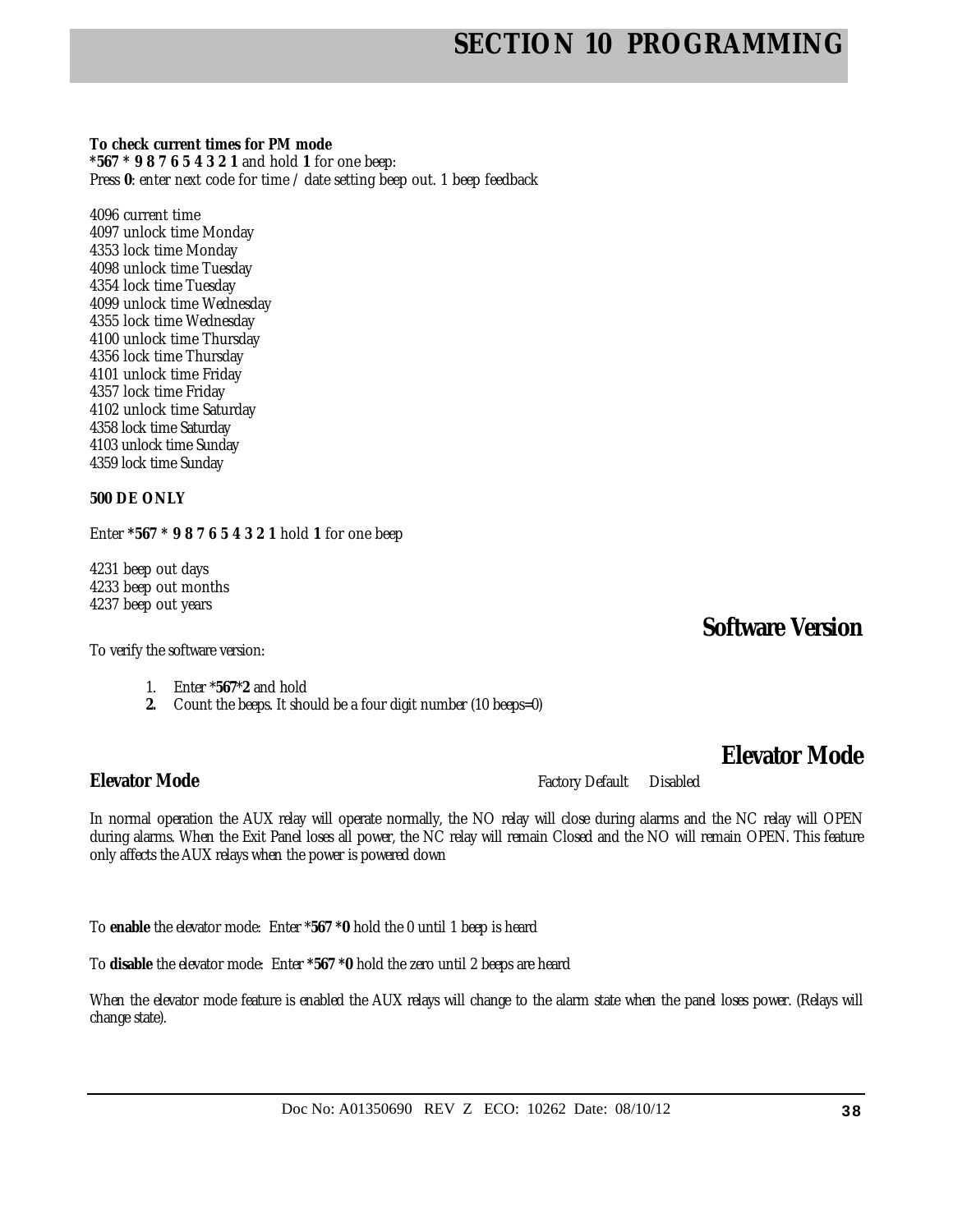### **Four Digit Escort Code Using the Month and Year**

### **Four Digit Escort Code Factory Default** Disabled

You are able to program a four digit escort code into the 500DE Exit Panel. You can enter \*@@## where @@ is the month (digits 01 to 12), and ## is the last two digits of the year (digits 00 to 99). For Example, to escort through a door in February 2009, you would enter \*0209.

To **enable** this feature enter: **\*567\*9876543215#997**, you should get 4 conformation beeps. To **disable** this feature enter: **\*567\*9876543215#907**, you should get 2 conformation beeps.

To program the date information enter:

Enter **\* 567 \* 9 8 7 6 5 4 3 2 1** hold **1** for one beep Press **8**: enters the year, month, day programming section 6 beeps Enter 4 digit current year. 3 beeps Enter 4 digit Current month. (00??) 2 beeps

Enter 4 digit Current day of the month (00??) 1 beep Enter **#** to exit

This feature automatically adjusts itself from month to month and year to year. This feature also corrects itself for leap year.

To Verify the month/year/day settings, enter**: \*567\*987654321** hold the **1** until 1 beep is heard. Enter **5555** to beep out the year in three digits. (The first digit beeped out can be ignored) Enter **4444** to beep out the month in three digits. (The first digit beeped out can be ignored) Enter **3333** to beep out the day in three digits. (The first digit beeped out can be ignored)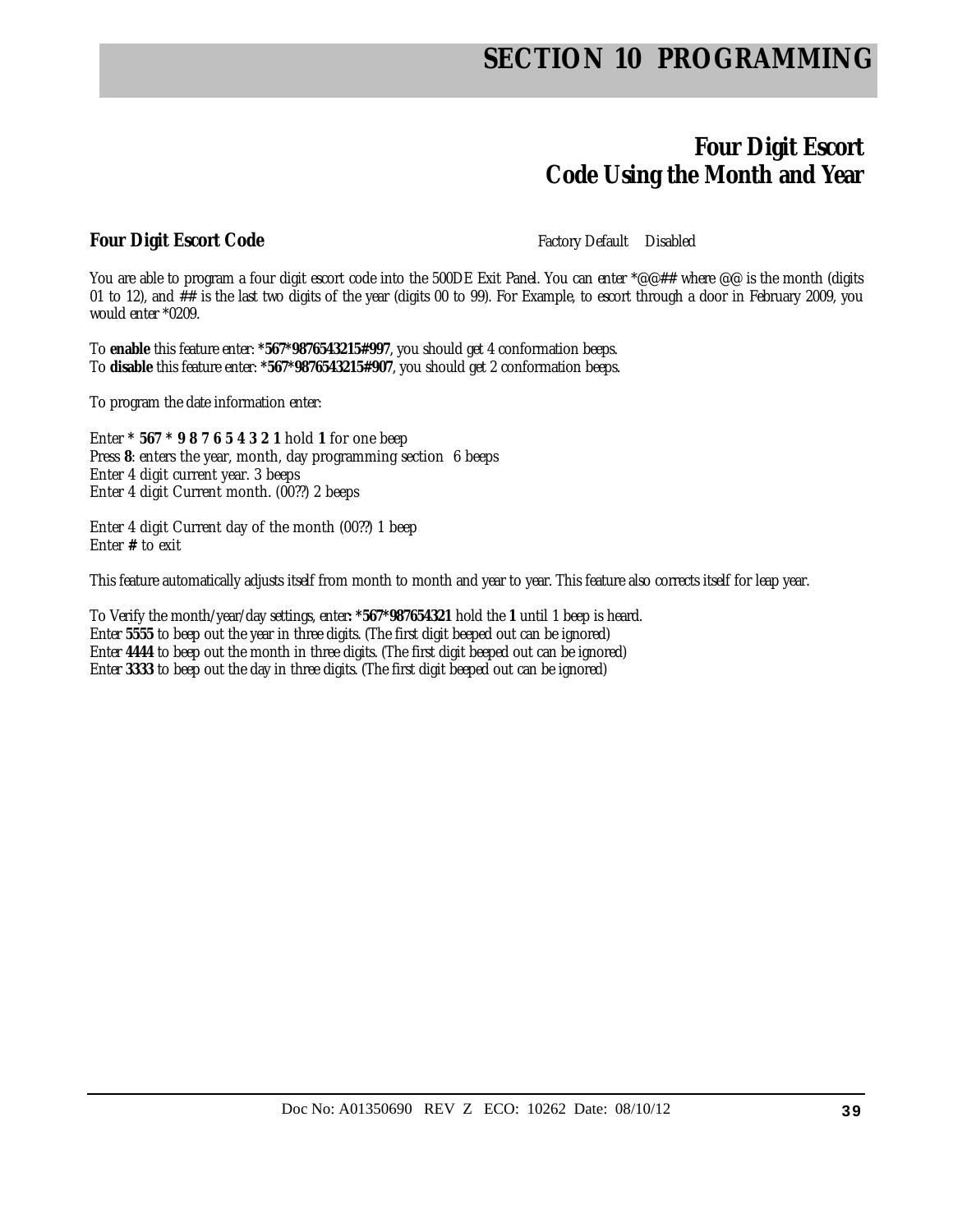# **SECTION 11 TESTING**

### **500DE Recommended Weekly Testing Perimeter Control**

### **Escort Feature Test**

Enter the reset code into the keypad on the 500DE Exit Panel. The red LED should turn off and the green LED should turn on. Open the door. No alarm condition should be activated. Close the door.

#### **Anti-Tailgate Feature Test**

Enter the reset code into the keypad on the 500DE Exit Panel. The red LED should turn off and the green LED should turn on. Open the door. No alarm condition should be activated. Close the door. The 500DE Exit Panel should immediately re-arm itself when door is completely closed.

#### **Remote Keypad Test**

If a Remote Keypad has been installed with the 500DE Exit Panel, repeat the anti-tailgate feature test using the Remote Keypad.

#### **Push Button Test**

If a Push Button has been installed with the 500DE Exit Panel, pass through the door from the Exit Panel side to the Push Button side using the reset code on the Exit Panel keypad. Close the door. Depress the Push Button. Open the door. No alarm condition should be activated.

### **Perimeter Control with Locks**

Verify that all wiring connections are complete and wired as shown in the diagrams included in this manual. The 500DE Exit Panel red LED should be on and the door should be armed and secured by the magnetic lock.

#### **Escort Feature Test**

Enter the reset code into the keypad on the 500DE Exit Panel. The red LED should turn off and the green LED should turn on. Open the door. No alarm condition should be activated. Close the door. The red LED on the 500DE Exit Panel should turn on. The Exit Panel should return to the armed mode and the lock should engage.

### **Delayed Egress Feature Test**

With the door in the armed mode, apply pressure on the opening hardware of the door. The 500DE Exit Panel should begin to emit an audible indication that the delayed egress feature of the panel has been activated. Wait 15 seconds. The door should unlock and open if pushed upon. Close the door. Enter the reset code into the keypad. The 500DE Exit Panel should reset and return to the armed mode

### **Anti-Tailgate Feature Test**

Enter the reset code into the keypad on the 500DE Exit Panel. The red LED should turn off and the green LED should turn on. Open the door. No alarm condition should be activated at this point. Now close the door. The red LED should immediately turn on. The 500DE Exit Panel should be in the armed mode and the lock should engage. This is the Anti-Tailgate feature

#### **Door Status Feature Test**

Enter the reset code into the keypad on the 500DE Exit Panel. The red LED should turn off and the green LED should turn on. Open the door. No alarm condition should be activated at this point. Keep the door open for 30 or more seconds. The 500DE Exit Panel should go into an alarm mode. Close the door and enter the reset code into the keypad. The 500DE Exit Panel should now be in the armed mode with the red LED on.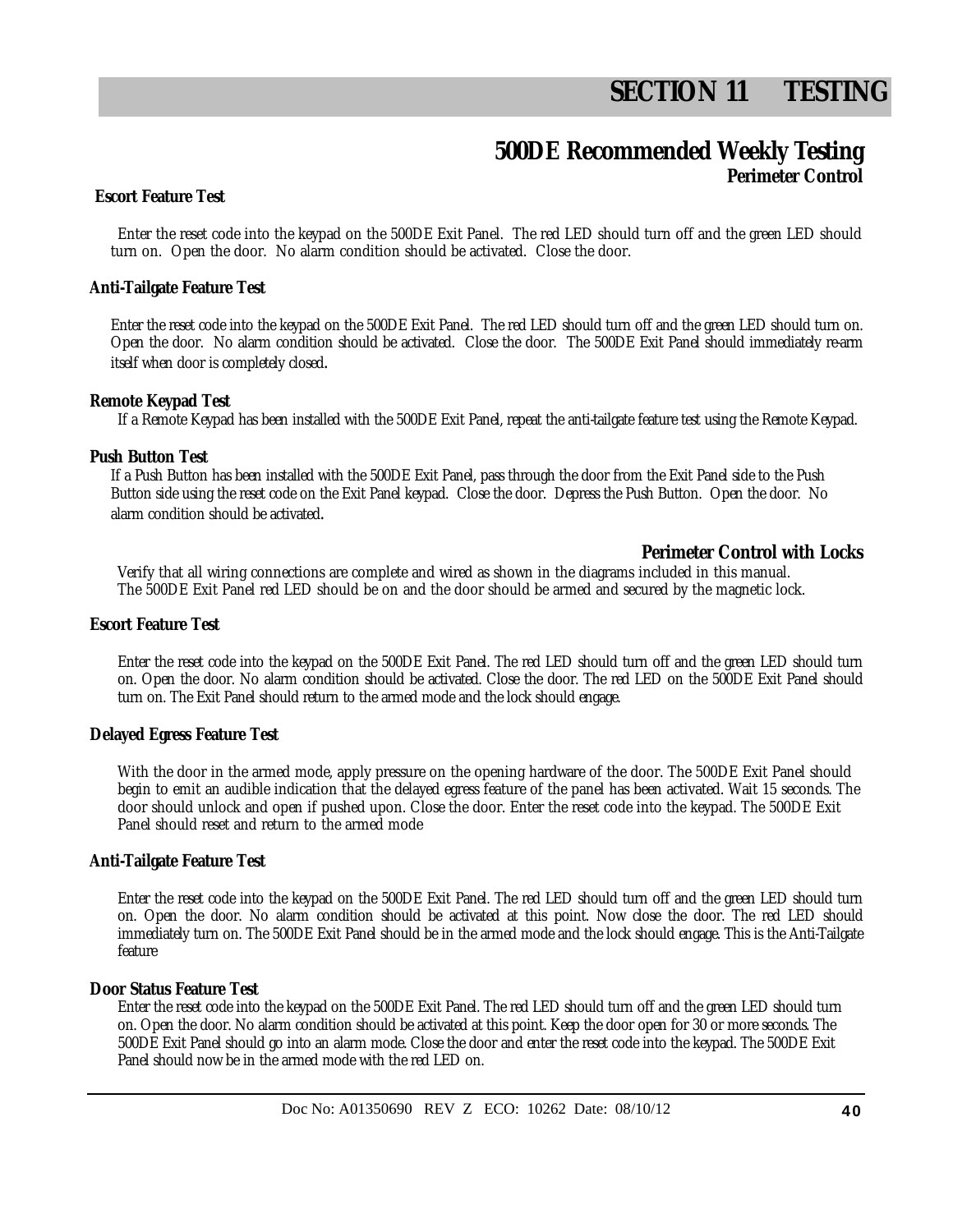# **SECTION 11 TESTING**

#### **Fire Alarm Release Feature Test**

Place the fire alarm system into the alarm mode and verify that all locks release. The 500DE Exit Panels should be in the fire alarm release alarm condition.

### **500DE Recommended Annual Servicing Battery Replacement**

The battery should be replaced annually with a rechargeable 9VDC battery only.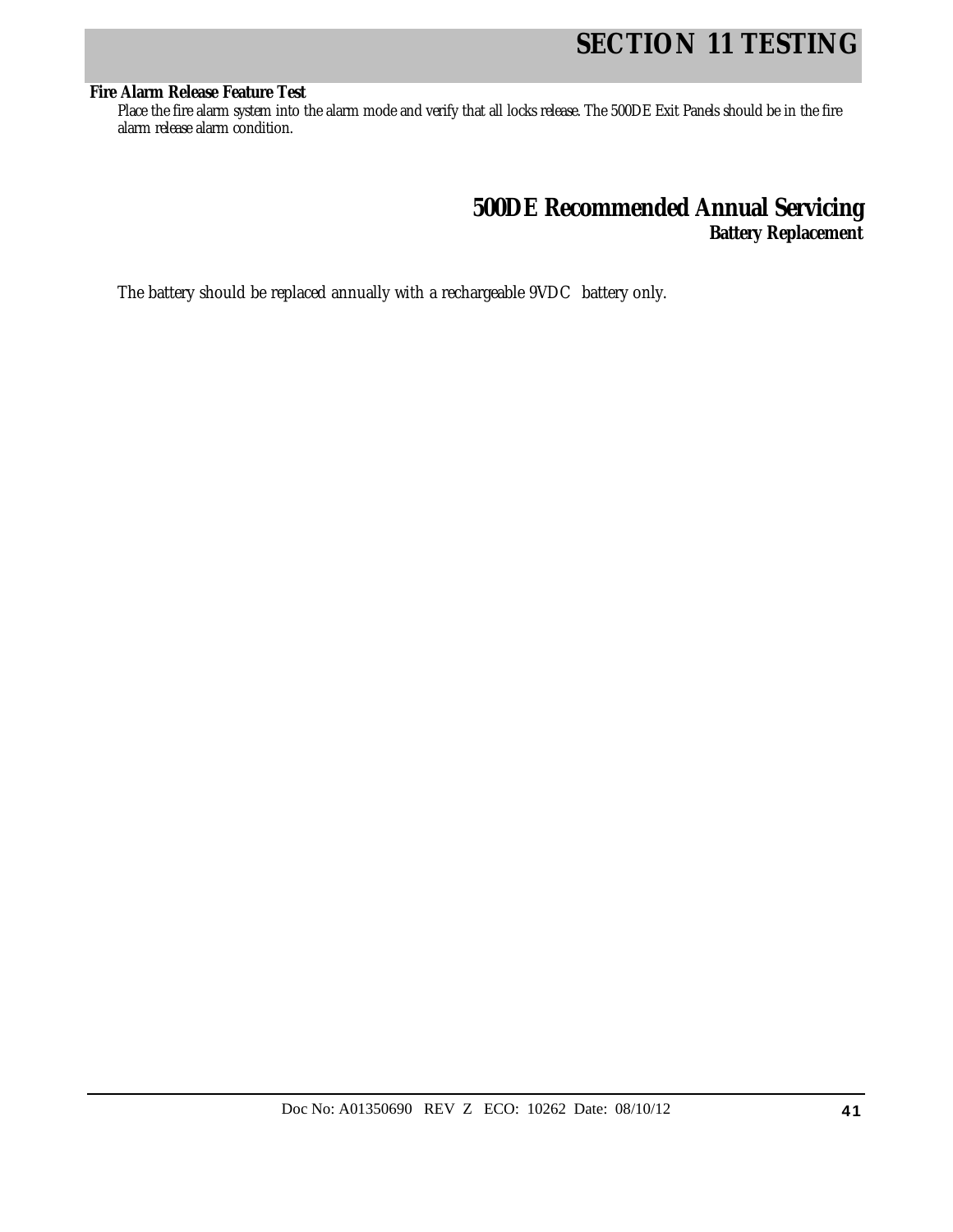# **SECTION 12 TROUBLESHOOTIN**

### Symptom 1: **LED's on the 500DE Exit Panel are off.**

### **Potential causes and corrective actions**:

- Power switch on the 500DE Exit Panel is in the OFF position.
- Improper output voltage: Check the plug in the transformer for proper output voltage.
- Verify that the AC outlet power supply is connected and has an output of 110-120VAC.
- The problem may be in the 500DE Exit Panel. Replace the Exit Panel.

### Symptom 2: **The red LED is on but the 500DE Exit Panel will not alarm when the door is opened.**

#### **Potential causes and corrective actions**:

- Check the door contacts for proper operation. closed loop when the door is closed, open loop when the door is open..
- Check door contact wiring. When the door contacts are mounted on a pair of doors, the door contacts must be wired in series.
- Check for broken or shorted door contacts. If found, replace the door contacts.
- The problem may be in the 500DExit Panel. Replace the Exit Panel.

### Symptom 3: **The 500DE Exit Panel goes into alarm instantly when powered up (constant audible alarm, flashing and toggling LED's)**

#### **Potential causes and corrective actions**:

- Check the door contacts for proper operation. closed loop when the door is closed, open loop when the door is open..
- The door may not be closing properly. The contacts are not closing.
- The door contacts may not be mounted properly. The gap may be too large between the door contacts.  $\frac{1}{4}$  inch is the proper spacing.
- Check for broken or shorted door contacts. If found, replace the door contacts
- The problem may be in the 500DE Exit Panel. Replace the Exit Panel.

### Symptom 4: **The 500DE Exit Panel will not reset.**

#### **Potential causes and corrective actions**:

- The incorrect reset code is being entered into the keypad. Verify proper reset code and enter into keypad. (Try factory default reset code \*234)
- The keypad is damaged. Replace the Keypad.
- The Push Button input may be shorted. Disconnect any wires connected to the Push Button input and retest.
- The problem may be in the 500DE Exit Panel. Replace the Exit Panel

### Symptom 5: **The 500DE Exit Panel goes into delayed egress alarm without pressure being applied to the door hardware.**

#### **Potential causes and corrective actions**:

.

- Verify proper wiring of delayed egress switch. Disconnect the egress switch wiring from the back of the Exit Panel and check. Open circuit when door is closed and locked; closed circuit when pressure is applied to door .
- Disconnect the delayed egress switch wiring from the Exit Panel. If the problem persists, replace the 500DE Exit Panel. If the problem stops, check the alignment of the lock. If the lock is not properly aligned during installation, the delayed egress switch may be activated from misalignment.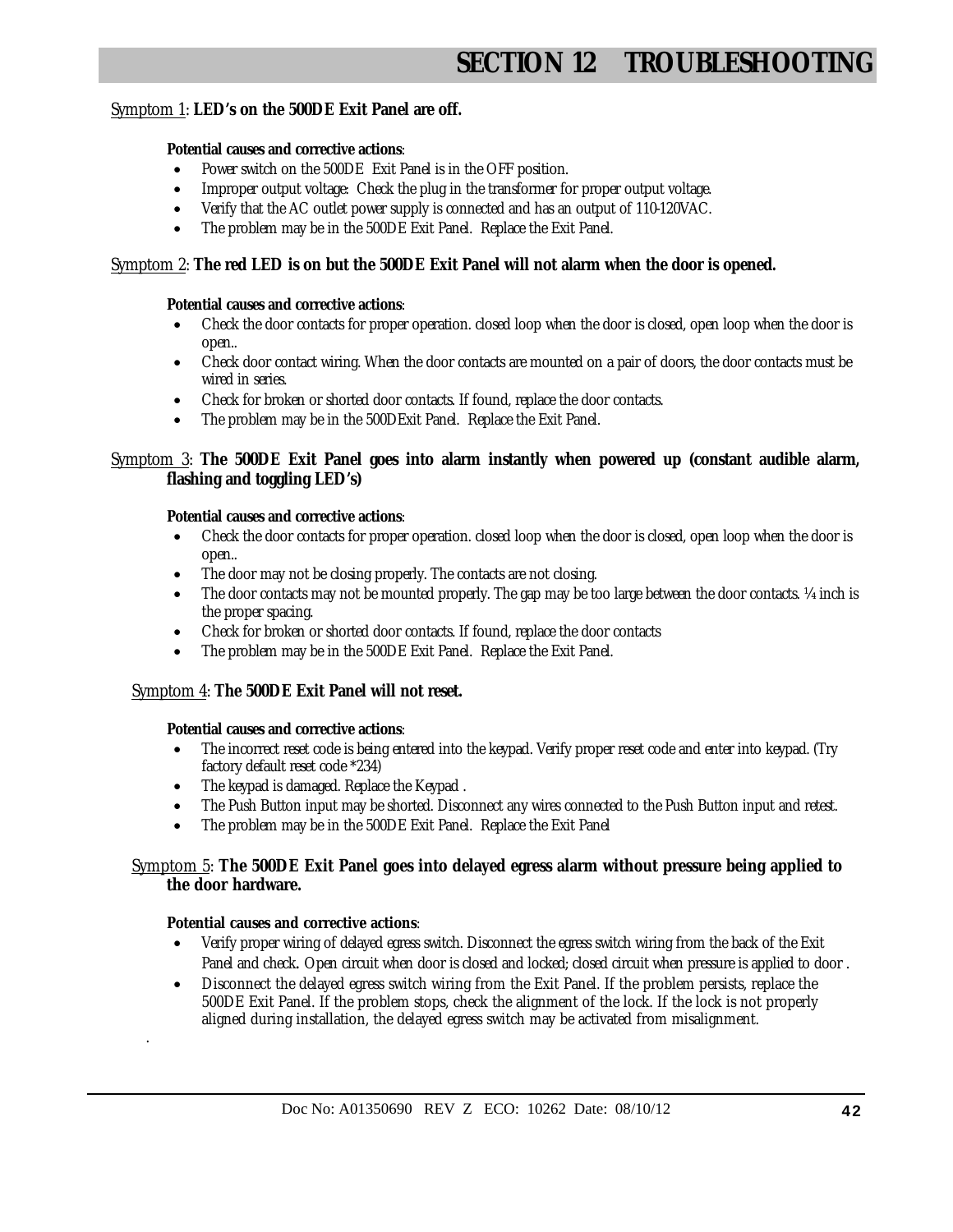### Symptom 5: **The 500DE Exit Panel goes into delayed egress alarm without pressure being applied to the door hardware. (continued)**

- Check the door for proper operation. If the door does not close properly or completely, the delayed egress switch may be activated.
- Lock armature may not be mounted properly. Verify that the correct hardware has been placed on the bolt that connects the armature to the through bolt on the door.

### Symptom 6: **The upper right LED on the 500DE Exit Panel is flashing.**

### **Potential causes and corrective actions**:

- The fire alarm input is activated. Disconnect the fire alarm input from the Exit Panel. If the problem persists, replace the 500DE Exit panel. If the problem stops, verify proper fire alarm relay connections. Normally open dry contact relay, closed upon alarm is required.
- Verify that all Exit Panels connected to the fire alarm relay are turned on and operating.
- If more than one Exit Panel is connected to a single fire alarm relay, all Exit panels must be turned on.
- Verify proper fire alarm wiring. (Multiple door fire alarm interface connection) The polarity of the connections is important. All Exit panels connected to a common relay in the fire alarm panel must be connected in parallel.
- Verify that the fire alarm relays are programmed for proper position NO or NC.

### Symptom 7: **The green LED is on and the 500DE Exit Panel does not alarm when the door is open.**

### **Potential causes and corrective actions**:

- The Exit Panel is in Toggle Off mode. Enter \*567\*3 and hold the "3". After approximately ten seconds, the 500DE Exit Panel should beep once and the red LED should turn on.
- The PM Program is being used and the Exit panel is in the PM program off time.
- The Push Button interface is shorted. Disconnect the Push Button from the 500DE Exit panel.

### Symptom 8: **The 500DE Exit Panel is operating properly but the PM program does not seem to be working. The Exit Panel does not arm at the programmed time.**

### **Potential causes and corrective actions**:

- The Exit Panel has lost PM programming. Make sure the ground wire is attached to the Exit Panel as specified and reprogram the Exit panel. (Static discharge can cause loss of programming).
- The PM programming has not been enabled. Enter \*567\*987654321, holding the "1" until two confirmation beeps are heard. Then press 9999.
- The Exit Panel has been programmed incorrectly. Reprogram the Exit Panel.

#### Symptom 9: **The Push Button input does not seem to be working. (The Red LED is on and the 500DE Exit Panel is working properly).**

### **Potential causes and corrective actions**:

- Disconnect the Push Button wiring and check for opens or shorts.
- Momentarily short the Push Button input on the 500DE Exit Panel. The green LED should turn on and the Exit Panel should be disarmed.
- If the problem persists, replace the 500DE Exit Panel.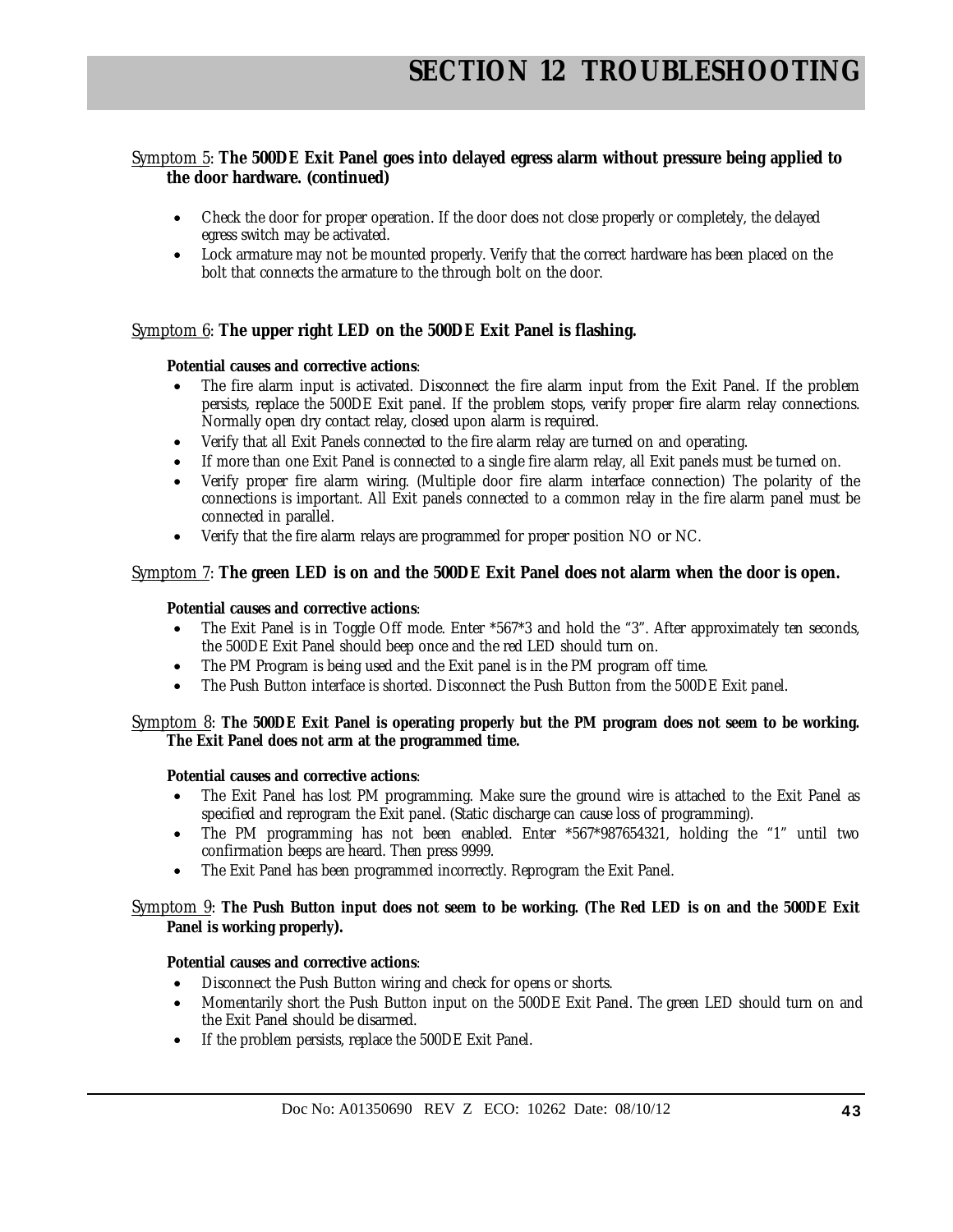#### Symptom 10: **The Remote Keypad is not operating. All other functions are operating properly.**

#### **Potential causes and corrective actions**:

- Verify that the proper reset code is being entered into the Remote Keypad. The Remote Keypad must use the same reset code as the panel.
- Verify the wiring of the Remote Keypad. If the ribbon cable has been plugged onto the Remote Keypad connector incorrectly or the ribbon cable is not completely onto the connector there could be a problem.
- Broken or shorted keypad connector on the Exit Panel or the Keypad. Visually inspect for damage or short circuit of pins.
- Broken or loose conductor in the ribbon cable. Visually inspect the cable for damage to conductors. Using an ohm meter, test each conductor for continuity.
- Broken Remote Keypad. Replace the Remote Keypad.

#### Symptom 11: **The anti-tailgate feature of the Exit Panel is not operating properly.**

### **Potential causes and corrective actions**:

- The anti-tailgate feature of the Exit Panel is triggered by the opening and closing of the magnetic door contacts connected to the Exit Panel. If the door contacts are not operating properly, the anti-tailgate feature will not work properly. Verify the magnetic door contacts wiring and operation.
- There may be a problem with the 500DE Exit Panel. Replace the 500DE Exit Panel.

#### Symptom 12: **The Nurse Station connected to the 500DE Exit Panel is in alarm constantly, although the Exit Panel is not in alarm.**

#### **Potential causes and corrective actions**:

- The Nurse Station is connected to a form "C" relay on the Exit Panel. Verify that the Nurse Station is connected to the correct relay ports, common and normally open.
- Shorted wire connecting the 500DE Exit panel and the Nurse Station. Disconnect the wiring to the Nurse Station. If the problem persists, replace the Nurse Station. If the problem is corrected, the problem is in the wire or the 500DE Exit Panel.
- If the Nurse Station wire is okay, verify that the relay on the Exit panel is working properly. Testing the common and normally open terminals on the relay. You should read an open loop when the Exit panel is armed and a closed loop when the Exit Panel is in alarm.

 Symptom 13: **The electromagnetic lock energizes when the reset code is entered into the keypad and releases after the escort delay elapses.** 

#### **Potential causes and corrective actions**:

 The electromagnetic lock is connected to the wrong relay ports on the back of the Exit Panel. There are two form "C" relays on the 500DE Exit Panel. The lock must be wired to the normally open and common lock terminals on the Exit Panel.

#### Symptom 14: **The 500DE Exit Panel beeps every 15 seconds.**

#### **Potential causes and corrective actions**:

- The Exit Panel is on battery backup. Remove the battery and see if the Exit Panel is still powered up. Check the DC voltage input.
- The voltage has dropped below 10 volts DC. The Exit Panel must see at least 10 volts DC. .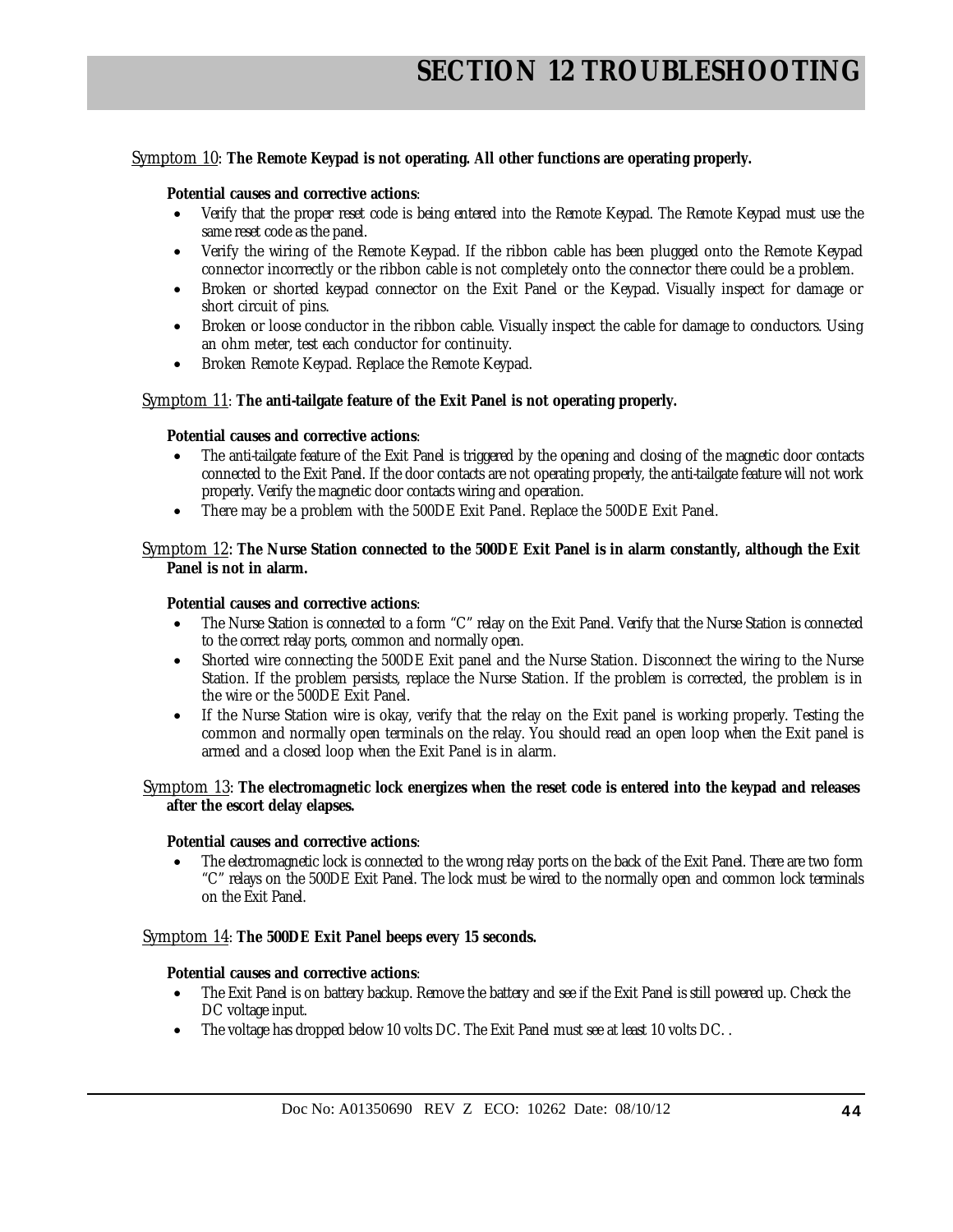## **SECTION 13 GENERAL PRODUCT WARRANTY STATEMENT**

BY PERMITTING INSTALLATION OR BY MAKING USE OF ANY PRODUCT OR SERVICE DESIGNED OR MANUFACTURED BY SECURE CARE PRODUCTS, INC. ("SECURE CARE") (INCLUDING SUPPORT SERVICES, MAINTAINED SOFTWARE AND MAJOR RELEASES, WHETHER OR NOT IT IS COVERED BY ANY SOFTWARE MAINTENANCE OR LICENSE AGREEMENT) ("THIS PRODUCT"), YOU ACKNOWLEDGE THAT YOU HAVE READ ALL THE TERMS AND CONDITIONS OF THIS GENERAL PRODUCT WARRANTY STATEMENT, THAT YOU UNDERSTAND THEM, AND THAT YOU AGREE TO BE BOUND BY THEM. YOU UNDERSTAND THAT, IF YOU PURCHASED THIS PRODUCT FROM ANY AUTHORIZED DISTRIBUTOR OF SECURE CARE, THAT DISTRIBUTOR IS NOT SECURE CARE'S AGENT AND IS NOT AUTHORIZED TO MAKE ANY REPRESENTATIONS OR WARRANTIES OR TO AGREE TO ANY TERMS OR CONDITIONS WHICH ARE DIFFERENT FROM ANYTHING EXPRESSLY SET FORTH IN THIS GENERAL PRODUCT WARRANTY STATEMENT.

If you do not agree to the terms and conditions of this General Product Warranty Statement, do not permit the installation or make use of this Product and promptly return this Product to the place where you obtained it for a full refund. If you have any difficulty obtaining a refund, please contact Secure Care at the telephone number provided in Section 2.B below.

### **1. Notices**

 **A**. ALL LOCKS USED WITH THE SECURE CARE SYSTEM ARE DESIGNED, MANUFACTURED, LABELED AND DELIVERED SOLELY BY AN INDEPENDENT VENDOR OVER WHOM SECURE CARE HAS NO CONTROL AND FOR WHOSE ACTIONS OR FAILURES TO ACT SECURE CARE DISCLAIMS ALL RESPONSIBILITY. REGARDLESS OF WHETHER THE LOCKS CARRY SECURE CARE'S LOGO OR NAME OR ANY OTHER TRADEMARK, SERVICE MARK OR TRADE NAME USED OR CLAIMED BY SECURE CARE, SECURE CARE DISCLAIMS ALL WARRANTIES, EXPRESS OR IMPLIED, WITH RESPECT TO THE LOCKS AND/OR THEIR USE WITH OR OPERATION IN THE SECURE CARE SYSTEM, INCLUDING, WITHOUT LIMITATION, ALL IMPLIED WARRANTIES OF MERCHANTABILITY, FITNESS FOR A PARTICULAR PURPOSE, TITLE AND/OR NON-INFRINGEMENT. SECURE CARE ALSO DISCLAIMS ALL OBLIGATIONS WITH RESPECT TO THE LOCKS AND/OR THEIR USE WITH OR OPERATION IN THE SECURE CARE SYSTEM THAT MIGHT OTHERWISE ARISE OR BE IMPLIED FROM THE FACT THAT SUCH LOCKS CARRY SECURE CARE'S LOGO OR NAME OR ANY OTHER TRADEMARK, SERVICE MARK OR TRADE NAME USED OR CLAIMED BY SECURE CARE OR FROM THE DELIVERY OR INSTALLATION OF THE LOCKS WITH SECURE CARE SOFTWARE, PARTS AND/OR PRODUCTS OR FROM A COURSE OF DEALING OR USAGE IN TRADE. ALL RESPONSIBILITY FOR DESIGNING, MANUFACTURING, LABELING AND WARNING OF HIDDEN DEFECTS OR DANGERS IN THE LOCKS AND/OR THEIR USE WITH AND OPERATION IN THE SECURE CARE SYSTEM RESTS EXCLUSIVELY WITH THE INDEPENDENT VENDOR, AND ANY CLAIMS, COSTS, DAMAGES OR LIABILITIES ARISING FROM THE LOCKS AND/OR THEIR USE WITH OR OPERATION IN THE SECURE CARE SYSTEM SHALL BE MADE SOLELY AGAINST THE INDEPENDENT VENDOR.

 **B**. IF YOU PURCHASE COMPUTER HARDWARE THROUGH SECURE CARE AND REQUEST THAT SECURE CARE SOFTWARE BE INSTALLED AND TESTED ON THAT HARDWARE AT THE FACTORY, SECURE CARE WARRANTS ONLY THAT THE HARDWARE AND THE SOFTWARE PACKAGES WERE INSTALLED, SET-UP AND TESTED PRIOR TO SHIPMENT IN ACCORDANCE WITH ALL SECURE CARE PRODUCT MANUALS AND THAT, AT THE TIME THE HARDWARE AND THE SOFTWARE PACKAGES WERE FINALLY INSPECTED AT THE FACTORY, THEY WERE PERFORMING (SUBJECT TO SECURE CARE'S SPECIFIED TOLERANCES) IN ACCORDANCE WITH SECURE CARE'S SPECIFICATIONS. SECURE CARE WILL NOT BE RESPONSIBLE FOR ANY DEFECTS IN OR PROBLEMS CAUSED BY THE HARDWARE, ALL CLAIMS FOR WHICH MUST BE MADE TO THE HARDWARE MANUFACTURER AND/OR VENDOR. SECURE CARE DISCLAIMS ALL WARRANTIES, EXPRESS OR IMPLIED, WITH RESPECT TO THE HARDWARE AND/OR ITS USE WITH OR OPERATION IN THE SECURE CARE SYSTEM, INCLUDING, WITHOUT LIMITATION, ALL IMPLIED WARRANTIES OF MERCHANTABILITY, FITNESS FOR A PARTICULAR PURPOSE, TITLE AND/OR NON-INFRINGEMENT. SECURE CARE ALSO DISCLAIMS ALL OBLIGATIONS WITH RESPECT TO THE HARDWARE AND/OR ITS USE WITH OR OPERATION IN THE SECURE CARE SYSTEM THAT MIGHT OTHERWISE ARISE OR BE IMPLIED FROM THE FACT THAT SUCH HARDWARE CARRIES SECURE CARE'S LOGO OR NAME OR ANY OTHER TRADEMARK, SERVICE MARK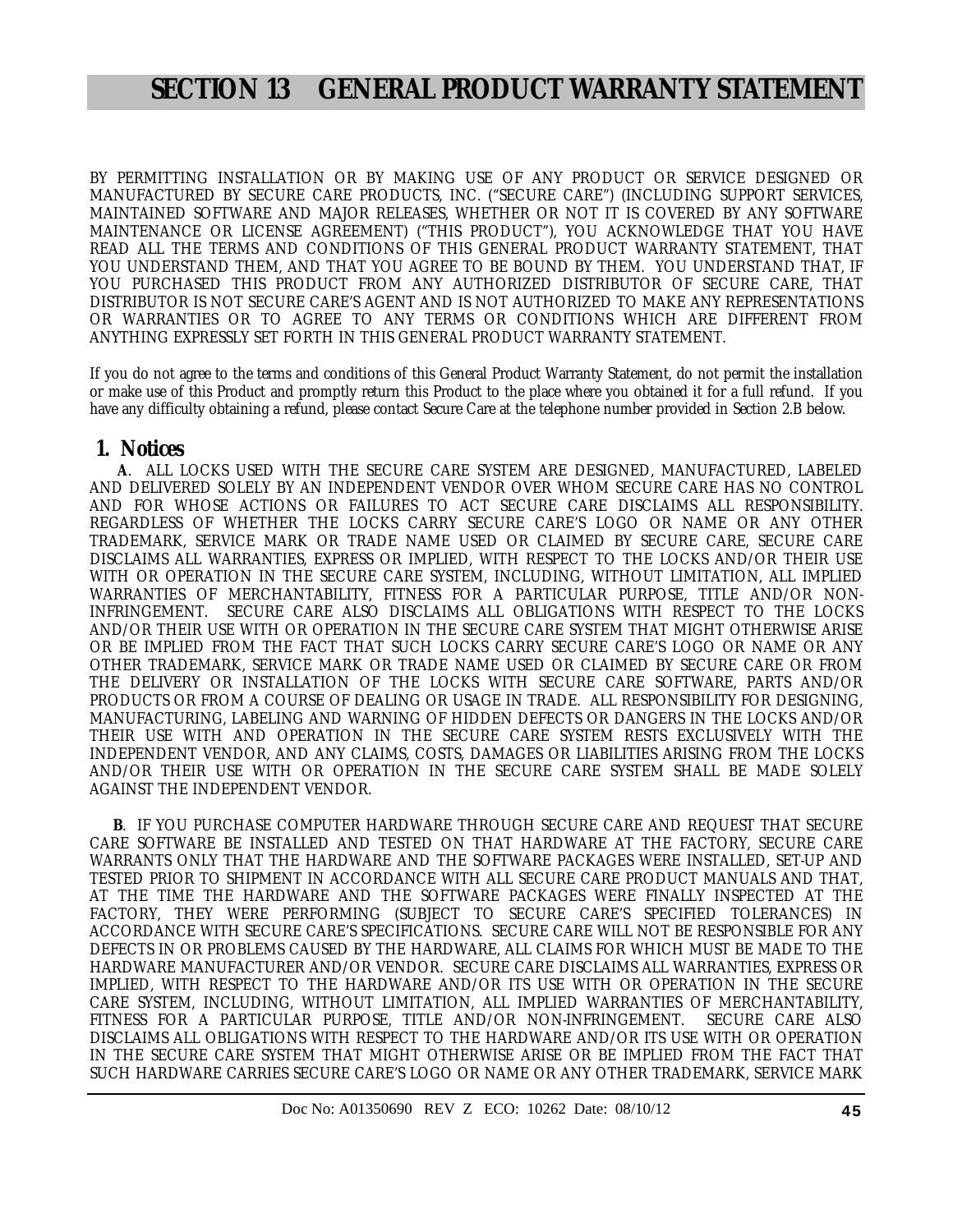OR TRADE NAME USED OR CLAIMED BY SECURE CARE OR FROM THE DELIVERY OR INSTALLATION OF THE HARDWARE WITH SECURE CARE SOFTWARE, PARTS AND/OR PRODUCTS OR FROM A COURSE OF DEALING OR USAGE IN TRADE. ALL RESPONSIBILITY FOR DESIGNING, MANUFACTURING, LABELING AND WARNING OF HIDDEN DEFECTS OR DANGERS IN THE HARDWARE AND/OR ITS USE WITH AND OPERATION IN THE SECURE CARE SYSTEM RESTS EXCLUSIVELY WITH THE HARDWARE MANUFACTURER AND/OR VENDOR, AND ANY CLAIMS, COSTS, DAMAGES OR LIABILITIES ARISING FROM THE HARDWARE AND/OR ITS USE WITH OR OPERATION IN THE SECURE CARE SYSTEM SHALL BE MADE SOLELY AGAINST THE HARDWARE MANUFACTURER AND/OR VENDOR.

 **C.** Secure Care's software, parts and products are designed for operation in a wireless system. However, the range, performance, and predictability of any wireless system, including Secure Care's, is dependent on several factors, including, but not limited to, the following: building structure; environmental extremes (e.g., temperature, earth tremors, air pollution, etc.); the proximity of other wireless devices; the presence of variable speed products; sources of Radio Frequency Interference (RFI); physical orientation and positioning of the equipment; and sources of Electro Static Discharge ("ESD"). Secure Care cannot be responsible for the effect of these types of factors on operation of its software, parts and products.

 **D**. This Product must be installed, set-up, tested, supported, operated, maintained, repaired and used only in accordance with all manuals and instructions (including the user, installation, technical and other manuals) issued by Secure Care (the "Product Manuals"). It is your responsibility to assure that any person who might be installing, setting-up, testing, supporting, maintaining or repairing this Product knows the contents of and has access to the Product Manuals and has successfully completed Secure Care technical training. It is also your responsibility to assure that any person who might be operating or using this Product knows the contents of and has access to the Product Manuals and has successfully completed Secure Care in-service training. If you do not have the Product Manuals or if you have any questions regarding this Product and/or its installation, set-up, testing, support, operation, maintenance, repair or use, please call Secure Care at the telephone number provided in section 2.B below. Secure Care cannot be responsible for performance problems caused by a failure to follow published and appropriate procedures for installation, set-up, testing, support, operation, maintenance, repair and use.

All adjustable features on new and repaired Secure Care software, parts and products are shipped with "factory default" settings. These "factory default" settings may not comply with building and life safety codes or other applicable laws and regulations in the location where they are installed or operated. Secure Care strongly recommends, therefore, that the settings on all Secure Care software, parts and products be checked and, if necessary, reset to comply with local building and life safety codes and other applicable laws and regulations at the time of any installation, set-up, testing, support, maintenance or repair.

 **E.** Secure Care's system is driven by software. However, the performance and reliability of any software-driven system depends on adequately maintaining the recommended minimum configuration of computing platform, operating systems and applications programs and on regularly performing industry-standard and application-specific backup processes. If recommended minimum configurations of computing platform, operating systems, and applications programs are not adequately maintained, or if appropriate backups are not regularly performed, the software may not drive the system as intended. Secure Care cannot be responsible for operational problems caused by a failure to perform these maintenance and backup procedures.

 **F**. Secure Care does not authorize, and strongly recommends against, any installation or field replacement of software, parts or products by untrained contractors or facility staff. Such work can be hazardous, can render the system ineffective and will void any Secure Care warranty or liability that might otherwise relate to the system.

Before any software, parts or products, which have been designed and manufactured by Secure Care can be safely installed, set-up, tested, supported, maintained or repaired, technical training in accordance with standards established by Secure Care is required. Regardless of how Secure Care's software, parts or products are obtained, they should not be installed, set-up, tested, supported, maintained or repaired by any person who has not satisfactorily completed that technical training (a "qualified service technician".) When Secure Care's software, parts or products are sold separately from installation services, it is assumed that only a qualified service technician will conduct any installation, set-up, testing, support, maintenance or repair involving that software, part or products.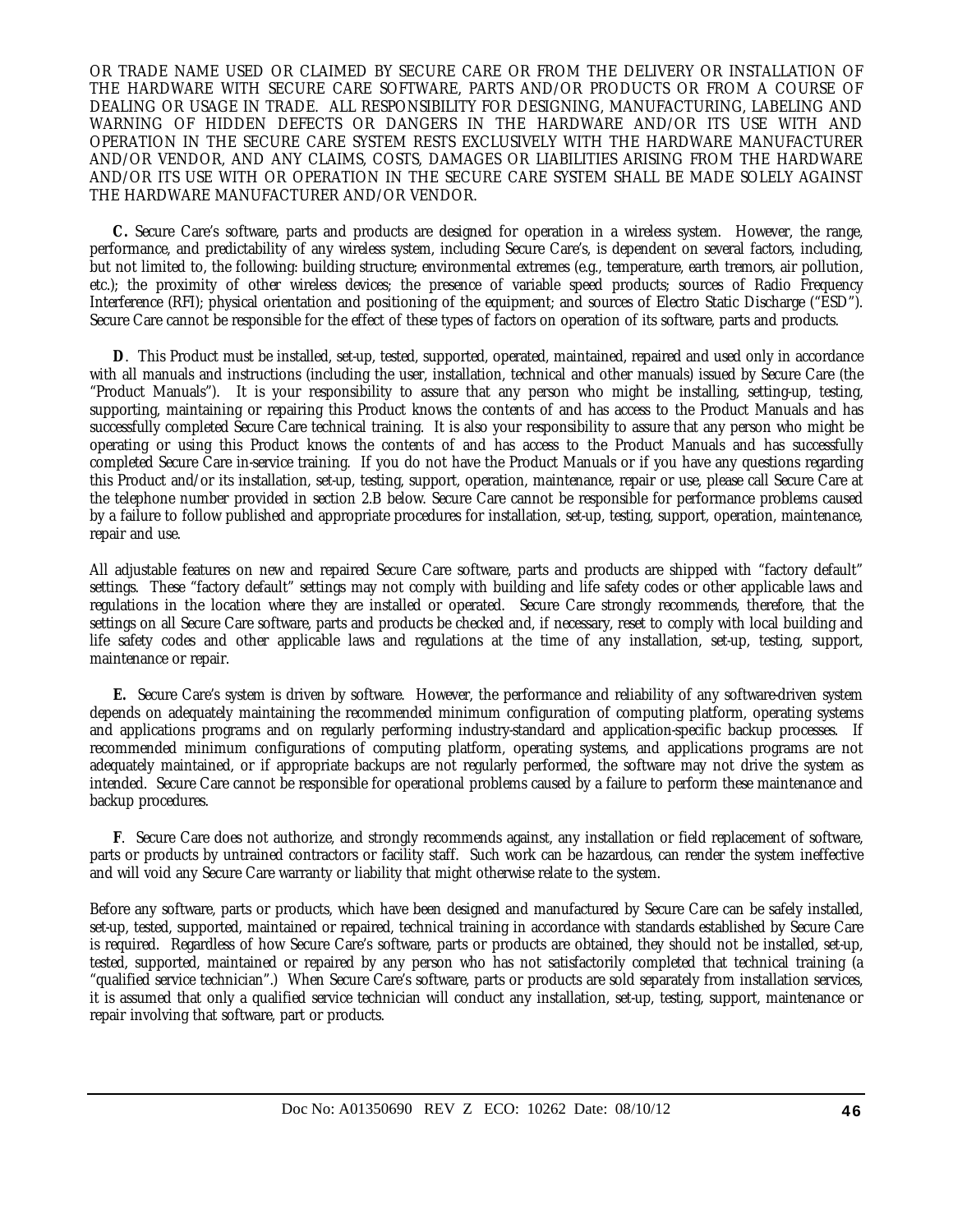**G.** It is important that any installation, set-up, testing, support, operation, maintenance, repair or use involving the system comply with all local and national electrical and life safety codes. If you have any questions about compliance with those codes, please contact your local authorities.

 **H**. Secure Care receives and responds to telephone and dial-in inquires (the "Help Line") about its software, parts and products for the purpose of discussing users' experiences with Secure Care's system, helping users better understand how their systems work, and providing ideas about what may be causing difficulties. However, Secure Care cannot accurately diagnose the cause of any problems or give complete instructions on how to fix problems over the telephone or Internet. The only way to assure that software, parts or products are installed, set-up, tested, supported, maintained or repaired correctly or that a Secure Care system is functioning properly is to have it examined on site by a qualified service technician. In addition, Secure Care software, parts and products cannot be operated or used correctly by anyone who has not successfully completed Secure Care in-service training. Secure Care's Help Line is not a substitute for on-site diagnosis and servicing by a qualified service technician or for successful completion of Secure Care in-service training. Secure Care strongly recommends that any installation, set-up, testing, support, replacement, maintenance or repair of a system that is performed by a person who has not satisfactorily completed technical training in accordance with standards established by Secure Care be immediately checked on-site by a person who has completed that technical training.

WARNING: EVEN SLIGHT MODIFICATIONS TO THE SYSTEM OR CHANGES IN THE OPERATING ENVIRONMENT MAY CAUSE SECURE CARE'S SYSTEM TO MALFUNCTION. THE ONLY WAY TO ASSURE THAT SECURE CARE'S SYSTEM HAS BEEN INSTALLED, SET-UP, TESTED, SUPPORTED, MAINTAINED, AND REPAIRED CORRECTLY IS TO HAVE A QUALIFIED SERVICE TECHNICIAN DO THE WORK.

 **I.** Secure Care's software, parts and products have been designed to augment a facility's reasonable procedures for protecting residents, patients, and infants. However, no system or combination of procedures and equipment can eliminate all risk or assure complete security. Secure Care's system is not intended as a substitute for the careful identification and monitoring of residents, patients, and infants by a facility's professional staff.

### **2. Limited Warranty**

 **A**. Subject to the limitations set forth in this general product warranty statement (as amended from time to time by Secure Care in its absolute discretion), and unless a different period is specified in writing by Secure Care for a particular product or service, Secure Care warrants that this product (subject to Secure Care's specified tolerances and excluding any expendable items), if sold by Secure Care to an authorized Secure Care distributor, shall conform to the specifications which accompany this product for a period of one (1) year from the date of delivery of this product by Secure Care to a common carrier, f.o.b. Secure Care's manufacturing facility in Concord, New Hampshire or, in the case of services, from the date of first provision of such services. This warranty does not extend to and is not for the benefit of any person other than an authorized Secure Care distributor who purchases this product from Secure Care, any sub-distributor thereof and/or the customer to whom this product is first provided for use, by Secure Care, an authorized Secure Care distributor or any subdistributor thereof. In the event that this product does not comply with this warranty, Secure Care will, at its option, either repair or replace this product or refund the purchase price, provided that this product is returned as provided in section 2.b below. Replacement of this product under warranty will not extend the original warranty period.

Secure Care will also, at its option, either repair or replace this Product after the warranty has expired, for an additional charge, provided that this Product is returned as provided in Section 2.B below. If Secure Care repairs or replaces this Product after the warranty has expired, the terms of the warranty set forth in this Section 2.A for a new Product will apply to the repaired or replaced Product, with the exception that the term will run for ninety (90) days from the date of repair or replacement.

Repair may include the replacement of parts and products with functionally equivalent, reconditioned parts or products. Any part or product replaced by Secure Care will become the property of Secure Care upon replacement.

 **B.** Warranty service is available by contacting Secure Care at 800-451-7917 and obtaining a Return Authorization Number. No Product may be returned to Secure Care without first obtaining a Return Authorization Number. When this Product is returned to Secure Care, please include the Return Authorization Number and a detailed written description of the problem. Issuance of a Return Authorization Number by Secure Care will not constitute an admission that there is a problem with the Product being returned, that any problem is covered by warranty or that Secure Care has any responsibility to repair, replace, make refunds for or pay claims, costs, damages or liabilities connected with the Product being returned.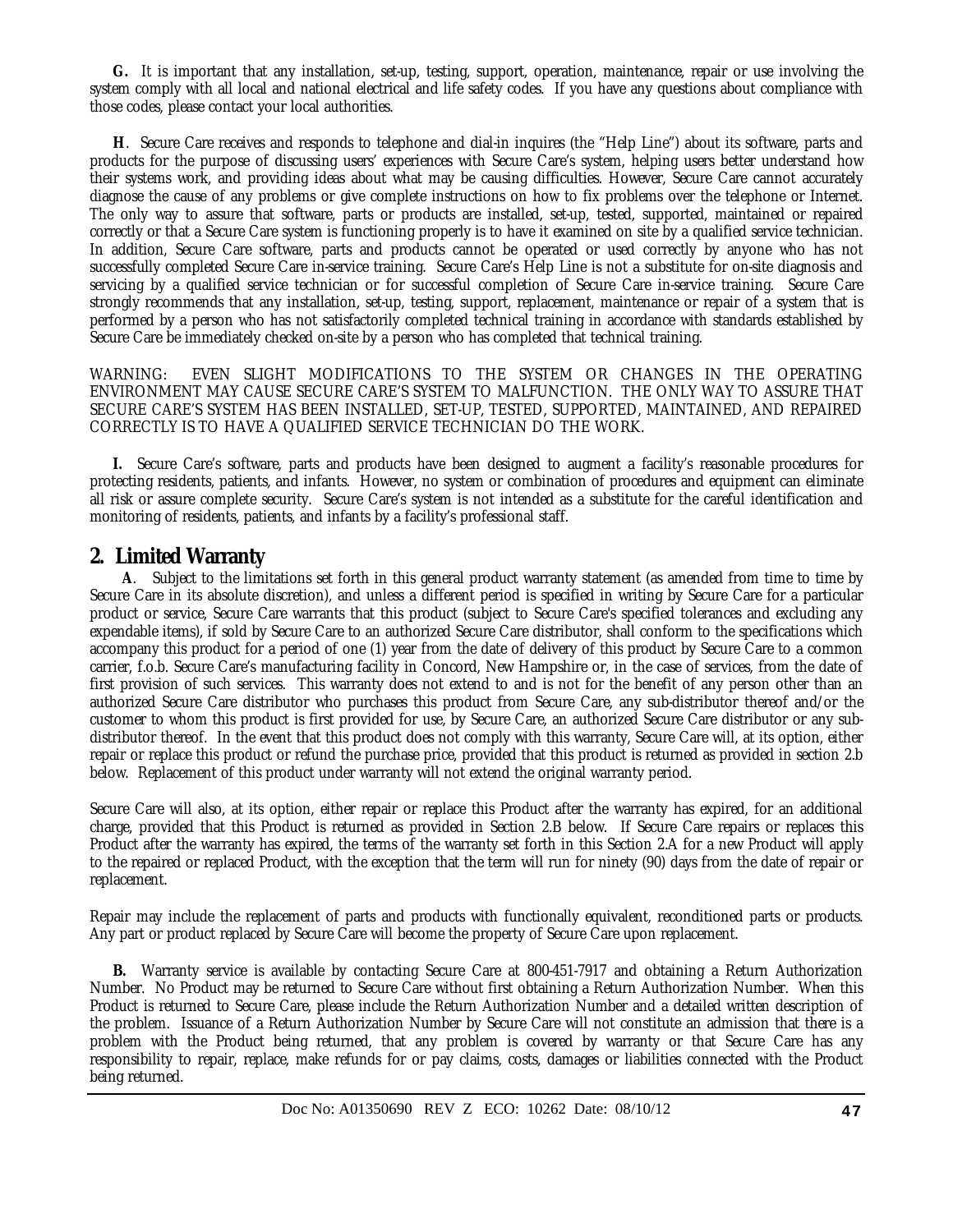### **NOTE: Transmitters are not repaired, nor is the warranty extended, beyond the expiration date.**

If this Product is returned to Secure Care for any reason, you will retain title (unless and until a part or product is replaced, in which case you will obtain title to the replacement part or product at the time of replacement), the risk of loss, and the obligation to pay all costs of shipping, storage and other charges and obligations relating to this Product.

 **C.** Except as stated in this section 2, Secure Care disclaims all warranties, express or implied, with respect to the whole or any part of this product, including, without limitation, all implied warranties of merchantability, fitness for a particular purpose, title and/or non-infringement. Secure Care also disclaims all obligations that might otherwise arise or be implied from a course of dealing or usage in trade.

### **3. Limitations of Liability**

 A. Regardless of the form of any claim or action, Secure Care's total liability to all persons, whether singly or together, for all occurrences combined, for claims, costs, damages or liabilities based on any cause whatsoever and arising from or in connection with this product, or the manufacture, distribution, promotion, sale, installation, set-up, testing, support, maintenance, operation, servicing, use or performance of this product, or from or in connection with any delay or failure in providing this product, shall not exceed the aggregate price (without interest) paid to Secure Care for this product.

 **B**. In no event shall Secure Care be liable to anyone for any loss of data, loss of profits or loss of use of this product or any equipment, or for any special, incidental, consequential, exemplary, punitive, multiple, or other damages, arising from or in connection with the manufacture, distribution, promotion, sale, installation, set-up, testing, support, maintenance, operation, servicing, use or performance of this product or from or in connection with any delay or failure in providing or delivering this product.

 **C.** In no event shall Secure Care be liable to anyone for any claims, costs, damages or liabilities caused by: (i) any distributor's failure to perform its obligations and responsibilities under a distributor agreement with Secure Care; (ii) improper or defective promotion, distribution, sale, installation, set-up, testing, support, maintenance or repair of this product, including work performed, without Secure Care's prior written consent in its absolute discretion, by a person who has not satisfactorily completed Secure Care technical training, or in a manner not consistent with Secure Care technical training; (iii) improper or defective operation or use of this product by a person who has not successfully completed Secure Care in-service training, or in a manner not consistent with Secure Care in-service training; (iv) supply of this product by a distributor for use in, or the use of this product in, any system or configuration not designed to Secure Care standards or in which a distributor or any third party has substituted materials and/or goods not specified by Secure Care; or (v) deterioration of this product during storage.

 **D**. You agree to indemnify and hold Secure Care harmless from all claims, costs, damages and liabilities asserted by anyone for any damages that are excluded and waived, or are intended to be excluded and waived, by this section 3, or which are imposed by law on behalf of anyone but which are not expressly stated in this general product warranty statement.

 **E.** The exclusions, waivers and limitations on claims, costs, damages and liabilities and any rights of indemnification set forth in this Section 3 shall be enforceable to the maximum extent allowed by law and shall not be expanded or negated in any respect by Secure Care's operation of a "help line" to receive and respond to telephone or dial-in inquires about this product, by any communications through that "help line" or by any actions taken by anyone following communications with Secure Care over such "help line."

### **4. Governing Law and Arbitration**

 **A.** This General Product Warranty Statement, and all questions arising out of or relating to it, shall be governed by and construed in accordance with the laws of the State of New Hampshire, without giving effect to the conflict of laws provisions thereof, and excluding the United Nations Convention on contracts for the international sale of goods, the 1974 convention on the limitation period on the international sale of goods (the "1974 convention"), and the protocol amending the 1974 convention, done at Vienna April 11, 1980.

 **B.** Any dispute, controversy or claim arising out of or relating to this general product warranty statement shall be resolved by arbitration. Regardless of the amount in dispute, the arbitration shall be conducted by a single arbitrator selected by the parties or, if they cannot agree, by a single arbitrator selected in accordance with the commercial arbitration rules of the American Arbitration Association without regard to the amount in dispute. The arbitration shall be conducted in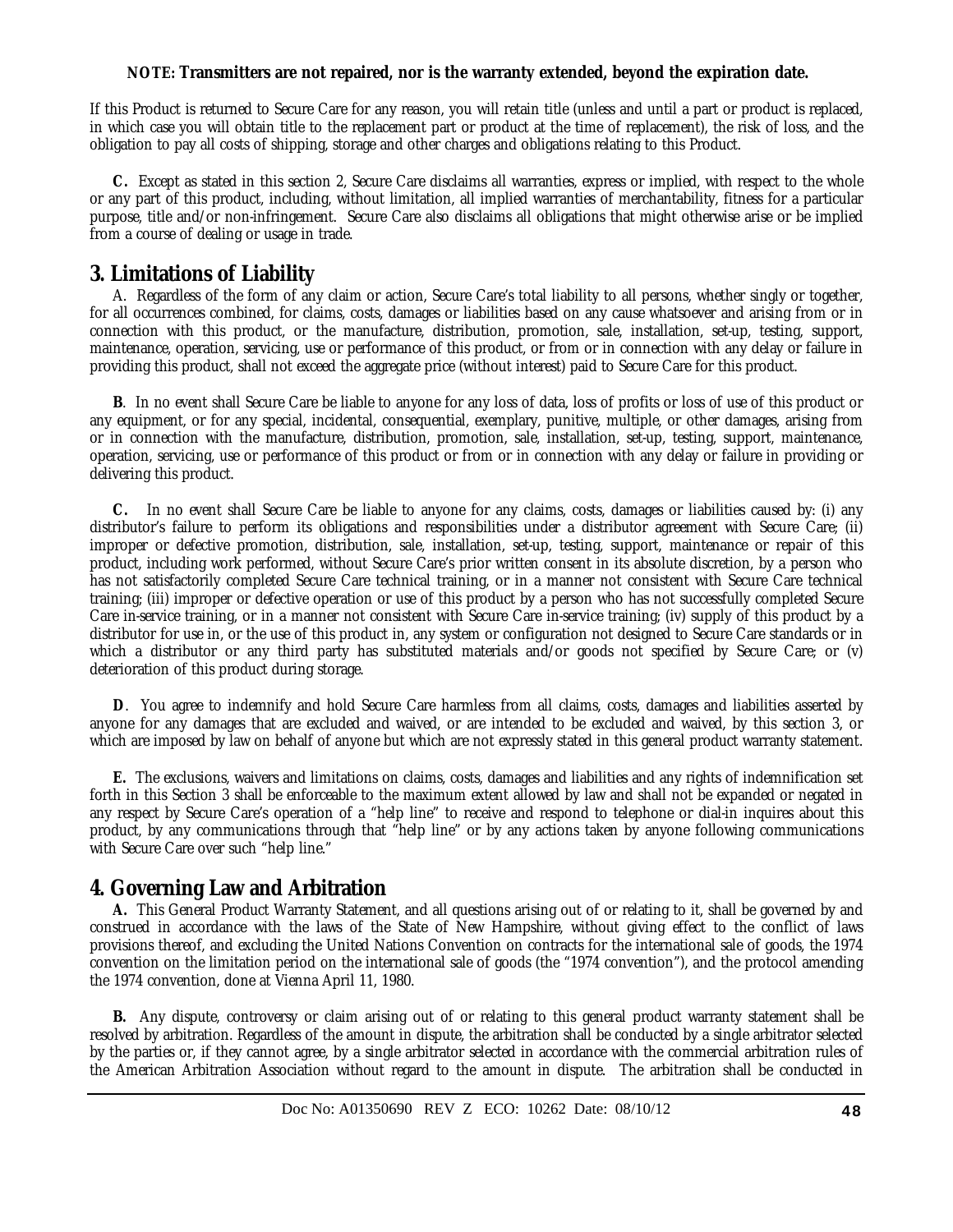English, in accordance with the commercial arbitration rules of the American Arbitration Association, in Concord, New Hampshire. The decision of the arbitrator shall be binding and enforceable by any state or federal court in New Hampshire, and you hereby consent to the personal jurisdiction of any state or federal court in New Hampshire for that purpose. The expense of the arbitration (excluding each side's own attorneys' fees, costs, and related expenses) shall initially be paid in equal shares by each side, but the total of such expenses plus any award of attorneys' fees, cost and expenses shall finally be paid by the parties as the arbitrator determines. Nothing in this section 4.b shall preclude Secure Care from seeking provisional or equitable relief from any appropriate court to protect its rights prior to, pending or in the absence of such arbitration proceedings.

### **5. Severability**

The invalidity or unenforceability of any provision of this General Product Warranty Statement shall not affect the validity or enforceability of any other provision hereof.

### **6. Waiver**

No term or condition of this General Product Warranty Statement may be waived except in writing signed by Secure Care. A waiver on one or more occasions of any term or condition of this General Product Warranty Statement shall not constitute or be deemed to be a waiver of such term or condition on any other occasion. No delay or failure of Secure Care to exercise any right or remedy under this General Product Warranty Statement will operate as a waiver thereof; no failure to enforce or insist upon compliance with any provision of this General Product Warranty Statement on any one occasion shall be deemed to be a waiver of Secure Care's right to do so on another occasion; and no course of dealing will constitute a waiver, alteration, limitation or expansion of any of the parties' rights and obligations under this General Product Warranty Statement.

Revised 11/16/07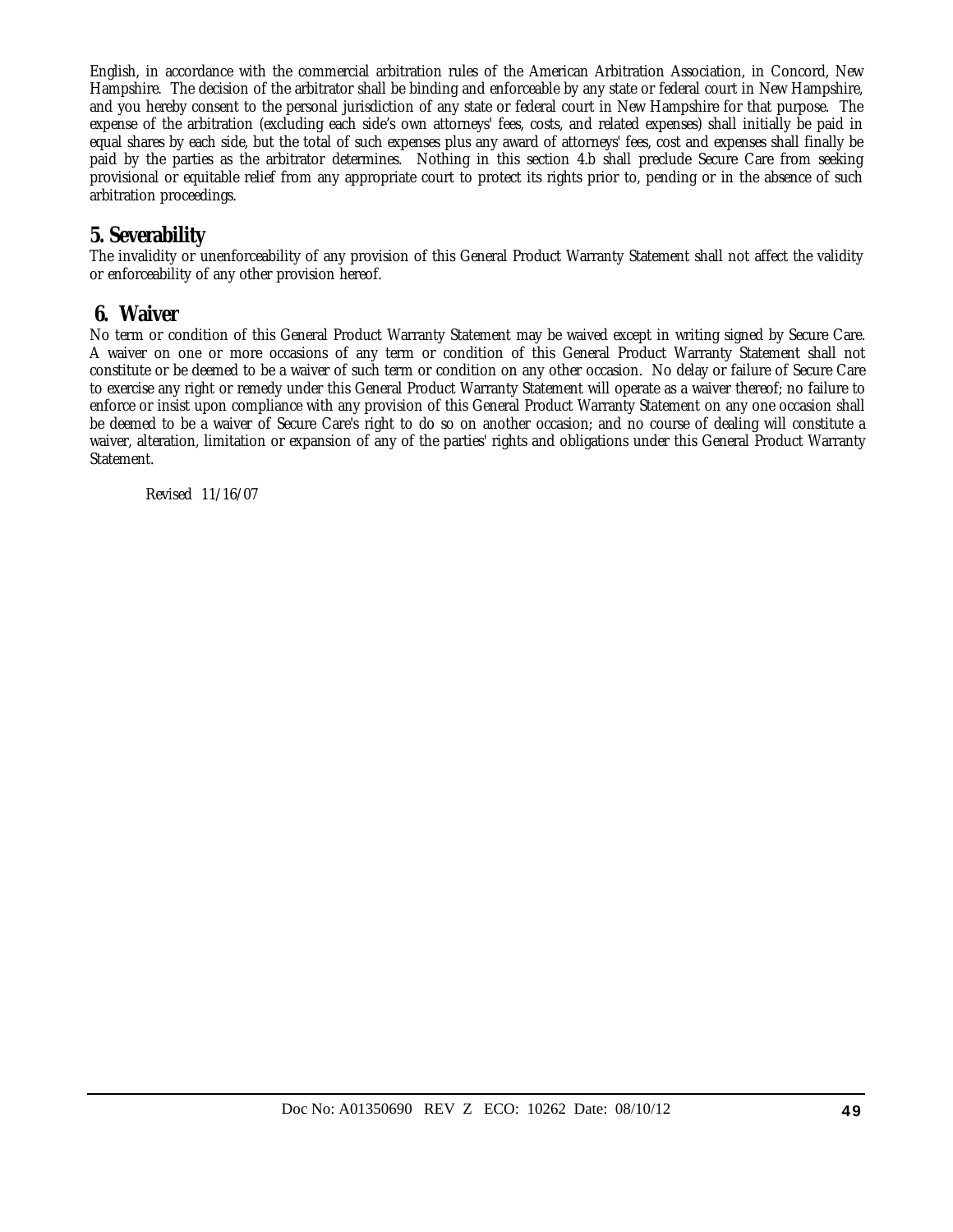# FCC Compliance Statement

This equipment has been tested to comply with the limits for a Class A digital device, pursuant to Part 15 of the FCC Rules. These limits are designed to provide reasonable protection against harmful interference when the equipment is operated in a commercial environment. This equipment generates, uses, and can radiate radio frequency energy and, if not installed and used in accordance with the instructions, may cause harmful interference to radio communications. Operation of this equipment in a residential area is likely to cause harmful interference in which the user will be required to correct the interference at his own expense.

# Canadian RFI Equipment Requirement

This Class A digital apparatus complies with Canadian ICES-003.

CET appareil numérique de la classe A est conforme á la norme NMB-003 du Canada.

**Changes or modifications not expressly approved by the party responsible for compliance could void the user's authority to operate the equipment.**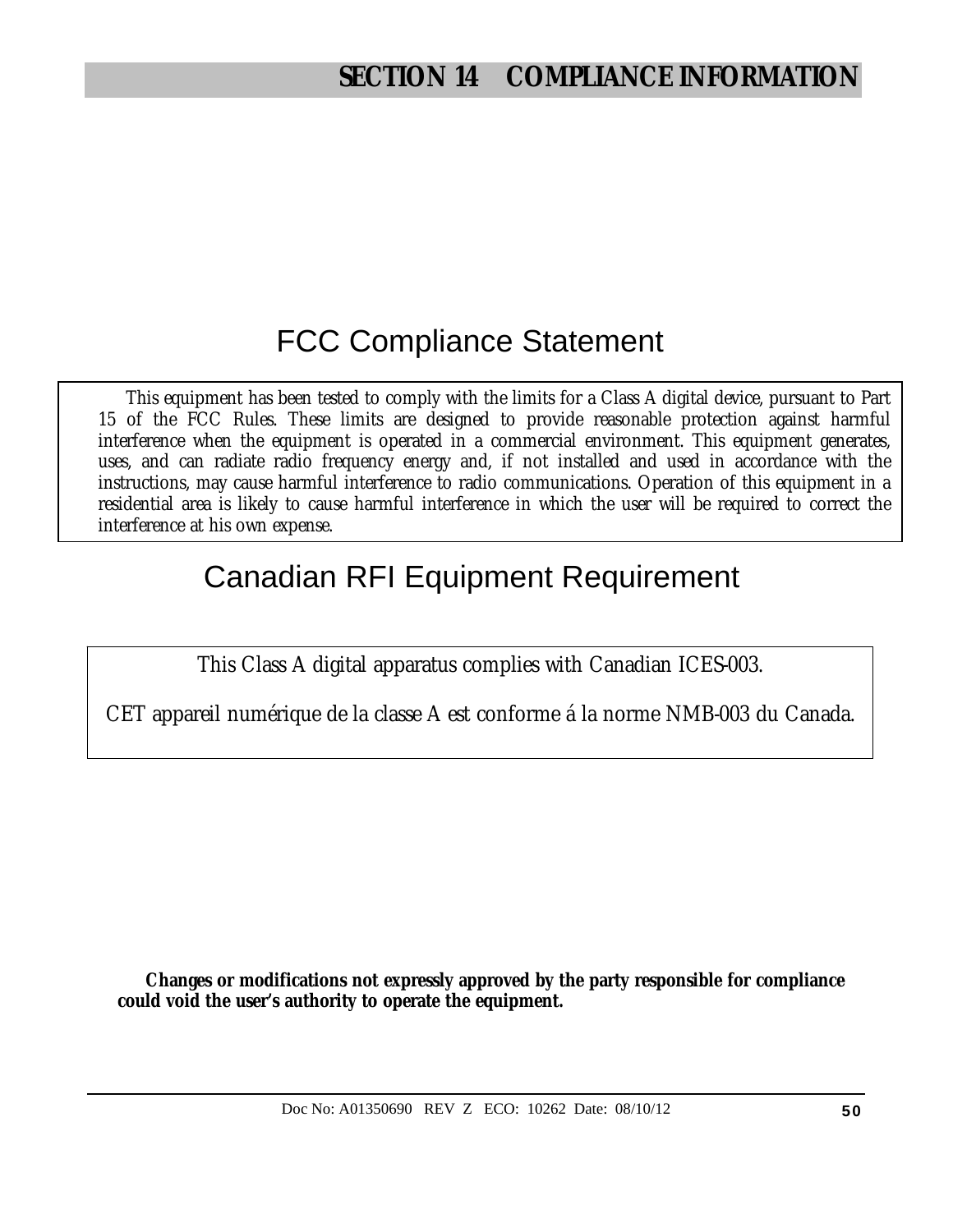

This device complies with Part 15 of the FCC Rules. Operation is subject to the following two conditions: (1) This device may not cause harmful interference, and (2) this device must accept any interference received, including interference that may cause undesired operation.

Michael H. Singer Name of Responsible Person

muchael # Surge **Authorized Signature**  Director of Engineering ... Campany Title or Position

> $06-16-11$ Date

> > A00020490 Rev B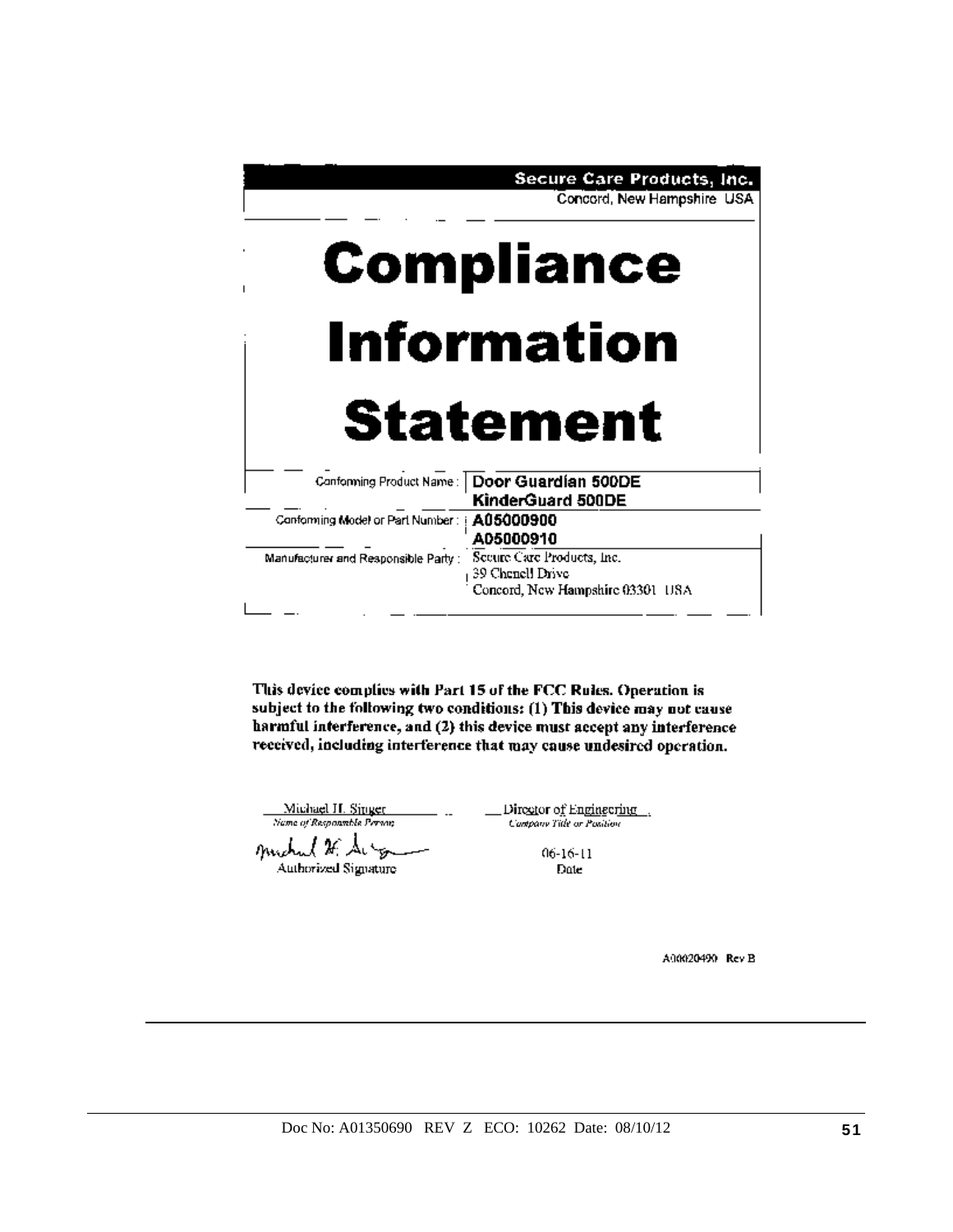## **EU DECLARATION OF CONFORMITY**

#### THE EU DIRECTIVE COVERED BY THIS DECLARATION:

Radio & Telecommunications Terminal Equipment (R&TTE) Directive 1999/5/EC

#### PRODUCT COVERED BY THIS DECLARATION:

135 Exit Panel Name:

**500DE** Model:

#### THE BASIS ON WHICH CONFORMITY IS BEING DECLARED:

The Model 500DE Exit Panel Digital Device complies with the essential requirements of the Radio & Telecommunications Terminal Equipment Directive 1999/5/EC on the basis of Reports Number: R-4128N3 and Number R-4128N2 assessed by the Notified Body:

> **Retlif Testing Laboratories** 795 Marconi Avenue Ronkonkoma, NY 11779 **USA** Designation Number: 1000

#### MANUFACTURER AND RESPONSIBLE PARTY:

Secure Care Products, Inc 39 Chenell Drive Concord, New Hampshire 03301 USA

| <b>Printed Name:</b> | Michael J McHugh               |  |
|----------------------|--------------------------------|--|
| Signed: $\lambda$    |                                |  |
| Title:               | <b>Director of Engineering</b> |  |
| Date:                |                                |  |

A00020491 Rev A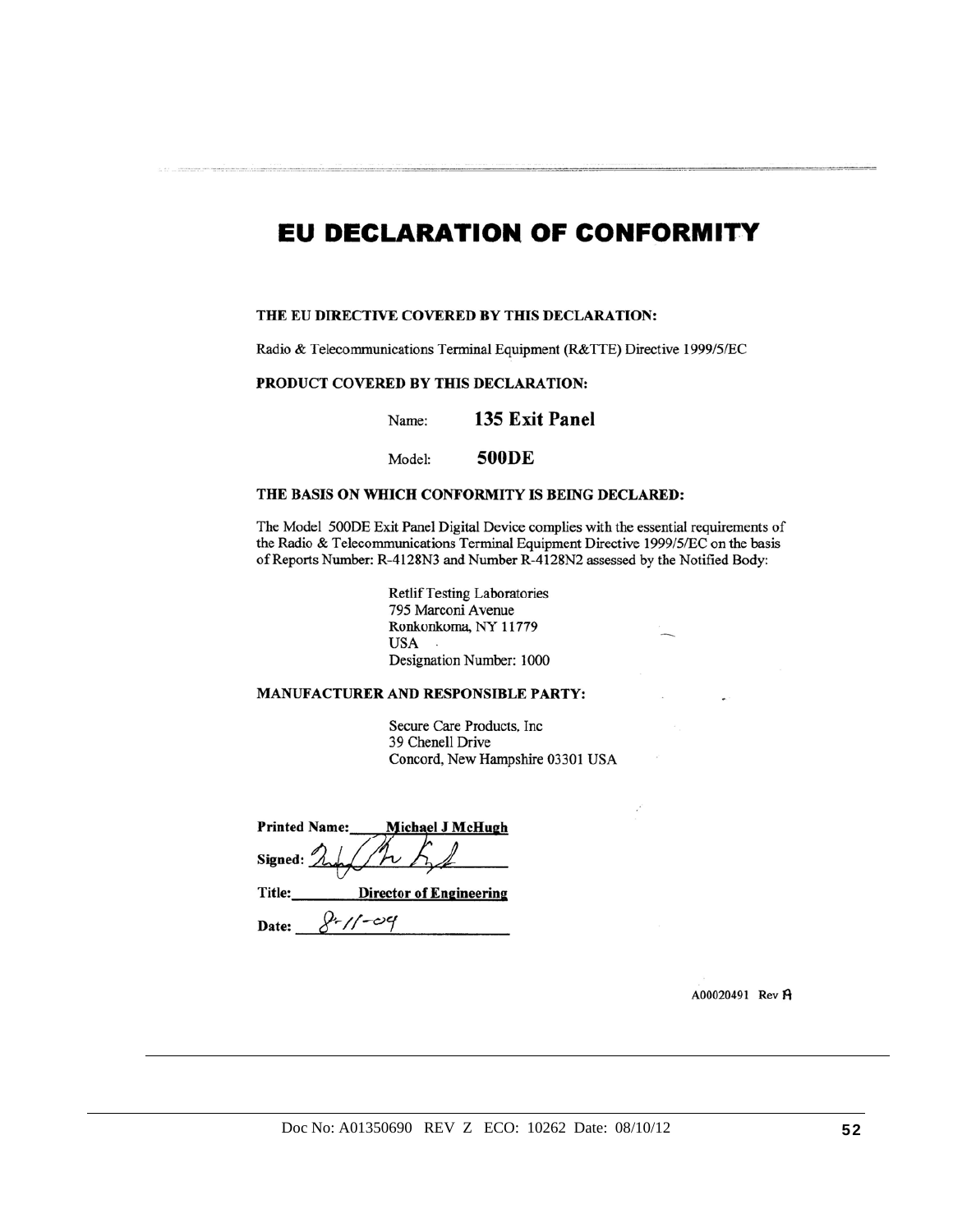# **APPENDIX A UL LISTING REQUIREMENTS**

This system has passed all the requirements for UL listing. In order for the system to be listed, exits panels, UL listed wire, strain reliefs and knockout hole covers must be used. All the components shipped with the kits and boxes must be used in order for the system to keep its UL Listing.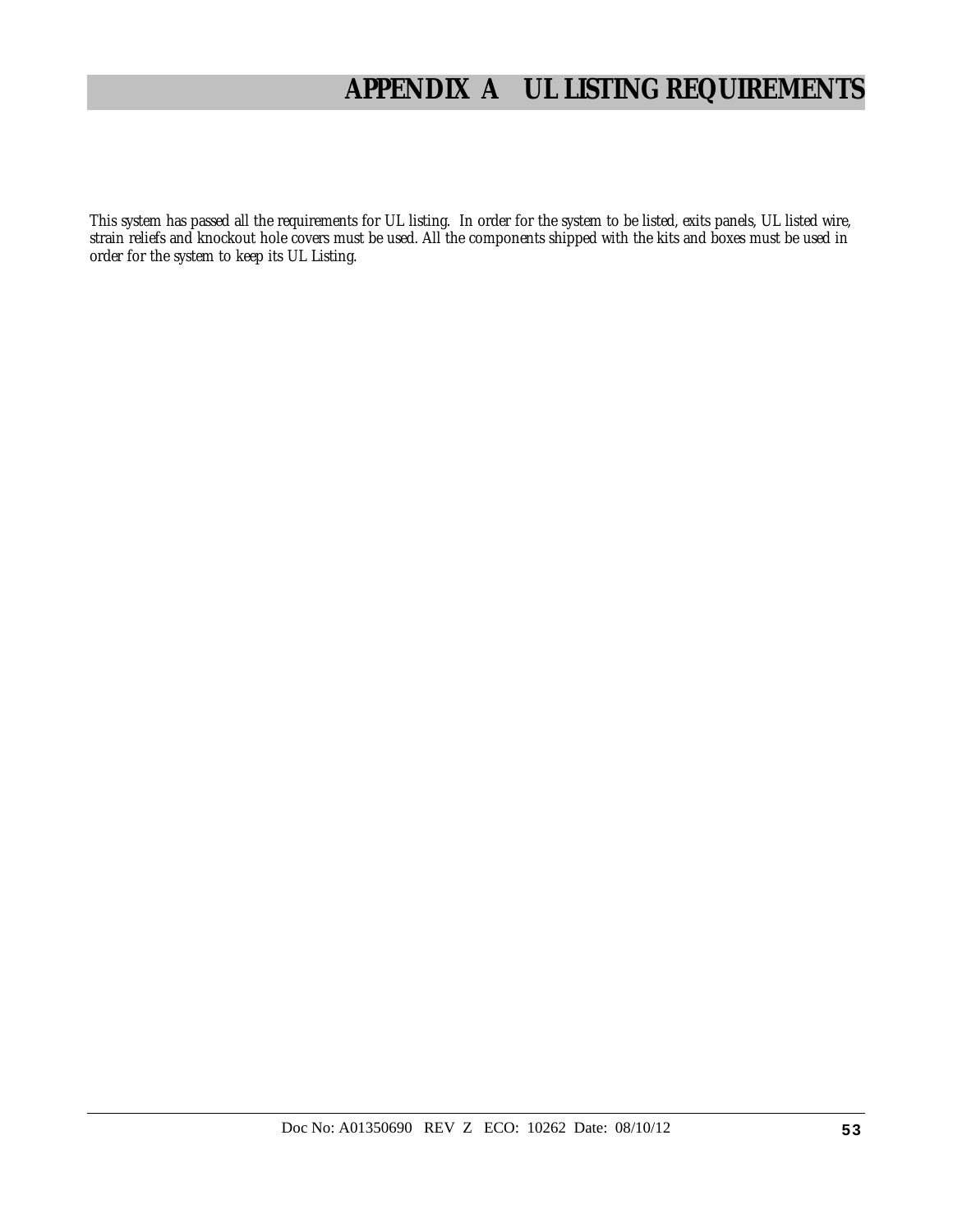# **APPENDIX B 230 VAC INPUT POWER SUPPLY CONNECTION**





- Risk of shock
- Dry location use only
- For indoor use only

### Power Supply



#### **Power Supply for Overseas 230VAC Input Application, Exit Panel Connection**

- Up to 32 exits can be connected in a daisy chain using the 12V 5 Amp power supply, a maximum of 8 exits per power loop.
- Exit power wire: 14/2 stranded, unshielded (SCP Part # B60018473)
- Specified power wire is a UL requirement. Failure to use this wire removes UL listing.
- When using the SCP power supply, Part # C40000600, verify the voltage setting is at 12V.
- The power distribution board is SCP Part # C40006008.
- For detailed connections and installation please refer to manufacturer's documentation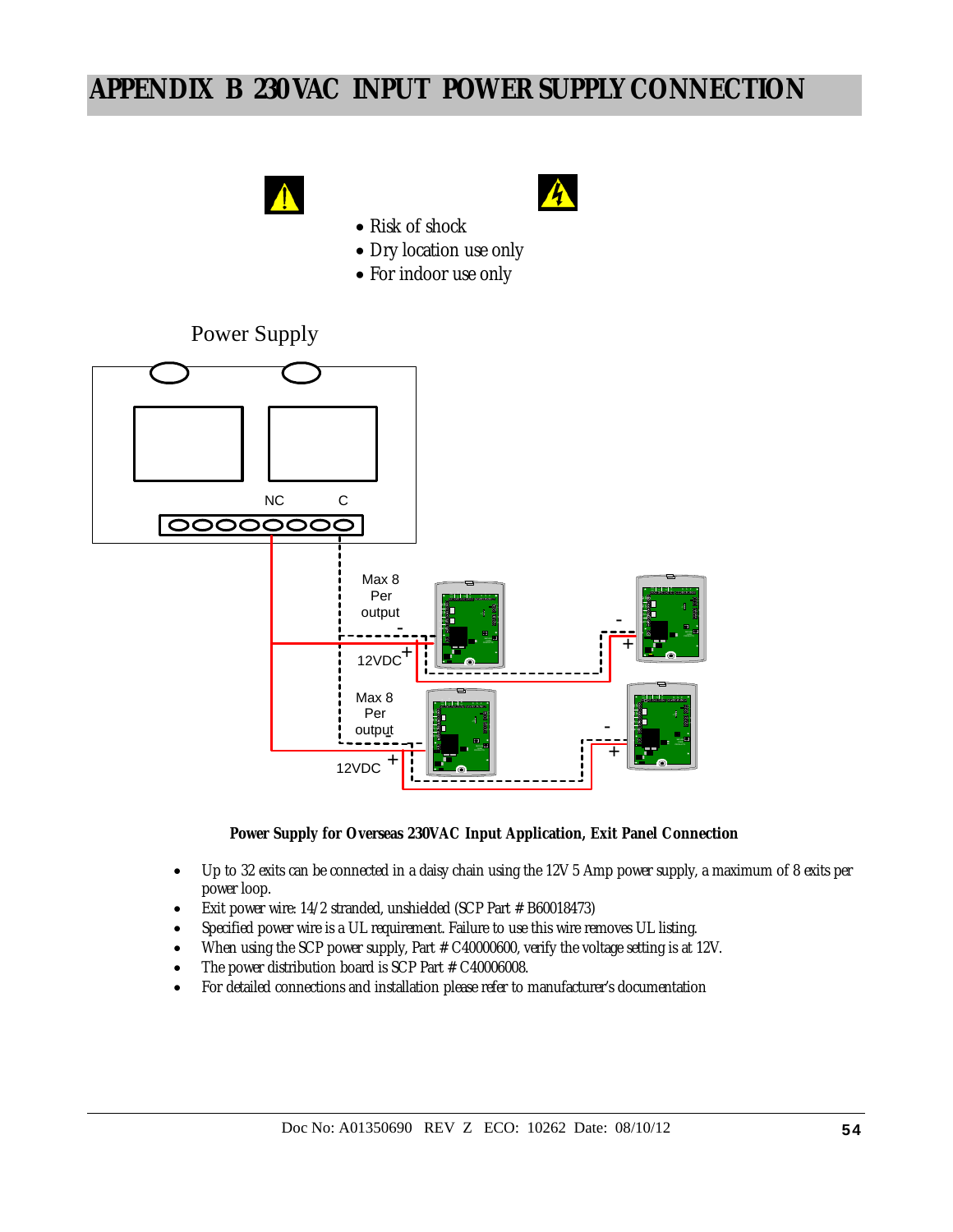# **APPENDIX C 4AMP POWER SUPPLY CONNECTIONS**



**4AMP POWER SUPPLY SCP PART NUMBER C40014204**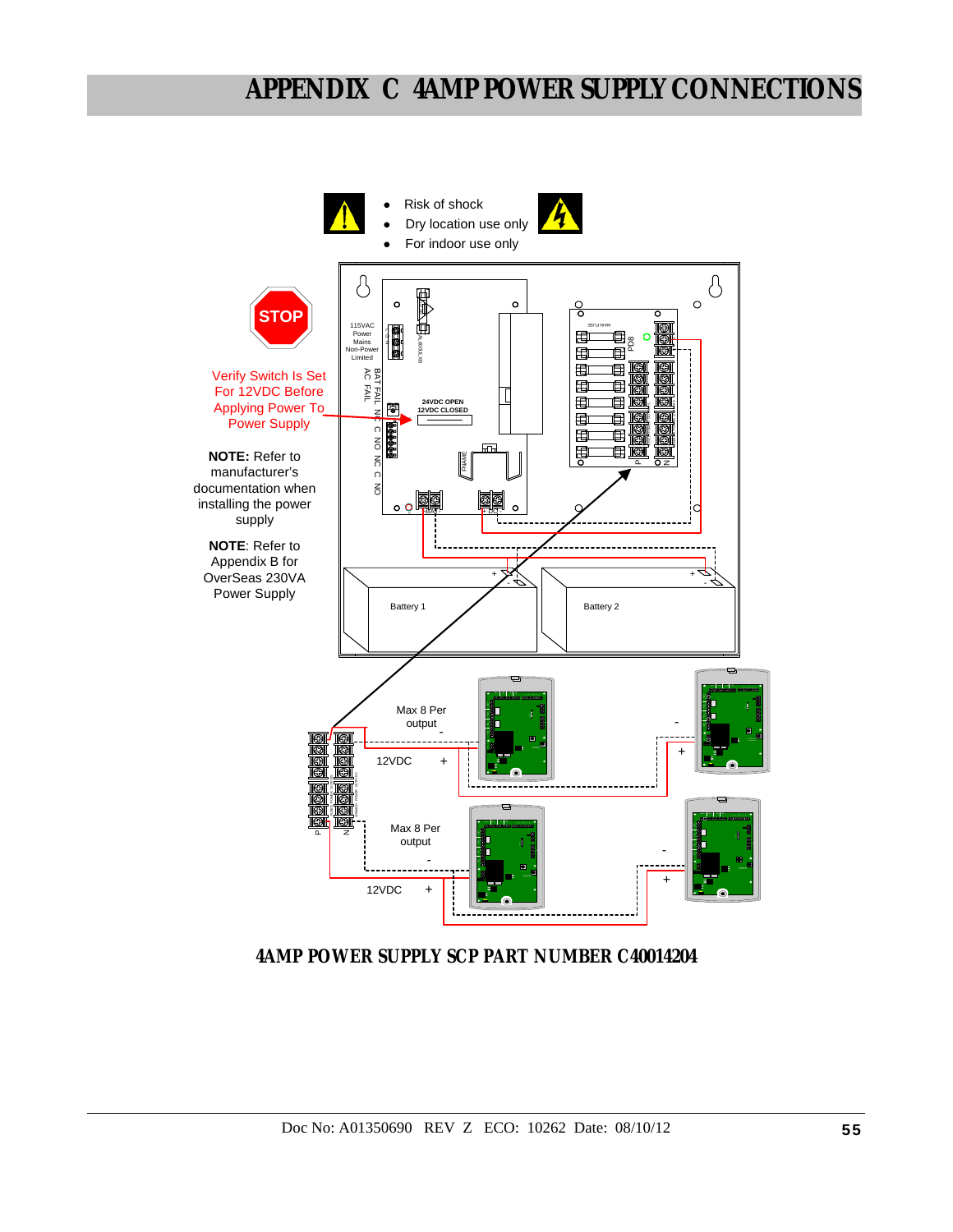# **APPENDIX D OLD PM PROGRAMMING**

### **PM Mode Feature**

The PM Mode feature allows the user to select a single event, (one lock time and one unlock time) to automatically lock and unlock the door system for every day of the week. This will allow more control of unauthorized traffic through the protected door during those times.

**PM Mode Factory Default** Disabled

To program the panel to arm and disarm at a selected time

- 1. Enter **\*567 \*987654321** hold the one until one beep is heard
- 2. Enter current time of the day in military time
- 3. Enter unlock time in military time
- 4. Enter lock time in military time

To **enable** the PM mode feature:

- 1. Enter**\*567\*987654321** hold the one until one beep is heard
- 2. Then enter **9999**
- 3. Four confirmation beeps = change accepted

To **disable** the PM mode

- 1. Enter **\*567\*987654321** hold the one until one beep is heard
- 2. Then enter **9009**
- 3. One confirmation beep = change accepted